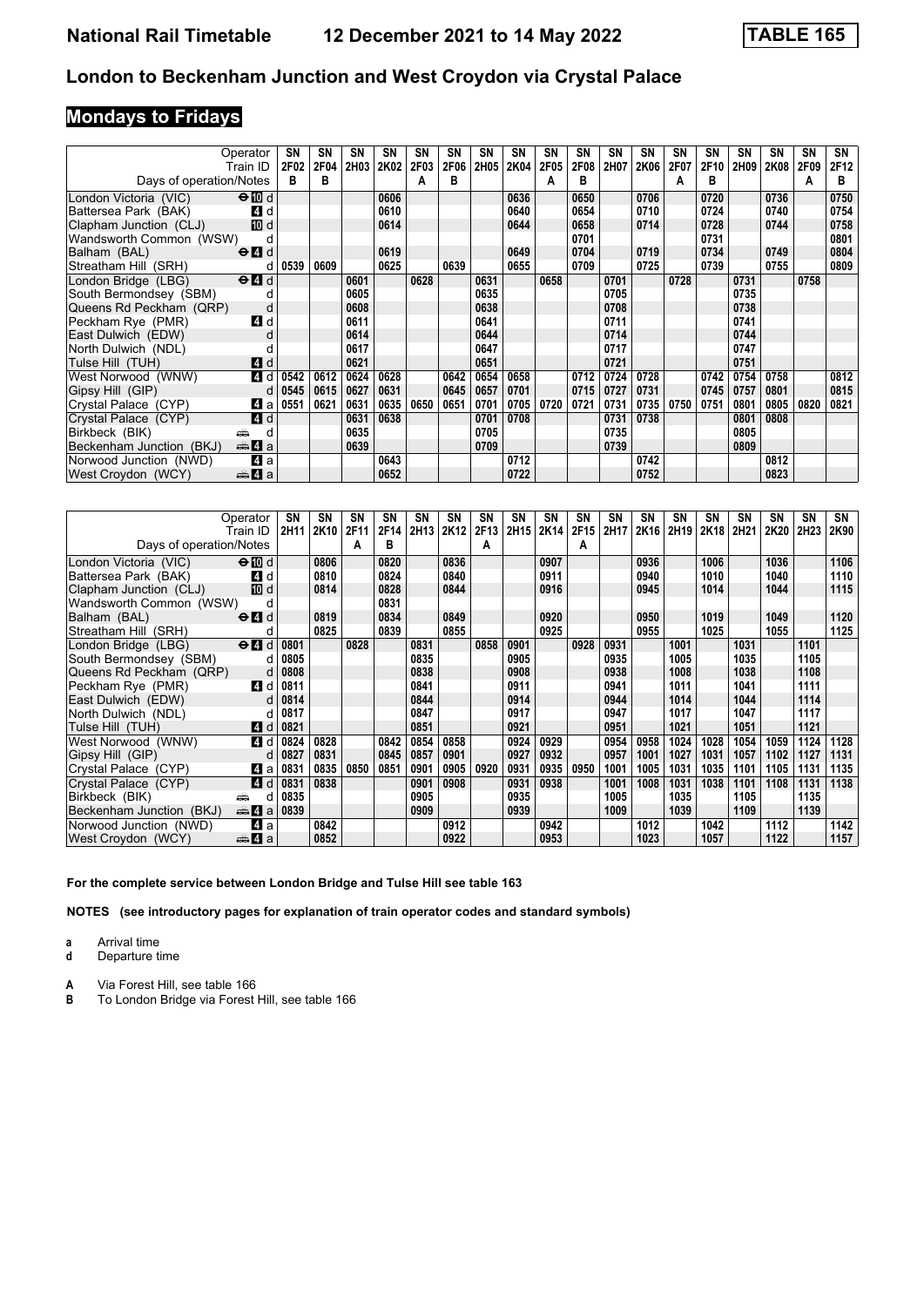# **Mondays to Fridays**

|                          | Operator<br>Train ID                      | SN<br><b>2H25</b> | SN<br>2K24 | SN<br>2H27 | SΝ<br>2K26 | SN<br>2H29 | <b>SN</b><br>2K28 | <b>SN</b><br>2H31 | <b>SN</b><br>2K30 | SN<br>2H33 | <b>SN</b><br>2K32 | <b>SN</b><br>2H35 | <b>SN</b><br>2K34 | SN<br>2H37 | SΝ<br>2K36 | SΝ<br>2H39 | SΝ<br>2K38 | SN<br>2H41 | SN<br>2K40 |
|--------------------------|-------------------------------------------|-------------------|------------|------------|------------|------------|-------------------|-------------------|-------------------|------------|-------------------|-------------------|-------------------|------------|------------|------------|------------|------------|------------|
|                          |                                           |                   |            |            |            |            |                   |                   |                   |            |                   |                   |                   |            |            |            |            |            |            |
| London Victoria (VIC)    | $\Theta$ $\blacksquare$ d                 |                   | 1136       |            | 1206       |            | 1236              |                   | 1306              |            | 1336              |                   | 1406              |            | 1436       |            | 1506       |            | 1536       |
| Battersea Park (BAK)     | 4 d                                       |                   | 1140       |            | 1210       |            | 1240              |                   | 1310              |            | 1340              |                   | 1410              |            | 1440       |            | 1510       |            | 1540       |
| Clapham Junction (CLJ)   | <b>ID</b> d                               |                   | 1145       |            | 1214       |            | 1244              |                   | 1314              |            | 1344              |                   | 1414              |            | 1444       |            | 1514       |            | 1544       |
| Wandsworth Common (WSW)  | d                                         |                   |            |            |            |            |                   |                   |                   |            |                   |                   |                   |            |            |            |            |            |            |
| Balham (BAL)             | $\Theta$ <sup><math>\Omega</math></sup> d |                   | 1149       |            | 1219       |            | 1249              |                   | 1319              |            | 1349              |                   | 1419              |            | 1449       |            | 1519       |            | 1549       |
| Streatham Hill (SRH)     | d                                         |                   | 1155       |            | 1225       |            | 1255              |                   | 1325              |            | 1355              |                   | 1425              |            | 1455       |            | 1525       |            | 1555       |
| London Bridge (LBG)      | $\Theta$ $\blacksquare$ d                 | 1131              |            | 1201       |            | 1231       |                   | 1301              |                   | 1331       |                   | 1401              |                   | 1431       |            | 1501       |            | 1531       |            |
| South Bermondsey (SBM)   | d                                         | 1135              |            | 1205       |            | 1235       |                   | 1305              |                   | 1335       |                   | 1405              |                   | 1435       |            | 1505       |            | 1535       |            |
| Queens Rd Peckham (QRP)  | d                                         | 1138              |            | 1208       |            | 1238       |                   | 1308              |                   | 1338       |                   | 1408              |                   | 1438       |            | 1508       |            | 1538       |            |
| Peckham Rve (PMR)        | 4 d                                       | 1141              |            | 1211       |            | 1241       |                   | 1311              |                   | 1341       |                   | 1411              |                   | 1441       |            | 1511       |            | 1541       |            |
| East Dulwich (EDW)       | d                                         | 1144              |            | 1214       |            | 1244       |                   | 1314              |                   | 1344       |                   | 1414              |                   | 1444       |            | 1514       |            | 1544       |            |
| North Dulwich (NDL)      | d                                         | 1147              |            | 1217       |            | 1247       |                   | 1317              |                   | 1347       |                   | 1417              |                   | 1447       |            | 1517       |            | 1547       |            |
| Tulse Hill (TUH)         | 4 d                                       | 1151              |            | 1221       |            | 1251       |                   | 1321              |                   | 1351       |                   | 1421              |                   | 1451       |            | 1521       |            | 1551       |            |
| West Norwood (WNW)       | 4 d                                       | 1154              | 1158       | 1224       | 1228       | 1254       | 1258              | 1324              | 1328              | 1354       | 1358              | 1424              | 1428              | 1454       | 1458       | 1524       | 1528       | 1554       | 1558       |
| Gipsy Hill (GIP)         | d                                         | 1157              | 1201       | 1227       | 1231       | 1257       | 1301              | 1327              | 1331              | 1357       | 1401              | 1427              | 1431              | 1457       | 1501       | 1527       | 1531       | 1557       | 1601       |
| Crystal Palace (CYP)     | 4 a                                       | 1201              | 1205       | 1231       | 1235       | 1301       | 1305              | 1331              | 1335              | 1401       | 1405              | 1431              | 1435              | 1501       | 1505       | 1531       | 1535       | 1601       | 1605       |
| Crystal Palace (CYP)     | ZI d                                      | 1201              | 1208       | 1231       | 1238       | 1301       | 1308              | 1331              | 1338              | 1401       | 1408              | 1431              | 1438              | 1501       | 1508       | 1531       | 1538       | 1601       | 1608       |
| Birkbeck (BIK)           | ۳Ê<br>d                                   | 1205              |            | 1235       |            | 1305       |                   | 1335              |                   | 1405       |                   | 1435              |                   | 1505       |            | 1535       |            | 1605       |            |
| Beckenham Junction (BKJ) | $\oplus$ 4 a                              | 1209              |            | 1239       |            | 1309       |                   | 1339              |                   | 1409       |                   | 1439              |                   | 1509       |            | 1539       |            | 1609       |            |
| Norwood Junction (NWD)   | ZI a                                      |                   | 1212       |            | 1242       |            | 1312              |                   | 1342              |            | 1412              |                   | 1444              |            | 1512       |            | 1542       |            | 1612       |
| West Croydon (WCY)       | <del>⊯</del> ⊿а                           |                   | 1222       |            | 1257       |            | 1322              |                   | 1357              |            | 1422              |                   | 1457              |            | 1522       |            | 1557       |            | 1622       |

|                          | Operator                                        | SN   | <b>SN</b> | SN   | SN   | SN   | SN   | <b>SN</b> | <b>SN</b> | SN   | SΝ   | <b>SN</b> | SΝ   | SΝ   | SΝ   | SΝ               | SΝ   | SΝ   | SN   |
|--------------------------|-------------------------------------------------|------|-----------|------|------|------|------|-----------|-----------|------|------|-----------|------|------|------|------------------|------|------|------|
|                          | Train ID                                        | 2H43 | 2K42      | 2F46 | 2H45 | 2K44 | 2F48 | 2H47      | 2K46      | 2F47 | 2F50 | 2H49      | 2K48 | 2F49 | 2F52 | 2H <sub>51</sub> | 2K50 | 2F51 | 2F54 |
| Days of operation/Notes  |                                                 |      |           | в    |      |      | в    |           |           | A    | в    |           |      | А    | в    |                  |      | A    | в    |
| London Victoria (VIC)    | $\Theta$ M d                                    |      | 1606      | 1620 |      | 1636 | 1650 |           | 1706      |      | 1720 |           | 1736 |      | 1750 |                  | 1806 |      | 1820 |
| Battersea Park (BAK)     | ZI d                                            |      | 1610      | 1624 |      | 1640 | 1654 |           | 1710      |      | 1724 |           | 1740 |      | 1754 |                  | 1810 |      | 1824 |
| Clapham Junction (CLJ)   | <b>ID</b> d                                     |      | 1614      | 1628 |      | 1644 | 1658 |           | 1714      |      | 1728 |           | 1744 |      | 1758 |                  | 1814 |      | 1828 |
| Wandsworth Common (WSW)  | d                                               |      |           | 1631 |      |      | 1701 |           |           |      | 1731 |           |      |      | 1801 |                  |      |      | 1831 |
| Balham (BAL)             | $\Theta$ <sup><math>\blacksquare</math> d</sup> |      | 1619      | 1634 |      | 1649 | 1704 |           | 1719      |      | 1734 |           | 1750 |      | 1804 |                  | 1819 |      | 1834 |
| Streatham Hill (SRH)     | d                                               |      | 1625      | 1639 |      | 1655 | 1709 |           | 1725      |      | 1739 |           | 1755 |      | 1809 |                  | 1825 |      | 1839 |
| London Bridge (LBG)      | $\Theta$ <sup><math>\Omega</math></sup> d       | 1601 |           |      | 1631 |      |      | 1701      |           | 1728 |      | 1731      |      | 1758 |      | 1801             |      | 1828 |      |
| South Bermondsey (SBM)   | d                                               | 1605 |           |      | 1635 |      |      | 1705      |           |      |      | 1735      |      |      |      | 1805             |      |      |      |
| Queens Rd Peckham (QRP)  | d                                               | 1608 |           |      | 1638 |      |      | 1708      |           |      |      | 1738      |      |      |      | 1808             |      |      |      |
| Peckham Rye (PMR)        | 4 d                                             | 1611 |           |      | 1641 |      |      | 1711      |           |      |      | 1741      |      |      |      | 1811             |      |      |      |
| East Dulwich (EDW)       | d                                               | 1614 |           |      | 1644 |      |      | 1714      |           |      |      | 1744      |      |      |      | 1814             |      |      |      |
| North Dulwich (NDL)      | d                                               | 1617 |           |      | 1647 |      |      | 1717      |           |      |      | 1747      |      |      |      | 1817             |      |      |      |
| Tulse Hill (TUH)         | 4 d                                             | 1621 |           |      | 1651 |      |      | 1721      |           |      |      | 1751      |      |      |      | 1821             |      |      |      |
| West Norwood (WNW)       | 4 d                                             | 1624 | 1628      | 1642 | 1654 | 1658 | 1712 | 1724      | 1728      |      | 1742 | 1754      | 1758 |      | 1812 | 1824             | 1828 |      | 1842 |
| Gipsy Hill (GIP)         | d                                               | 1627 | 1631      | 1645 | 1657 | 1701 | 1715 | 1727      | 1731      |      | 1745 | 1757      | 1801 |      | 1815 | 1827             | 1831 |      | 1845 |
| Crystal Palace (CYP)     | 41 a                                            | 1631 | 1635      | 1651 | 1701 | 1705 | 1721 | 1731      | 1735      | 1750 | 1751 | 1801      | 1805 | 1820 | 1821 | 1831             | 1835 | 1850 | 1851 |
| Crystal Palace (CYP)     | 4 d                                             | 1631 | 1638      |      | 1701 | 1708 |      | 1731      | 1739      |      |      | 1801      | 1808 |      |      | 1831             | 1838 |      |      |
| Birkbeck (BIK)           | æ<br>d                                          | 1635 |           |      | 1705 |      |      | 1735      |           |      |      | 1805      |      |      |      | 1835             |      |      |      |
| Beckenham Junction (BKJ) | $\oplus$ 4 a                                    | 1639 |           |      | 1709 |      |      | 1739      |           |      |      | 1809      |      |      |      | 1839             |      |      |      |
| Norwood Junction (NWD)   | ZI a                                            |      | 1642      |      |      | 1712 |      |           | 1743      |      |      |           | 1812 |      |      |                  | 1842 |      |      |
| West Croydon (WCY)       | <del>⊯</del> 4 а                                |      | 1657      |      |      | 1727 |      |           | 1757      |      |      |           | 1827 |      |      |                  | 1857 |      |      |

**NOTES (see introductory pages for explanation of train operator codes and standard symbols)**

**a** Arrival time

**d** Departure time

**A** Via Forest Hill, see table 166<br>**B** To London Bridge via Forest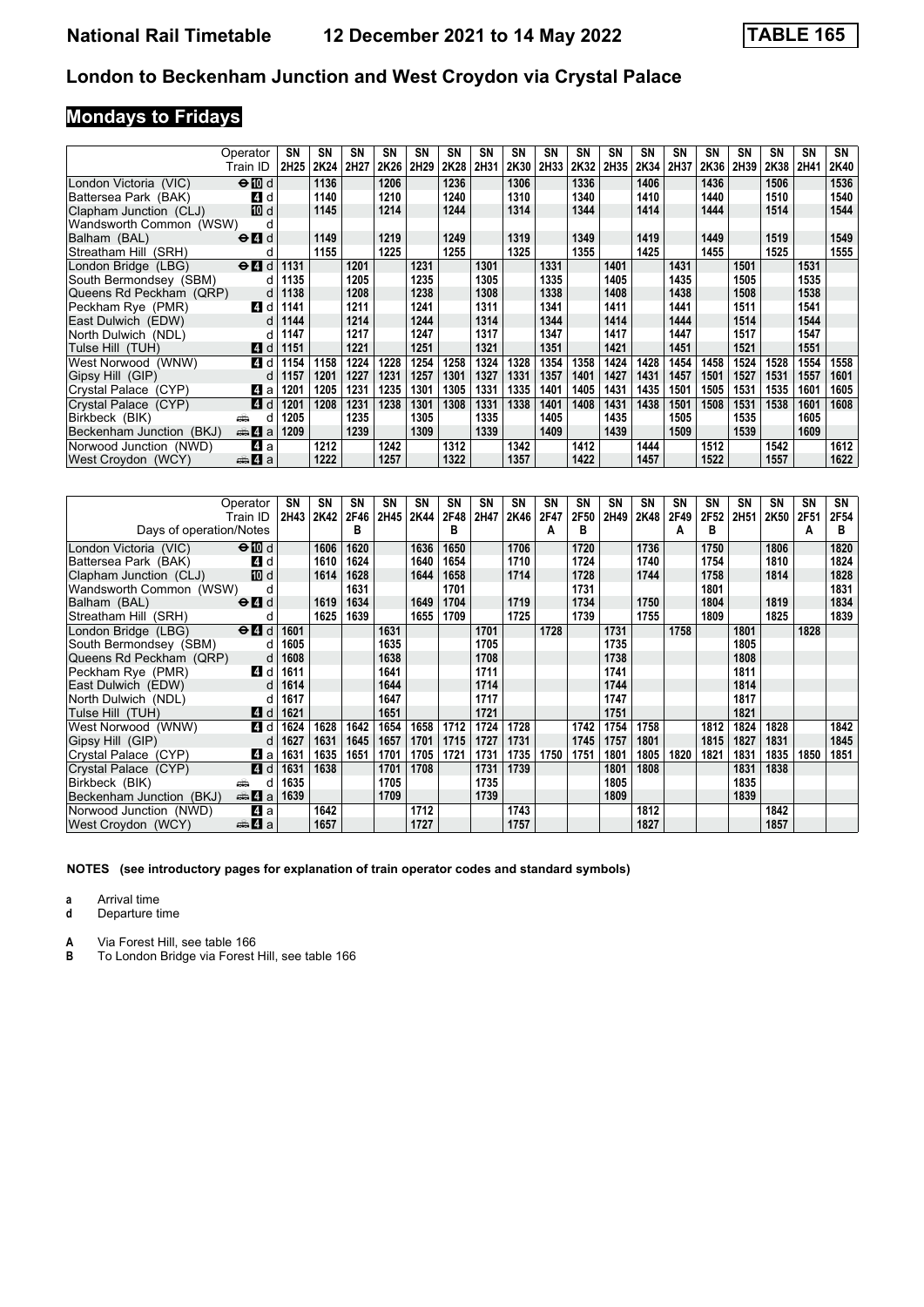# **Mondays to Fridays**

|                          | Operator<br>Train ID                      | SN<br>2H53 | SN<br>2K52 | <b>SN</b><br>2F53 | SN<br>2F56 | SN<br>2H55 | SN<br>2K54 | SN<br>2F55 | SΝ<br>2H57 | SN<br>2K56 | <b>SN</b><br>2F57 | SN<br>2H59 | SΝ<br>2K58 | <b>SN</b><br>2H61 | <b>SN</b><br><b>2K60</b> | SN<br>2H63 | <b>SN</b><br>2K62 | SΝ<br>2H65 | SN<br>2K64 |
|--------------------------|-------------------------------------------|------------|------------|-------------------|------------|------------|------------|------------|------------|------------|-------------------|------------|------------|-------------------|--------------------------|------------|-------------------|------------|------------|
| Days of operation/Notes  |                                           |            |            | А                 | в          |            |            | A          |            |            | A                 |            |            |                   |                          |            |                   |            |            |
| London Victoria (VIC)    | $\Theta$ 10 d                             |            | 1836       |                   | 1850       |            | 1906       |            |            | 1936       |                   |            | 2006       |                   | 2036                     |            | 2106              |            | 2136       |
| Battersea Park (BAK)     | 4 d                                       |            | 1840       |                   | 1854       |            | 1910       |            |            | 1940       |                   |            | 2010       |                   | 2040                     |            | 2110              |            | 2140       |
| Clapham Junction (CLJ)   | <b>ID</b> d                               |            | 1844       |                   | 1858       |            | 1914       |            |            | 1944       |                   |            | 2014       |                   | 2044                     |            | 2114              |            | 2145       |
| Wandsworth Common (WSW)  |                                           |            |            |                   | 1901       |            |            |            |            |            |                   |            |            |                   |                          |            |                   |            |            |
| Balham (BAL)             | $\Theta$ <sup><math>\Omega</math></sup> d |            | 1849       |                   | 1904       |            | 1920       |            |            | 1949       |                   |            | 2019       |                   | 2049                     |            | 2119              |            | 2151       |
| Streatham Hill (SRH)     |                                           |            | 1855       |                   | 1909       |            | 1925       |            |            | 1955       |                   |            | 2025       |                   | 2055                     |            | 2125              |            | 2155       |
| London Bridge (LBG)      | $\Theta$ <sub>4</sub><br>d                | 1831       |            | 1858              |            | 1901       |            | 1928       | 1931       |            | 1958              | 2001       |            | 2031              |                          | 2101       |                   | 2131       |            |
| South Bermondsey (SBM)   | d                                         | 1835       |            |                   |            | 1905       |            |            | 1935       |            |                   | 2005       |            | 2035              |                          | 2105       |                   | 2135       |            |
| Queens Rd Peckham (QRP)  | d                                         | 1838       |            |                   |            | 1908       |            |            | 1938       |            |                   | 2008       |            | 2038              |                          | 2108       |                   | 2138       |            |
| Peckham Rye (PMR)        | 4 d                                       | 1841       |            |                   |            | 1911       |            |            | 1941       |            |                   | 2011       |            | 2041              |                          | 2111       |                   | 2141       |            |
| East Dulwich (EDW)       | d                                         | 1844       |            |                   |            | 1914       |            |            | 1944       |            |                   | 2014       |            | 2044              |                          | 2114       |                   | 2144       |            |
| North Dulwich (NDL)      |                                           | 1847       |            |                   |            | 1917       |            |            | 1947       |            |                   | 2017       |            | 2047              |                          | 2117       |                   | 2147       |            |
| Tulse Hill (TUH)         | <b>4</b> d                                | 1851       |            |                   |            | 1921       |            |            | 1951       |            |                   | 2021       |            | 2051              |                          | 2121       |                   | 2151       |            |
| West Norwood (WNW)       | 4 d                                       | 1854       | 1858       |                   | 1912       | 1924       | 1928       |            | 1954       | 1958       |                   | 2024       | 2028       | 2054              | 2058                     | 2124       | 2128              | 2154       | 2159       |
| Gipsy Hill (GIP)         | d                                         | 1857       | 1901       |                   | 1915       | 1927       | 1931       |            | 1957       | 2001       |                   | 2027       | 2031       | 2057              | 2101                     | 2127       | 2131              | 2157       | 2202       |
| Crystal Palace (CYP)     | 41 a                                      | 1901       | 1905       | 1920              | 1921       | 1931       | 1935       | 1950       | 2001       | 2005       | 2020              | 2031       | 2035       | 2101              | 2105                     | 2131       | 2135              | 2201       | 2205       |
| Crystal Palace (CYP)     | <b>4</b> d                                | 1901       | 1908       |                   |            | 1931       | 1938       |            | 2001       | 2008       |                   | 2031       | 2038       | 2101              | 2108                     | 2131       | 2138              | 2201       | 2208       |
| Birkbeck (BIK)           | پیش<br>d                                  | 1905       |            |                   |            | 1935       |            |            | 2005       |            |                   | 2035       |            | 2105              |                          | 2135       |                   | 2205       |            |
| Beckenham Junction (BKJ) | de 4 a                                    | 1909       |            |                   |            | 1939       |            |            | 2009       |            |                   | 2039       |            | 2109              |                          | 2139       |                   | 2209       |            |
| Norwood Junction (NWD)   | Z1 a                                      |            | 1912       |                   |            |            | 1945       |            |            | 2012       |                   |            | 2042       |                   | 2112                     |            | 2142              |            | 2212       |
| West Croydon (WCY)       | <del>⊯</del> 4 а                          |            | 1921       |                   |            |            | 1951       |            |            | 2021       |                   |            | 2057       |                   | 2121                     |            | 2151              |            | 2221       |

| Operator<br>Train ID                                            | SΝ        | SΝ   | SΝ   | SΝ   | SΝ        | SN   | SΝ   | SΝ        | SΝ   | SN   | SΝ        | SN   |
|-----------------------------------------------------------------|-----------|------|------|------|-----------|------|------|-----------|------|------|-----------|------|
| Days of operation/Notes                                         | 2H67      | 2K66 | 2H69 | 2K68 | 2F69<br>A | 2H71 | 2K70 | 2F91<br>A | 2K72 | 2H73 | 2F93<br>A | 2H75 |
| $\Theta$ M d<br>London Victoria (VIC)                           |           | 2206 |      | 2236 |           |      | 2306 |           | 2332 |      |           |      |
| 4 d<br>Battersea Park (BAK)                                     |           | 2210 |      | 2240 |           |      | 2310 |           |      |      |           |      |
| Clapham Junction (CLJ)<br>10 d                                  |           | 2214 |      | 2245 |           |      | 2314 |           | 2340 |      |           |      |
| Wandsworth Common (WSW)                                         | d         |      |      |      |           |      |      |           |      |      |           |      |
| $\Theta$ <sup><math>\blacksquare</math> d</sup><br>Balham (BAL) |           | 2220 |      | 2249 |           |      | 2319 |           | 2344 |      |           |      |
| Streatham Hill (SRH)                                            | d         | 2225 |      | 2255 |           |      | 2325 |           | 2348 |      |           |      |
| $\Theta$ $\blacksquare$ d<br>London Bridge (LBG)                | 2201      |      | 2231 |      | 2258      | 2301 |      | 2328      |      | 2331 | 2358      | 0001 |
| South Bermondsey (SBM)                                          | 2205<br>d |      | 2235 |      |           | 2305 |      |           |      | 2335 |           | 0005 |
| Queens Rd Peckham (QRP)                                         | 2208<br>d |      | 2238 |      |           | 2308 |      |           |      | 2338 |           | 0008 |
| Peckham Rye (PMR)<br>4 d                                        | 2211      |      | 2241 |      |           | 2311 |      |           |      | 2341 |           | 0011 |
| East Dulwich (EDW)                                              | 2214<br>d |      | 2244 |      |           | 2314 |      |           |      | 2344 |           | 0014 |
| North Dulwich (NDL)                                             | 2217<br>d |      | 2247 |      |           | 2317 |      |           |      | 2347 |           | 0017 |
| Tulse Hill (TUH)<br><b>4</b> d                                  | 2221      |      | 2251 |      |           | 2321 |      |           |      | 2351 |           | 0021 |
| West Norwood (WNW)<br>4 d                                       | 2224      | 2228 | 2254 | 2258 |           | 2324 | 2328 |           | 2351 | 2354 |           | 0024 |
| Gipsy Hill (GIP)                                                | 2227<br>d | 2231 | 2257 | 2301 |           | 2327 | 2331 |           | 2354 | 2357 |           | 0027 |
| Crystal Palace (CYP)<br>ZI a                                    | 2231      | 2235 | 2301 | 2305 | 2320      | 2331 | 2336 | 2350      | 2358 | 0001 | 0020      | 0031 |
| Crystal Palace (CYP)<br><b>4</b> d                              | 2231      | 2238 | 2301 | 2308 |           |      | 2338 |           | 2358 |      |           |      |
| Birkbeck (BIK)<br>añ,                                           | 2235<br>d |      | 2305 |      |           |      |      |           |      |      |           |      |
| Beckenham Junction (BKJ)<br>$\mathbb{R}$ 4 a                    | 2239      |      | 2309 |      |           |      |      |           |      |      |           |      |
| Norwood Junction (NWD)<br>41 a                                  |           | 2242 |      | 2312 |           |      | 2342 |           | 0003 |      |           |      |
| West Croydon (WCY)<br>$\oplus$ 4 a                              |           | 2251 |      | 2321 |           |      | 2352 |           | 0017 |      |           |      |

**NOTES (see introductory pages for explanation of train operator codes and standard symbols)**

**a** Arrival time<br>**d** Departure t

**d** Departure time

**A** Via Forest Hill, see table 166<br>**B** To London Bridge via Forest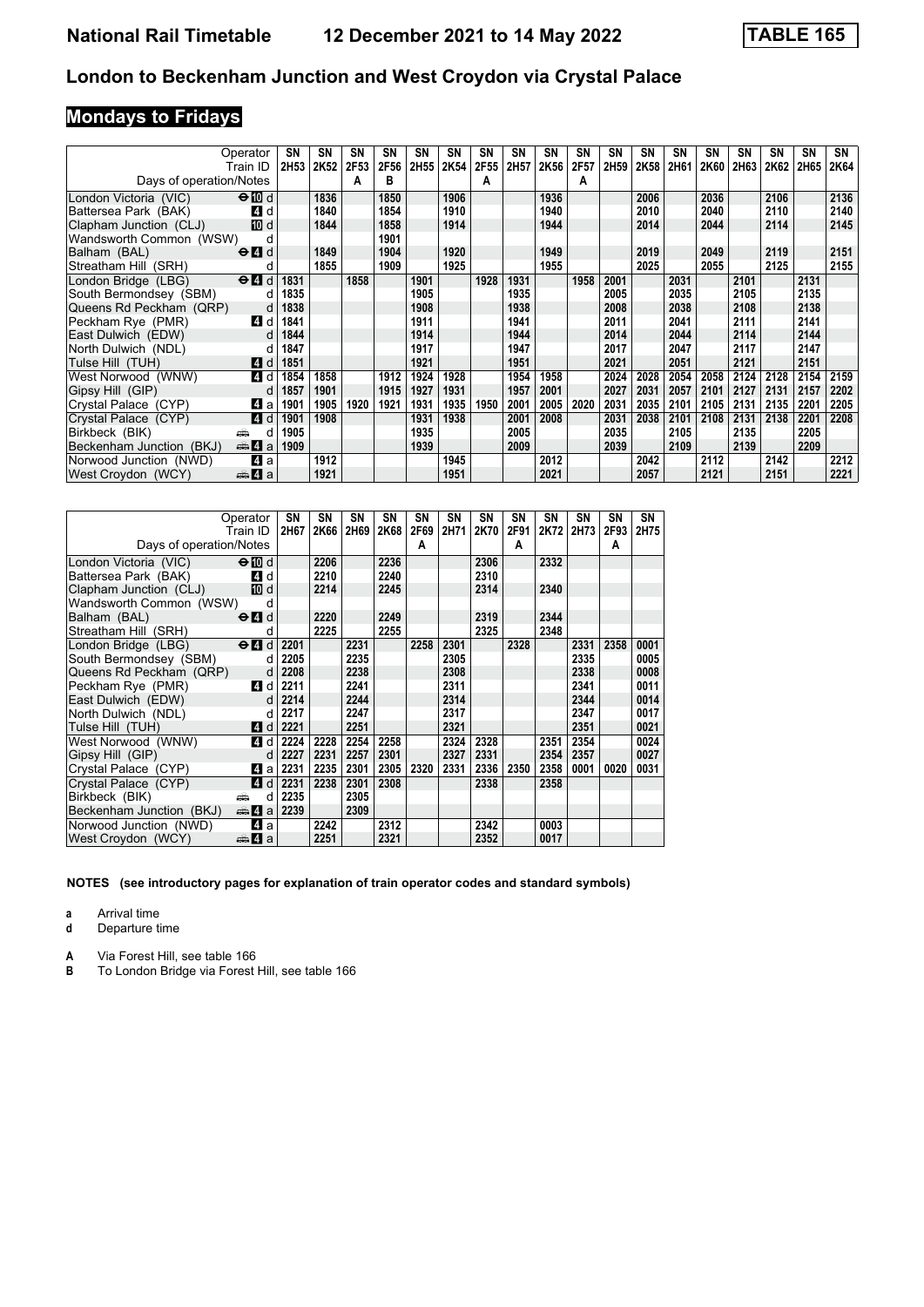# **Saturdays**

| Operator                                                         | SΝ   | SN   | SN   | SN   | <b>SN</b> | SΝ   | SN   | <b>SN</b> | SN   | SΝ   | <b>SN</b> | SΝ   | <b>SN</b> | <b>SN</b> | SN   | SΝ   | <b>SN</b> | SN   |
|------------------------------------------------------------------|------|------|------|------|-----------|------|------|-----------|------|------|-----------|------|-----------|-----------|------|------|-----------|------|
| Train ID                                                         | 2F02 | 2F04 | 2F03 | 2F06 | 2K04      | 2F05 | 2F08 | 2H07      | 2K06 | 2F07 | 2F10      | 2H09 | 2K08      | 2F09      | 2F12 | 2H11 | 2K10      | 2F11 |
| Days of operation/Notes                                          | в    | в    | А    | в    |           | A    | в    |           |      |      | В         |      |           | А         | в    |      |           | A    |
| $\Theta$ M d<br>London Victoria (VIC)                            |      |      |      | 0620 | 0636      |      | 0650 |           | 0706 |      | 0720      |      | 0736      |           | 0750 |      | 0806      |      |
| Battersea Park (BAK)<br><b>4</b> d                               |      |      |      | 0624 | 0640      |      | 0654 |           | 0710 |      | 0724      |      | 0740      |           | 0754 |      | 0810      |      |
| <b>TO</b> d<br>Clapham Junction (CLJ)                            |      |      |      | 0628 | 0644      |      | 0658 |           | 0714 |      | 0728      |      | 0744      |           | 0758 |      | 0814      |      |
| Wandsworth Common (WSW)                                          |      |      |      | 0631 | 0647      |      | 0701 |           | 0717 |      | 0731      |      | 0747      |           | 0801 |      | 0817      |      |
| $\Theta$ $\blacksquare$ d<br>Balham (BAL)                        |      |      |      | 0634 | 0650      |      | 0704 |           | 0720 |      | 0734      |      | 0750      |           | 0804 |      | 0820      |      |
| Streatham Hill (SRH)                                             | 0539 | 0609 |      | 0639 | 0655      |      | 0709 |           | 0725 |      | 0739      |      | 0755      |           | 0809 |      | 0825      |      |
| London Bridge (LBG)<br>$\Theta$ <sup><math>\Omega</math></sup> d |      |      | 0628 |      |           | 0658 |      | 0701      |      | 0728 |           | 0731 |           | 0758      |      | 0801 |           | 0828 |
| South Bermondsey (SBM)                                           |      |      |      |      |           |      |      | 0705      |      |      |           | 0735 |           |           |      | 0805 |           |      |
| Queens Rd Peckham (QRP)<br>d                                     |      |      |      |      |           |      |      | 0708      |      |      |           | 0738 |           |           |      | 0808 |           |      |
| Peckham Rye (PMR)<br>ZI d                                        |      |      |      |      |           |      |      | 0711      |      |      |           | 0741 |           |           |      | 0811 |           |      |
| East Dulwich (EDW)<br>U                                          |      |      |      |      |           |      |      | 0714      |      |      |           | 0744 |           |           |      | 0814 |           |      |
| North Dulwich (NDL)                                              |      |      |      |      |           |      |      | 0717      |      |      |           | 0747 |           |           |      | 0817 |           |      |
| Tulse Hill (TUH)<br><b>4</b> d                                   |      |      |      |      |           |      |      | 0721      |      |      |           | 0751 |           |           |      | 0821 |           |      |
| 4 d<br>West Norwood (WNW)                                        | 0542 | 0612 |      | 0642 | 0658      |      | 0712 | 0724      | 0728 |      | 0742      | 0754 | 0758      |           | 0812 | 0824 | 0828      |      |
| Gipsy Hill (GIP)<br>d                                            | 0545 | 0615 |      | 0645 | 0701      |      | 0715 | 0727      | 0731 |      | 0745      | 0757 | 0801      |           | 0815 | 0827 | 0831      |      |
| Crystal Palace (CYP)<br>ZI a                                     | 0549 | 0619 | 0650 | 0651 | 0705      | 0720 | 0721 | 0731      | 0735 | 0750 | 0751      | 0801 | 0805      | 0820      | 0821 | 0831 | 0835      | 0850 |
| <b>4</b> d<br>Crystal Palace (CYP)                               |      |      |      |      | 0708      |      |      | 0731      | 0738 |      |           | 0801 | 0808      |           |      | 0831 | 0838      |      |
| Birkbeck (BIK)<br>яŵ<br>d                                        |      |      |      |      |           |      |      | 0735      |      |      |           | 0805 |           |           |      | 0835 |           |      |
| Beckenham Junction (BKJ)<br><b>美石</b> a                          |      |      |      |      |           |      |      | 0739      |      |      |           | 0809 |           |           |      | 0839 |           |      |
| Norwood Junction (NWD)<br>4a                                     |      |      |      |      | 0712      |      |      |           | 0742 |      |           |      | 0812      |           |      |      | 0842      |      |
| West Croydon (WCY)<br>da 4 a                                     |      |      |      |      | 0722      |      |      |           | 0757 |      |           |      | 0821      |           |      |      | 0857      |      |

| Operator                                                               | SN   | SN               | SN   | SN   | SN   | SN   | SN   | <b>SN</b> | SN   | SN   | SN   | SΝ   | SN   | SΝ   | SN   | SΝ   | <b>SN</b> | SN   |
|------------------------------------------------------------------------|------|------------------|------|------|------|------|------|-----------|------|------|------|------|------|------|------|------|-----------|------|
| Train ID                                                               | 2F14 | 2H <sub>13</sub> | 2K12 | 2F13 | 2F16 | 2H15 | 2K14 | 2F15      | 2F18 | 2H17 | 2K16 | 2F17 | 2F20 | 2H19 | 2K18 | 2F19 | 2F22      | 2H21 |
| Days of operation/Notes                                                | в    |                  |      | A    | в    |      |      | A         | в    |      |      | А    | в    |      |      | А    | в         |      |
| $\Theta$ 10 d<br>London Victoria (VIC)                                 | 0820 |                  | 0836 |      | 0850 |      | 0906 |           | 0920 |      | 0936 |      | 0950 |      | 1006 |      | 1020      |      |
| Battersea Park (BAK)<br>4 d                                            | 0824 |                  | 0840 |      | 0854 |      | 0910 |           | 0924 |      | 0940 |      | 0954 |      | 1010 |      | 1024      |      |
| Clapham Junction (CLJ)<br>[10] d                                       | 0828 |                  | 0844 |      | 0858 |      | 0914 |           | 0928 |      | 0944 |      | 0958 |      | 1014 |      | 1028      |      |
| Wandsworth Common (WSW)<br>d                                           | 0831 |                  | 0847 |      | 0901 |      | 0917 |           | 0931 |      | 0947 |      | 1001 |      | 1017 |      | 1031      |      |
| Balham (BAL)<br>$\Theta$ <sup><math>\Omega</math></sup> d              | 0834 |                  | 0850 |      | 0904 |      | 0920 |           | 0934 |      | 0950 |      | 1004 |      | 1020 |      | 1034      |      |
| Streatham Hill (SRH)<br>d                                              | 0839 |                  | 0855 |      | 0909 |      | 0925 |           | 0939 |      | 0955 |      | 1009 |      | 1025 |      | 1039      |      |
| $\Theta$ <sup><math>\blacksquare</math> d</sup><br>London Bridge (LBG) |      | 0831             |      | 0858 |      | 0901 |      | 0928      |      | 0931 |      | 0958 |      | 1001 |      | 1028 |           | 1031 |
| South Bermondsey (SBM)                                                 |      | 0835             |      |      |      | 0905 |      |           |      | 0935 |      |      |      | 1005 |      |      |           | 1035 |
| Queens Rd Peckham (QRP)<br>d                                           |      | 0838             |      |      |      | 0908 |      |           |      | 0938 |      |      |      | 1008 |      |      |           | 1038 |
| Peckham Rye (PMR)<br>4 d                                               |      | 0841             |      |      |      | 0911 |      |           |      | 0941 |      |      |      | 1011 |      |      |           | 1041 |
| East Dulwich (EDW)<br>d                                                |      | 0844             |      |      |      | 0914 |      |           |      | 0944 |      |      |      | 1014 |      |      |           | 1044 |
| North Dulwich (NDL)                                                    |      | 0847             |      |      |      | 0917 |      |           |      | 0947 |      |      |      | 1017 |      |      |           | 1047 |
| Tulse Hill (TUH)<br>4d                                                 |      | 0851             |      |      |      | 0921 |      |           |      | 0951 |      |      |      | 1021 |      |      |           | 1051 |
| West Norwood (WNW)<br>4 d                                              | 0842 | 0854             | 0858 |      | 0912 | 0924 | 0928 |           | 0942 | 0954 | 0958 |      | 1012 | 1024 | 1028 |      | 1042      | 1054 |
| Gipsy Hill (GIP)<br>d                                                  | 0845 | 0857             | 0901 |      | 0915 | 0927 | 0931 |           | 0945 | 0957 | 1001 |      | 1015 | 1027 | 1031 |      | 1045      | 1057 |
| Crystal Palace (CYP)<br>41 a                                           | 0851 | 0901             | 0905 | 0920 | 0921 | 0931 | 0935 | 0950      | 0951 | 1001 | 1005 | 1020 | 1021 | 1031 | 1035 | 1049 | 1051      | 1101 |
| Crystal Palace (CYP)<br><b>4</b> d                                     |      | 0901             | 0908 |      |      | 0931 | 0938 |           |      | 1001 | 1008 |      |      | 1031 | 1038 |      |           | 1101 |
| Birkbeck (BIK)<br>æ<br>d                                               |      | 0905             |      |      |      | 0935 |      |           |      | 1005 |      |      |      | 1035 |      |      |           | 1105 |
| <del>⊯</del> 4 а<br>Beckenham Junction (BKJ)                           |      | 0909             |      |      |      | 0939 |      |           |      | 1009 |      |      |      | 1039 |      |      |           | 1109 |
| Norwood Junction (NWD)<br>ZI a                                         |      |                  | 0912 |      |      |      | 0942 |           |      |      | 1012 |      |      |      | 1042 |      |           |      |
| West Croydon (WCY)<br>$\oplus$ 4<br>a                                  |      |                  | 0921 |      |      |      | 0957 |           |      |      | 1021 |      |      |      | 1057 |      |           |      |

**NOTES (see introductory pages for explanation of train operator codes and standard symbols)**

**a** Arrival time<br>**d** Departure t

**d** Departure time

**A** Via Forest Hill, see table 166<br>**B** To London Bridge via Forest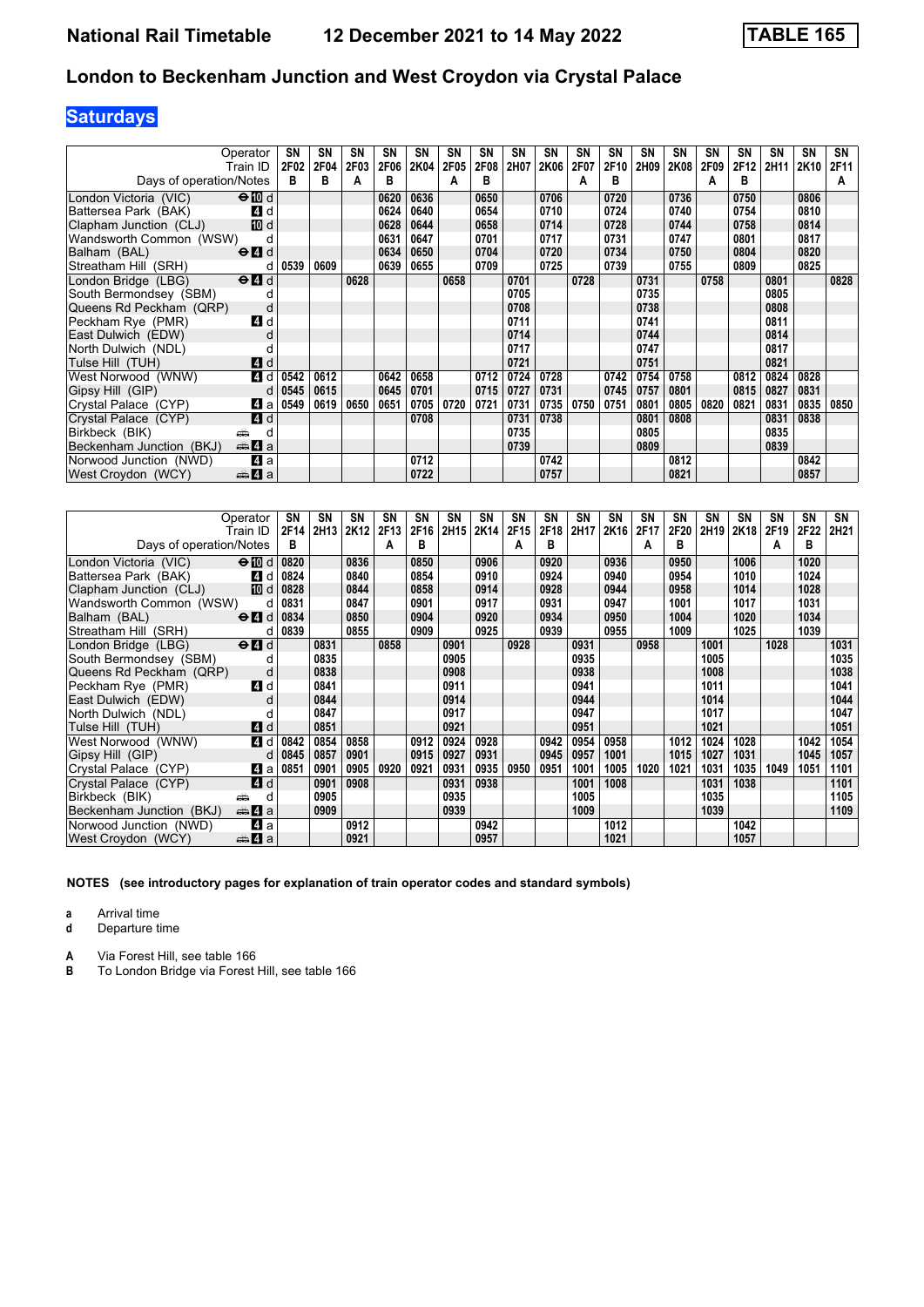# **Saturdays**

| Operator                                                         | <b>SN</b> | <b>SN</b> | SN   | SN               | <b>SN</b> | SΝ               | SN   | <b>SN</b> | <b>SN</b> | SΝ               | <b>SN</b> | <b>SN</b> | <b>SN</b> | <b>SN</b> | SΝ   | SΝ   | <b>SN</b> | SN   |
|------------------------------------------------------------------|-----------|-----------|------|------------------|-----------|------------------|------|-----------|-----------|------------------|-----------|-----------|-----------|-----------|------|------|-----------|------|
| Train ID                                                         | 2K20      | 2F21      | 2F24 | 2H <sub>23</sub> | 2K22      | 2F <sub>23</sub> | 2F26 | 2H25      | 2K24      | 2F <sub>25</sub> | 2F28      | 2H27      | 2K26      | 2F27      | 2F30 | 2H29 | 2K28      | 2F29 |
| Days of operation/Notes                                          |           | A         | в    |                  |           | A                | R    |           |           |                  | в         |           |           | А         | в    |      |           | A    |
| $\Theta$ M d<br>London Victoria (VIC)                            | 1036      |           | 1050 |                  | 1106      |                  | 1120 |           | 1136      |                  | 1150      |           | 1206      |           | 1220 |      | 1236      |      |
| Battersea Park (BAK)<br><b>4</b> d                               | 1040      |           | 1054 |                  | 1110      |                  | 1124 |           | 1140      |                  | 1154      |           | 1210      |           | 1224 |      | 1240      |      |
| Clapham Junction (CLJ)<br>[顶 d                                   | 1044      |           | 1058 |                  | 1114      |                  | 1128 |           | 1144      |                  | 1158      |           | 1214      |           | 1228 |      | 1244      |      |
| Wandsworth Common (WSW)<br>d                                     | 1047      |           | 1101 |                  | 1117      |                  | 1131 |           | 1147      |                  | 1201      |           | 1217      |           | 1231 |      | 1247      |      |
| $\Theta$ $\blacksquare$ d<br>Balham (BAL)                        | 1050      |           | 1104 |                  | 1120      |                  | 1134 |           | 1150      |                  | 1204      |           | 1220      |           | 1234 |      | 1250      |      |
| Streatham Hill (SRH)<br>d                                        | 1055      |           | 1109 |                  | 1125      |                  | 1139 |           | 1155      |                  | 1209      |           | 1225      |           | 1239 |      | 1255      |      |
| London Bridge (LBG)<br>$\Theta$ <sup><math>\Omega</math></sup> d |           | 1058      |      | 1101             |           | 1128             |      | 1131      |           | 1158             |           | 1201      |           | 1228      |      | 1231 |           | 1258 |
| South Bermondsey (SBM)                                           |           |           |      | 1105             |           |                  |      | 1135      |           |                  |           | 1205      |           |           |      | 1235 |           |      |
| Queens Rd Peckham (QRP)<br>d                                     |           |           |      | 1108             |           |                  |      | 1138      |           |                  |           | 1208      |           |           |      | 1238 |           |      |
| Peckham Rye (PMR)<br>4 d                                         |           |           |      | 1111             |           |                  |      | 1141      |           |                  |           | 1211      |           |           |      | 1241 |           |      |
| East Dulwich (EDW)<br>d                                          |           |           |      | 1114             |           |                  |      | 1144      |           |                  |           | 1214      |           |           |      | 1244 |           |      |
| North Dulwich (NDL)                                              |           |           |      | 1117             |           |                  |      | 1147      |           |                  |           | 1217      |           |           |      | 1247 |           |      |
| Tulse Hill (TUH)<br><b>4</b> d                                   |           |           |      | 1121             |           |                  |      | 1151      |           |                  |           | 1221      |           |           |      | 1251 |           |      |
| 4 d<br>West Norwood (WNW)                                        | 1058      |           | 1112 | 1124             | 1128      |                  | 1142 | 1154      | 1158      |                  | 1212      | 1224      | 1228      |           | 1242 | 1254 | 1258      |      |
| Gipsy Hill (GIP)<br>d                                            | 1101      |           | 1115 | 1127             | 1131      |                  | 1145 | 1157      | 1201      |                  | 1215      | 1227      | 1231      |           | 1245 | 1257 | 1301      |      |
| ZI a<br>Crystal Palace (CYP)                                     | 1105      | 1120      | 1121 | 1131             | 1135      | 1150             | 1151 | 1201      | 1205      | 1220             | 1221      | 1231      | 1235      | 1250      | 1251 | 1301 | 1305      | 1320 |
| 4 d<br>Crystal Palace (CYP)                                      | 1108      |           |      | 1131             | 1138      |                  |      | 1201      | 1208      |                  |           | 1231      | 1238      |           |      | 1301 | 1308      |      |
| Birkbeck (BIK)<br>پیشته<br>d                                     |           |           |      | 1135             |           |                  |      | 1205      |           |                  |           | 1235      |           |           |      | 1305 |           |      |
| Beckenham Junction (BKJ)<br><b>美石</b> a                          |           |           |      | 1139             |           |                  |      | 1209      |           |                  |           | 1239      |           |           |      | 1309 |           |      |
| Norwood Junction (NWD)<br>41 a                                   | 1112      |           |      |                  | 1142      |                  |      |           | 1212      |                  |           |           | 1242      |           |      |      | 1312      |      |
| West Croydon (WCY)<br>$\frac{1}{2}$ 4 a                          | 1121      |           |      |                  | 1157      |                  |      |           | 1221      |                  |           |           | 1257      |           |      |      | 1321      |      |

| Operator                                                  | SN   | SΝ   | SN   | SΝ   | SN   | SN   | SN   | <b>SN</b> | SN   | SN   | SN   | <b>SN</b> | <b>SN</b> | <b>SN</b> | SN   | SΝ   | <b>SN</b> | SN   |
|-----------------------------------------------------------|------|------|------|------|------|------|------|-----------|------|------|------|-----------|-----------|-----------|------|------|-----------|------|
| Train ID                                                  | 2F32 | 2H31 | 2K30 | 2F31 | 2F34 | 2H33 | 2K32 | 2F33      | 2F36 | 2H35 | 2K34 | 2F35      | 2F38      | 2H37      | 2K36 | 2F37 | 2F40      | 2H39 |
| Days of operation/Notes                                   | в    |      |      | A    | в    |      |      | A         | в    |      |      | А         | в         |           |      | A    | в         |      |
| London Victoria (VIC)<br>$\bigoplus$ d                    | 1250 |      | 1306 |      | 1320 |      | 1336 |           | 1350 |      | 1406 |           | 1420      |           | 1436 |      | 1450      |      |
| 4 d<br>Battersea Park (BAK)                               | 1254 |      | 1310 |      | 1324 |      | 1340 |           | 1354 |      | 1410 |           | 1424      |           | 1440 |      | 1454      |      |
| 10 d<br>Clapham Junction (CLJ)                            | 1258 |      | 1314 |      | 1328 |      | 1344 |           | 1358 |      | 1414 |           | 1428      |           | 1444 |      | 1458      |      |
| Wandsworth Common (WSW)<br>d                              | 1301 |      | 1317 |      | 1331 |      | 1347 |           | 1401 |      | 1417 |           | 1431      |           | 1447 |      | 1501      |      |
| $\Theta$ <sup><math>\Omega</math></sup> d<br>Balham (BAL) | 1304 |      | 1320 |      | 1334 |      | 1350 |           | 1404 |      | 1420 |           | 1434      |           | 1450 |      | 1504      |      |
| Streatham Hill (SRH)<br>d                                 | 1309 |      | 1325 |      | 1339 |      | 1355 |           | 1409 |      | 1425 |           | 1439      |           | 1455 |      | 1509      |      |
| $e$ $d$<br>London Bridge (LBG)                            |      | 1301 |      | 1328 |      | 1331 |      | 1358      |      | 1401 |      | 1428      |           | 1431      |      | 1458 |           | 1501 |
| South Bermondsey (SBM)                                    |      | 1305 |      |      |      | 1335 |      |           |      | 1405 |      |           |           | 1435      |      |      |           | 1505 |
| Queens Rd Peckham (QRP)<br>d                              |      | 1308 |      |      |      | 1338 |      |           |      | 1408 |      |           |           | 1438      |      |      |           | 1508 |
| Peckham Rye (PMR)<br>4 d                                  |      | 1311 |      |      |      | 1341 |      |           |      | 1411 |      |           |           | 1441      |      |      |           | 1511 |
| East Dulwich (EDW)<br>d                                   |      | 1314 |      |      |      | 1344 |      |           |      | 1414 |      |           |           | 1444      |      |      |           | 1514 |
| North Dulwich (NDL)                                       |      | 1317 |      |      |      | 1347 |      |           |      | 1417 |      |           |           | 1447      |      |      |           | 1517 |
| 4d<br>Tulse Hill (TUH)                                    |      | 1321 |      |      |      | 1351 |      |           |      | 1421 |      |           |           | 1451      |      |      |           | 1521 |
| West Norwood (WNW)<br>4 d                                 | 1312 | 1324 | 1328 |      | 1342 | 1354 | 1358 |           | 1412 | 1424 | 1428 |           | 1442      | 1454      | 1458 |      | 1512      | 1524 |
| Gipsy Hill (GIP)<br>d                                     | 1315 | 1327 | 1331 |      | 1345 | 1357 | 1401 |           | 1415 | 1427 | 1431 |           | 1445      | 1457      | 1501 |      | 1515      | 1527 |
| 41 a<br>Crystal Palace (CYP)                              | 1321 | 1331 | 1335 | 1350 | 1351 | 1401 | 1405 | 1420      | 1421 | 1431 | 1435 | 1450      | 1451      | 1501      | 1505 | 1520 | 1521      | 1531 |
| Crystal Palace (CYP)<br>4 d                               |      | 1331 | 1338 |      |      | 1401 | 1408 |           |      | 1431 | 1438 |           |           | 1501      | 1508 |      |           | 1531 |
| Birkbeck (BIK)<br>پیش<br>d                                |      | 1335 |      |      |      | 1405 |      |           |      | 1435 |      |           |           | 1505      |      |      |           | 1535 |
| <del>⊯</del> 4 а<br>Beckenham Junction (BKJ)              |      | 1339 |      |      |      | 1409 |      |           |      | 1439 |      |           |           | 1509      |      |      |           | 1539 |
| Norwood Junction (NWD)<br>41 a                            |      |      | 1342 |      |      |      | 1412 |           |      |      | 1445 |           |           |           | 1512 |      |           |      |
| West Croydon (WCY)<br>de 4 a                              |      |      | 1357 |      |      |      | 1421 |           |      |      | 1457 |           |           |           | 1521 |      |           |      |

**NOTES (see introductory pages for explanation of train operator codes and standard symbols)**

**a** Arrival time<br>**d** Departure t

**d** Departure time

**A** Via Forest Hill, see table 166<br>**B** To London Bridge via Forest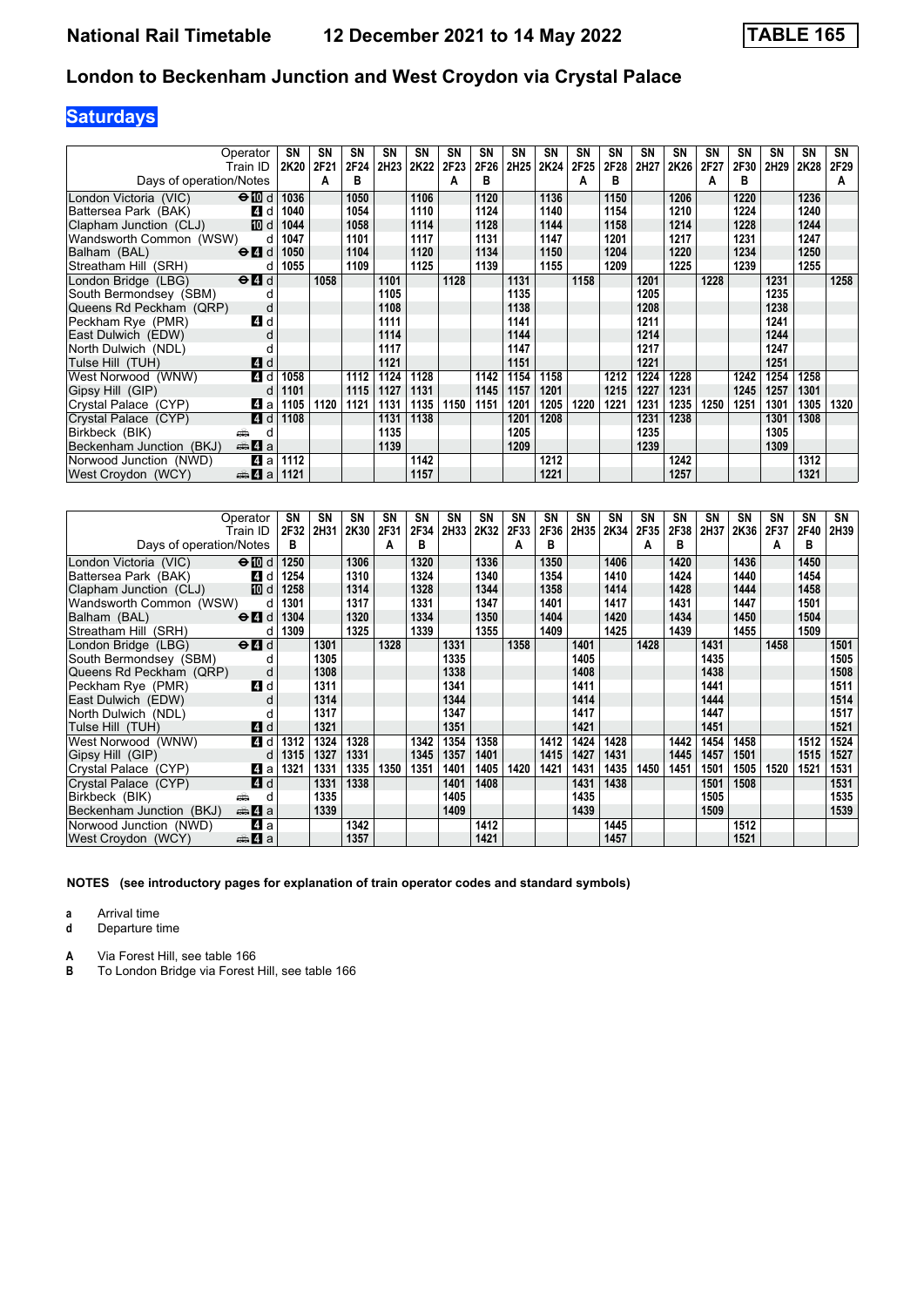# **Saturdays**

| Operator                                                         | SN        | <b>SN</b> | SN   | SN   | SN   | SΝ   | SN   | <b>SN</b> | SN   | SΝ   | <b>SN</b> | SΝ   | <b>SN</b> | <b>SN</b> | SΝ   | SΝ   | <b>SN</b> | SN   |
|------------------------------------------------------------------|-----------|-----------|------|------|------|------|------|-----------|------|------|-----------|------|-----------|-----------|------|------|-----------|------|
| Train ID                                                         | 2K38      | 2F39      | 2F42 | 2H41 | 2K40 | 2F41 | 2F44 | 2H43      | 2K42 | 2F43 | 2F46      | 2H45 | 2K44      | 2F45      | 2F48 | 2H47 | 2K46      | 2F47 |
| Days of operation/Notes                                          |           | A         | в    |      |      | A    | в    |           |      | А    | в         |      |           | А         | в    |      |           | A    |
| $\Theta$ III d<br>London Victoria (VIC)                          | 1506      |           | 1520 |      | 1536 |      | 1550 |           | 1606 |      | 1620      |      | 1636      |           | 1650 |      | 1706      |      |
| Battersea Park (BAK)<br>4 d                                      | 1510      |           | 1524 |      | 1540 |      | 1554 |           | 1610 |      | 1624      |      | 1640      |           | 1654 |      | 1710      |      |
| [10] d<br>Clapham Junction (CLJ)                                 | 1514      |           | 1528 |      | 1544 |      | 1558 |           | 1614 |      | 1628      |      | 1644      |           | 1658 |      | 1714      |      |
| Wandsworth Common (WSW)<br>d                                     | 1517      |           | 1531 |      | 1547 |      | 1601 |           | 1617 |      | 1631      |      | 1647      |           | 1701 |      | 1717      |      |
| $\Theta$ <sup><math>\Omega</math></sup> d<br>Balham (BAL)        | 1520      |           | 1534 |      | 1550 |      | 1604 |           | 1620 |      | 1634      |      | 1650      |           | 1704 |      | 1720      |      |
| Streatham Hill (SRH)                                             | 1525<br>d |           | 1539 |      | 1555 |      | 1609 |           | 1625 |      | 1639      |      | 1655      |           | 1709 |      | 1725      |      |
| London Bridge (LBG)<br>$\Theta$ <sup><math>\Omega</math></sup> d |           | 1528      |      | 1531 |      | 1558 |      | 1601      |      | 1628 |           | 1631 |           | 1658      |      | 1701 |           | 1728 |
| South Bermondsey (SBM)                                           |           |           |      | 1535 |      |      |      | 1605      |      |      |           | 1635 |           |           |      | 1705 |           |      |
| Queens Rd Peckham (QRP)<br>d                                     |           |           |      | 1538 |      |      |      | 1608      |      |      |           | 1638 |           |           |      | 1708 |           |      |
| Peckham Rye (PMR)<br>ZI d                                        |           |           |      | 1541 |      |      |      | 1611      |      |      |           | 1641 |           |           |      | 1711 |           |      |
| East Dulwich (EDW)<br>C                                          |           |           |      | 1544 |      |      |      | 1614      |      |      |           | 1644 |           |           |      | 1714 |           |      |
| North Dulwich (NDL)                                              |           |           |      | 1547 |      |      |      | 1617      |      |      |           | 1647 |           |           |      | 1717 |           |      |
| Tulse Hill (TUH)<br><b>4</b> d                                   |           |           |      | 1551 |      |      |      | 1621      |      |      |           | 1651 |           |           |      | 1721 |           |      |
| 4 d<br>West Norwood (WNW)                                        | 1528      |           | 1542 | 1554 | 1558 |      | 1612 | 1624      | 1628 |      | 1642      | 1654 | 1658      |           | 1712 | 1724 | 1728      |      |
| Gipsy Hill (GIP)                                                 | 1531<br>d |           | 1545 | 1557 | 1601 |      | 1615 | 1627      | 1631 |      | 1645      | 1657 | 1701      |           | 1715 | 1727 | 1731      |      |
| ZI a<br>Crystal Palace (CYP)                                     | 1535      | 1550      | 1551 | 1601 | 1605 | 1620 | 1621 | 1631      | 1635 | 1650 | 1651      | 1701 | 1705      | 1720      | 1721 | 1731 | 1735      | 1750 |
| 4 d<br>Crystal Palace (CYP)                                      | 1538      |           |      | 1601 | 1608 |      |      | 1631      | 1638 |      |           | 1701 | 1708      |           |      | 1731 | 1738      |      |
| Birkbeck (BIK)<br>æ<br>d                                         |           |           |      | 1605 |      |      |      | 1635      |      |      |           | 1705 |           |           |      | 1735 |           |      |
| <del>⊯</del> ы 4 а<br>Beckenham Junction (BKJ)                   |           |           |      | 1609 |      |      |      | 1639      |      |      |           | 1709 |           |           |      | 1739 |           |      |
| Norwood Junction (NWD)<br>ZI a                                   | 1542      |           |      |      | 1612 |      |      |           | 1642 |      |           |      | 1712      |           |      |      | 1742      |      |
| West Croydon (WCY)<br><del>⊯</del> 4 а                           | 1557      |           |      |      | 1621 |      |      |           | 1657 |      |           |      | 1721      |           |      |      | 1757      |      |

| Operator                                                           | SN           | SΝ   | <b>SN</b> | SΝ   | SΝ   | SN   | SN   | <b>SN</b> | SN   | <b>SN</b> | SN   | <b>SN</b> | <b>SN</b> | SΝ               | SΝ     | SΝ   | SN   | SN   |
|--------------------------------------------------------------------|--------------|------|-----------|------|------|------|------|-----------|------|-----------|------|-----------|-----------|------------------|--------|------|------|------|
| Train ID                                                           | <b>2F50</b>  | 2H49 | 2K48      | 2F49 | 2F52 | 2H51 | 2K50 | 2F51      | 2F54 | 2H53      | 2K52 | 2F53      | 2F56      | 2H <sub>55</sub> | 2K54   | 2F55 | 2F58 | 2H57 |
| Days of operation/Notes                                            | в            |      |           | A    | в    |      |      | A         | в    |           |      | А         | в         |                  |        | A    | в    |      |
| London Victoria (VIC)<br>$\bigoplus$ d                             | 1720         |      | 1736      |      | 1750 |      | 1806 |           | 1820 |           | 1836 |           | 1850      |                  | 1906   |      | 1920 |      |
| Battersea Park (BAK)                                               | 1724<br>4 d  |      | 1740      |      | 1754 |      | 1810 |           | 1824 |           | 1840 |           | 1854      |                  | 1910   |      | 1924 |      |
| Clapham Junction (CLJ)                                             | 10 d<br>1728 |      | 1744      |      | 1758 |      | 1814 |           | 1828 |           | 1844 |           | 1858      |                  | 1914   |      | 1928 |      |
| Wandsworth Common (WSW)                                            | 1731<br>d    |      | 1747      |      | 1801 |      | 1817 |           | 1831 |           | 1847 |           | 1901      |                  | 1917   |      | 1931 |      |
| Balham (BAL)<br>$\Theta$ <sup><math>\blacksquare</math> d</sup>    | 1734         |      | 1750      |      | 1804 |      | 1820 |           | 1834 |           | 1850 |           | 1904      |                  | 1920   |      | 1934 |      |
| Streatham Hill (SRH)                                               | 1739<br>d    |      | 1755      |      | 1809 |      | 1825 |           | 1839 |           | 1855 |           | 1909      |                  | 1927cl |      | 1939 |      |
| $\Theta$ <sup><math>\Omega</math></sup> $d$<br>London Bridge (LBG) |              | 1731 |           | 1758 |      | 1801 |      | 1828      |      | 1831      |      | 1858      |           | 1901             |        | 1928 |      | 1931 |
| South Bermondsey (SBM)                                             |              | 1735 |           |      |      | 1805 |      |           |      | 1835      |      |           |           | 1905             |        |      |      | 1935 |
| Queens Rd Peckham (QRP)                                            | d            | 1738 |           |      |      | 1808 |      |           |      | 1838      |      |           |           | 1908             |        |      |      | 1938 |
| Peckham Rye (PMR)                                                  | 4 d          | 1741 |           |      |      | 1811 |      |           |      | 1841      |      |           |           | 1911             |        |      |      | 1941 |
| East Dulwich (EDW)                                                 | d            | 1744 |           |      |      | 1814 |      |           |      | 1844      |      |           |           | 1914             |        |      |      | 1944 |
| North Dulwich (NDL)                                                |              | 1747 |           |      |      | 1817 |      |           |      | 1847      |      |           |           | 1917             |        |      |      | 1947 |
| Tulse Hill(TUH)                                                    | 4 d          | 1751 |           |      |      | 1821 |      |           |      | 1851      |      |           |           | 1921             |        |      |      | 1951 |
| West Norwood (WNW)                                                 | 4 d<br>1742  | 1754 | 1758      |      | 1812 | 1824 | 1828 |           | 1842 | 1854      | 1858 |           | 1912      | 1924             | 1933   |      | 1942 | 1954 |
| Gipsy Hill (GIP)                                                   | 1745<br>d    | 1757 | 1801      |      | 1815 | 1827 | 1831 |           | 1845 | 1857      | 1901 |           | 1915      | 1927             | 1936   |      | 1945 | 1957 |
| Crystal Palace (CYP)                                               | 41 a<br>1751 | 1801 | 1805      | 1820 | 1821 | 1831 | 1835 | 1850      | 1851 | 1901      | 1905 | 1920      | 1921      | 1931             | 1939   | 1950 | 1951 | 2001 |
| Crystal Palace (CYP)                                               | <b>4</b> d   | 1801 | 1808      |      |      | 1831 | 1838 |           |      | 1901      | 1908 |           |           | 1931             | 1940   |      |      | 2001 |
| Birkbeck (BIK)<br>æ                                                | d            | 1805 |           |      |      | 1835 |      |           |      | 1905      |      |           |           | 1935             |        |      |      | 2005 |
| <del>⊯</del> 4 а<br>Beckenham Junction (BKJ)                       |              | 1809 |           |      |      | 1839 |      |           |      | 1909      |      |           |           | 1939             |        |      |      | 2009 |
| Norwood Junction (NWD)                                             | 4 a          |      | 1812      |      |      |      | 1842 |           |      |           | 1912 |           |           |                  | 1944   |      |      |      |
| West Croydon (WCY)<br>da 4 a                                       |              |      | 1821      |      |      |      | 1857 |           |      |           | 1921 |           |           |                  | 1957   |      |      |      |

**NOTES (see introductory pages for explanation of train operator codes and standard symbols)**

**a** Arrival time<br>**d** Departure t

**d** Departure time

**c** Arrives 3 minutes earlier

**A** Via Forest Hill, see table 166<br>**B** To London Bridge via Forest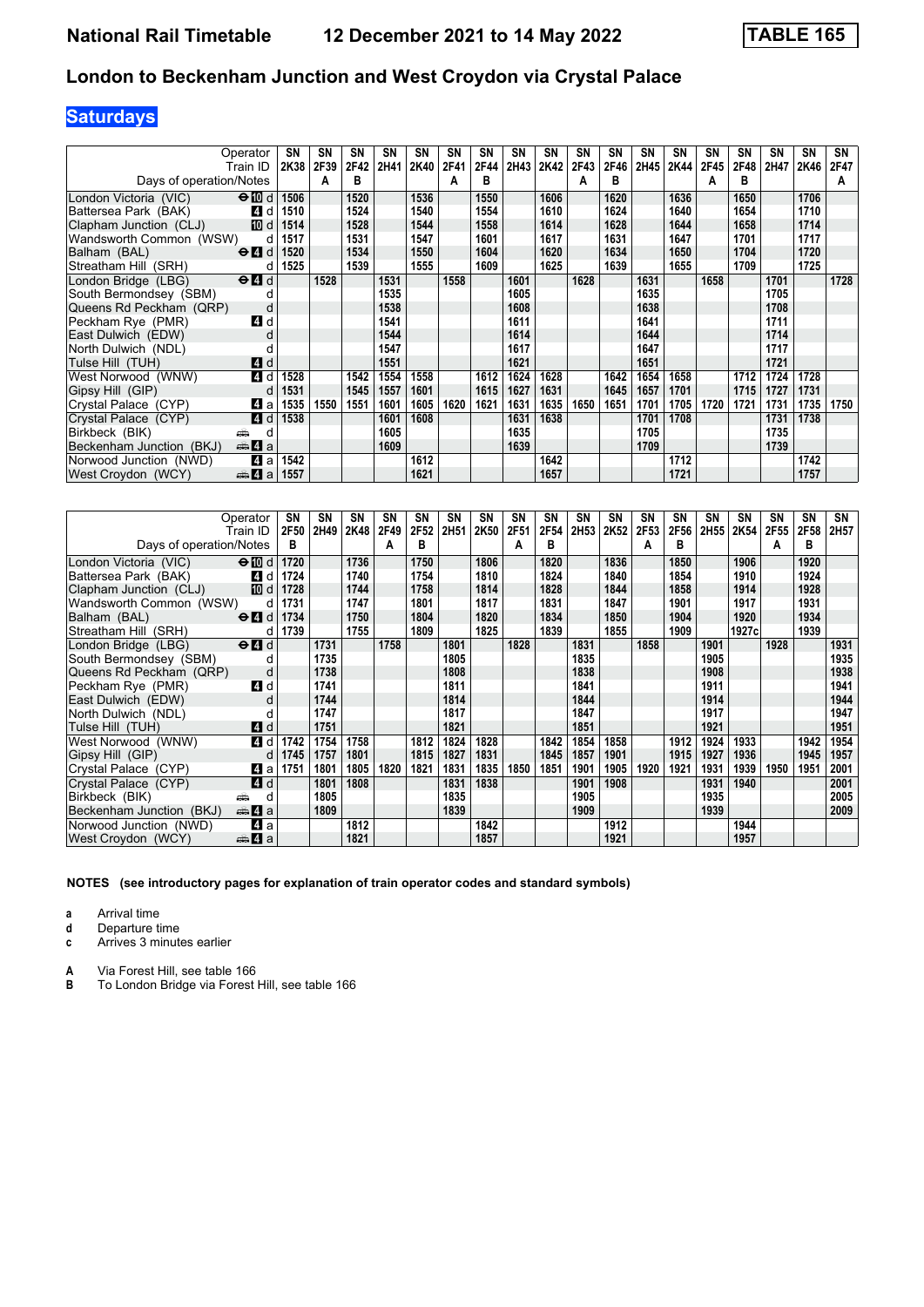# **Saturdays**

| Operator                                                         | SΝ        | <b>SN</b> | SN   | SN               | <b>SN</b> | SΝ   | SΝ   | <b>SN</b> | SN   | SΝ   | <b>SN</b> | SΝ   | <b>SN</b> | <b>SN</b> | SΝ   | SΝ   | <b>SN</b> | SN   |
|------------------------------------------------------------------|-----------|-----------|------|------------------|-----------|------|------|-----------|------|------|-----------|------|-----------|-----------|------|------|-----------|------|
| Train ID                                                         | 2K56      | 2F57      | 2F60 | 2H <sub>59</sub> | 2K58      | 2F59 | 2F62 | 2H61      | 2K60 | 2F61 | 2F64      | 2H63 | 2K62      | 2F63      | 2F66 | 2H65 | 2K64      | 2F65 |
| Days of operation/Notes                                          |           | A         | в    |                  |           | A    | в    |           |      | А    | в         |      |           | А         | в    |      |           | A    |
| $\Theta$ III d<br>London Victoria (VIC)                          | 1936      |           | 1950 |                  | 2006      |      | 2020 |           | 2036 |      | 2050      |      | 2106      |           | 2120 |      | 2136      |      |
| Battersea Park (BAK)<br><b>4</b> d                               | 1940      |           | 1954 |                  | 2010      |      | 2024 |           | 2040 |      | 2054      |      | 2110      |           | 2124 |      | 2140      |      |
| IID d<br>Clapham Junction (CLJ)                                  | 1944      |           | 1958 |                  | 2014      |      | 2028 |           | 2044 |      | 2058      |      | 2114      |           | 2128 |      | 2144      |      |
| Wandsworth Common (WSW)                                          | 1947<br>d |           | 2001 |                  | 2017      |      | 2031 |           | 2047 |      | 2101      |      | 2117      |           | 2131 |      | 2147      |      |
| $\Theta$ <sup><math>\Omega</math></sup> d<br>Balham (BAL)        | 1950      |           | 2004 |                  | 2020      |      | 2034 |           | 2050 |      | 2104      |      | 2120      |           | 2134 |      | 2150      |      |
| Streatham Hill (SRH)                                             | 1955<br>d |           | 2009 |                  | 2025      |      | 2039 |           | 2055 |      | 2109      |      | 2125      |           | 2139 |      | 2155      |      |
| London Bridge (LBG)<br>$\Theta$ <sup><math>\Omega</math></sup> d |           | 1958      |      | 2001             |           | 2028 |      | 2031      |      | 2058 |           | 2101 |           | 2128      |      | 2131 |           | 2158 |
| South Bermondsey (SBM)                                           |           |           |      | 2005             |           |      |      | 2035      |      |      |           | 2105 |           |           |      | 2135 |           |      |
| Queens Rd Peckham (QRP)                                          | d         |           |      | 2008             |           |      |      | 2038      |      |      |           | 2108 |           |           |      | 2138 |           |      |
| Peckham Rye (PMR)<br><b>4</b> d                                  |           |           |      | 2011             |           |      |      | 2041      |      |      |           | 2111 |           |           |      | 2141 |           |      |
| East Dulwich (EDW)                                               | U         |           |      | 2014             |           |      |      | 2044      |      |      |           | 2114 |           |           |      | 2144 |           |      |
| North Dulwich (NDL)                                              |           |           |      | 2017             |           |      |      | 2047      |      |      |           | 2117 |           |           |      | 2147 |           |      |
| Tulse Hill (TUH)<br><b>4</b> d                                   |           |           |      | 2021             |           |      |      | 2051      |      |      |           | 2121 |           |           |      | 2151 |           |      |
| 4 d<br>West Norwood (WNW)                                        | 1958      |           | 2012 | 2024             | 2028      |      | 2042 | 2054      | 2058 |      | 2112      | 2124 | 2128      |           | 2142 | 2154 | 2158      |      |
| Gipsy Hill (GIP)                                                 | 2001<br>d |           | 2015 | 2027             | 2031      |      | 2045 | 2057      | 2101 |      | 2115      | 2127 | 2131      |           | 2145 | 2157 | 2201      |      |
| Crystal Palace (CYP)<br>L4 a                                     | 2005      | 2020      | 2021 | 2031             | 2035      | 2050 | 2051 | 2101      | 2105 | 2120 | 2121      | 2131 | 2135      | 2150      | 2151 | 2201 | 2205      | 2220 |
| <b>4</b> d<br>Crystal Palace (CYP)                               | 2008      |           |      | 2031             | 2038      |      |      | 2101      | 2108 |      |           | 2131 | 2138      |           |      | 2201 | 2208      |      |
| Birkbeck (BIK)<br>яŵ                                             | d         |           |      | 2035             |           |      |      | 2105      |      |      |           | 2135 |           |           |      | 2205 |           |      |
| <del>⊯</del> ы 4 а<br>Beckenham Junction (BKJ)                   |           |           |      | 2039             |           |      |      | 2109      |      |      |           | 2139 |           |           |      | 2209 |           |      |
| Norwood Junction (NWD)<br>$\boldsymbol{A}$                       | 2012<br>a |           |      |                  | 2042      |      |      |           | 2112 |      |           |      | 2142      |           |      |      | 2212      |      |
| West Croydon (WCY)<br><del>⊯</del> 4 а                           | 2021      |           |      |                  | 2057      |      |      |           | 2121 |      |           |      | 2157      |           |      |      | 2221      |      |

| Operator                                                               | SN        | SΝ   | <b>SN</b> | SΝ   | SΝ   | SN   | SN   | <b>SN</b> | SN   | <b>SN</b> | SN   | <b>SN</b> | <b>SN</b> | SΝ   | SΝ   | SΝ   | <b>SN</b> | SN   |
|------------------------------------------------------------------------|-----------|------|-----------|------|------|------|------|-----------|------|-----------|------|-----------|-----------|------|------|------|-----------|------|
| Train ID                                                               | 2F68      | 2H67 | 2K66      | 2F67 | 2F70 | 2H69 | 2K68 | 2F69      | 2F72 | 2H91      | 2K70 | 2F71      | 2F74      | 2K72 | 2H93 | 2F73 | 2F76      | 2K74 |
| Days of operation/Notes                                                | в         |      |           | A    | в    |      |      | A         | в    |           |      | А         | в         |      |      | A    | в         |      |
| London Victoria (VIC)<br>$\Theta$ [0 d                                 | 2150      |      | 2206      |      | 2220 |      | 2236 |           | 2250 |           | 2306 |           | 2320      | 2332 |      |      | 2356      |      |
| Battersea Park (BAK)<br>4 d                                            | 2154      |      | 2210      |      | 2224 |      | 2240 |           | 2254 |           | 2310 |           | 2324      |      |      |      |           |      |
| Clapham Junction (CLJ)<br>[10] d                                       | 2158      |      | 2214      |      | 2228 |      | 2244 |           | 2258 |           | 2314 |           | 2328      | 2339 |      |      | 0004      |      |
| Wandsworth Common (WSW)                                                | 2201<br>d |      | 2217      |      | 2231 |      | 2247 |           | 2301 |           | 2317 |           | 2331      |      |      |      | 0007      |      |
| $\Theta$ <sup><math>\blacksquare</math> d</sup><br>Balham (BAL)        | 2204      |      | 2220      |      | 2234 |      | 2250 |           | 2304 |           | 2320 |           | 2334      | 2344 |      |      | 0010      |      |
| Streatham Hill (SRH)                                                   | 2209<br>d |      | 2225      |      | 2239 |      | 2255 |           | 2309 |           | 2325 |           | 2339      | 2348 |      |      | 0015      |      |
| London Bridge (LBG)<br>$\Theta$ <sup><math>\blacksquare</math> d</sup> |           | 2201 |           | 2228 |      | 2231 |      | 2258      |      | 2301      |      | 2328      |           |      | 2331 | 2358 |           | 0001 |
| South Bermondsey (SBM)                                                 |           | 2205 |           |      |      | 2235 |      |           |      | 2305      |      |           |           |      | 2335 |      |           | 0007 |
| Queens Rd Peckham (QRP)                                                | d         | 2208 |           |      |      | 2238 |      |           |      | 2308      |      |           |           |      | 2338 |      |           | 0010 |
| Peckham Rve (PMR)<br>ZI d                                              |           | 2211 |           |      |      | 2241 |      |           |      | 2311      |      |           |           |      | 2341 |      |           | 0012 |
| East Dulwich (EDW)                                                     | d         | 2214 |           |      |      | 2244 |      |           |      | 2314      |      |           |           |      | 2344 |      |           | 0015 |
| North Dulwich (NDL)                                                    |           | 2217 |           |      |      | 2247 |      |           |      | 2317      |      |           |           |      | 2347 |      |           | 0017 |
| Tulse Hill (TUH)<br>4 d                                                |           | 2221 |           |      |      | 2251 |      |           |      | 2321      |      |           |           |      | 2351 |      |           | 0021 |
| West Norwood (WNW)<br>4 d                                              | 2212      | 2224 | 2231      |      | 2242 | 2254 | 2258 |           | 2312 | 2324      | 2328 |           | 2342      | 2352 | 2355 |      | 0018      | 0024 |
| Gipsy Hill (GIP)                                                       | 2215<br>d | 2227 | 2234      |      | 2245 | 2257 | 2301 |           | 2315 | 2327      | 2331 |           | 2345      | 2355 | 2358 |      | 0021      | 0027 |
| Crystal Palace (CYP)<br>41 a                                           | 2221      | 2231 | 2237      | 2250 | 2251 | 2301 | 2305 | 2320      | 2321 | 2331      | 2337 | 2350      | 2351      | 2359 | 0002 | 0020 | 0025      | 0031 |
| 4 d<br>Crystal Palace (CYP)                                            |           | 2231 | 2238      |      |      | 2301 | 2308 |           |      | 2334      | 2338 |           |           | 2359 | 0004 |      |           | 0034 |
| Birkbeck (BIK)<br>æ                                                    | d         | 2235 |           |      |      | 2305 |      |           |      |           |      |           |           |      |      |      |           |      |
| <del>⊫</del> 4 а<br>Beckenham Junction (BKJ)                           |           | 2239 |           |      |      | 2309 |      |           |      |           |      |           |           |      |      |      |           |      |
| 4 a<br>Norwood Junction (NWD)                                          |           |      | 2242      |      |      |      | 2312 |           |      | 2339      | 2343 |           |           | 0005 | 0009 |      |           | 0039 |
| West Croydon (WCY)<br>da 4 a                                           |           |      | 2257      |      |      |      | 2321 |           |      |           | 2351 |           |           | 0017 |      |      |           |      |

**NOTES (see introductory pages for explanation of train operator codes and standard symbols)**

**a** Arrival time<br>**d** Departure t

**d** Departure time

**A** Via Forest Hill, see table 166<br>**B** To London Bridge via Forest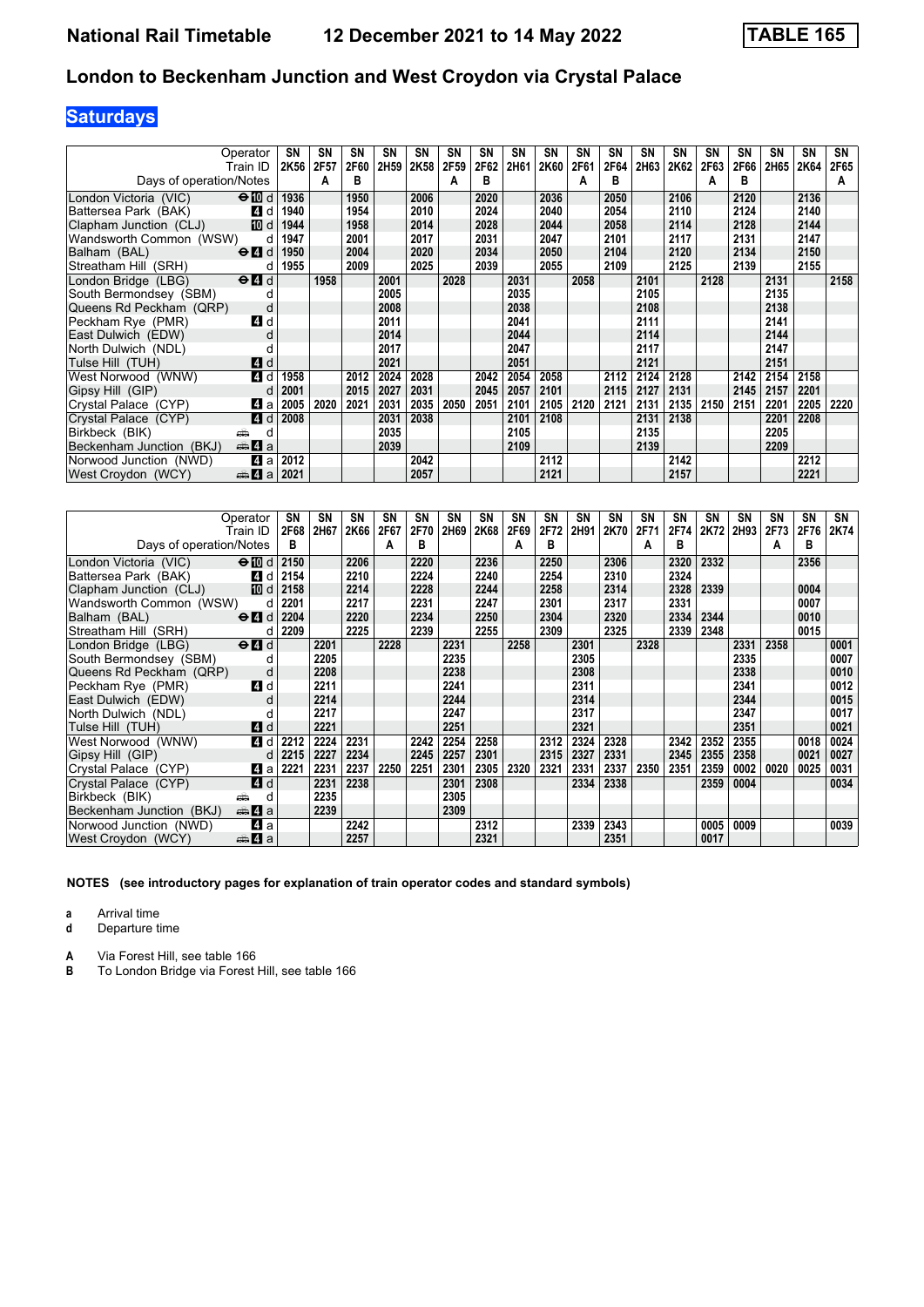# **Saturdays**

|                          | Operator                  | SN          | SN   | SΝ   | SN          |
|--------------------------|---------------------------|-------------|------|------|-------------|
|                          | Train ID                  | <b>2U74</b> | 2U76 | 2K76 | <b>2U78</b> |
| London Victoria (VIC)    | $\Theta$ M d              | 0010        | 0025 |      | 0040        |
| Battersea Park (BAK)     | 4<br>d                    | 0014        | 0029 |      | 0044        |
| Clapham Junction (CLJ)   | 10 d                      | 0018        | 0033 |      | 0048        |
| Wandsworth Common (WSW)  | d                         | 0021        | 0036 |      | 0051        |
| Balham (BAL)             | $\Theta$ $\blacksquare$ d | 0024        | 0039 |      | 0054        |
| Streatham Hill (SRH)     | d                         | 0029        | 0044 |      | 0059        |
| London Bridge (LBG)      | d<br>⊖И                   |             |      | 0031 |             |
| South Bermondsev (SBM)   | d                         |             |      | 0035 |             |
| Queens Rd Peckham (QRP)  | d                         |             |      | 0038 |             |
| Peckham Rve (PMR)        | 4 d                       |             |      | 0041 |             |
| East Dulwich (EDW)       | d                         |             |      | 0044 |             |
| North Dulwich (NDL)      | d                         |             |      | 0047 |             |
| Tulse Hill (TUH)         | 4 d                       |             |      | 0051 |             |
| West Norwood (WNW)       | $\overline{A}$<br>d       | 0032        | 0047 | 0054 | 0103        |
| Gipsy Hill (GIP)         | d                         | 0035        | 0050 | 0057 | 0106        |
| Crystal Palace (CYP)     | 4<br>a                    | 0039        | 0054 | 0101 | 0109        |
| Crystal Palace (CYP)     | $\boxed{4}$<br>d          | 0040        | 0055 | 0104 | 0110        |
| Birkbeck (BIK)           | d<br>پیش                  |             |      |      |             |
| Beckenham Junction (BKJ) | $\oplus$ 4<br>a           |             |      |      |             |
| Norwood Junction (NWD)   | 4<br>a                    | 0047        | 0102 | 0110 | 0115        |
| West Croydon (WCY)       | dan 4a                    |             |      |      |             |

**NOTES (see introductory pages for explanation of train operator codes and standard symbols)**

**a** Arrival time<br>**d** Departure t

**d** Departure time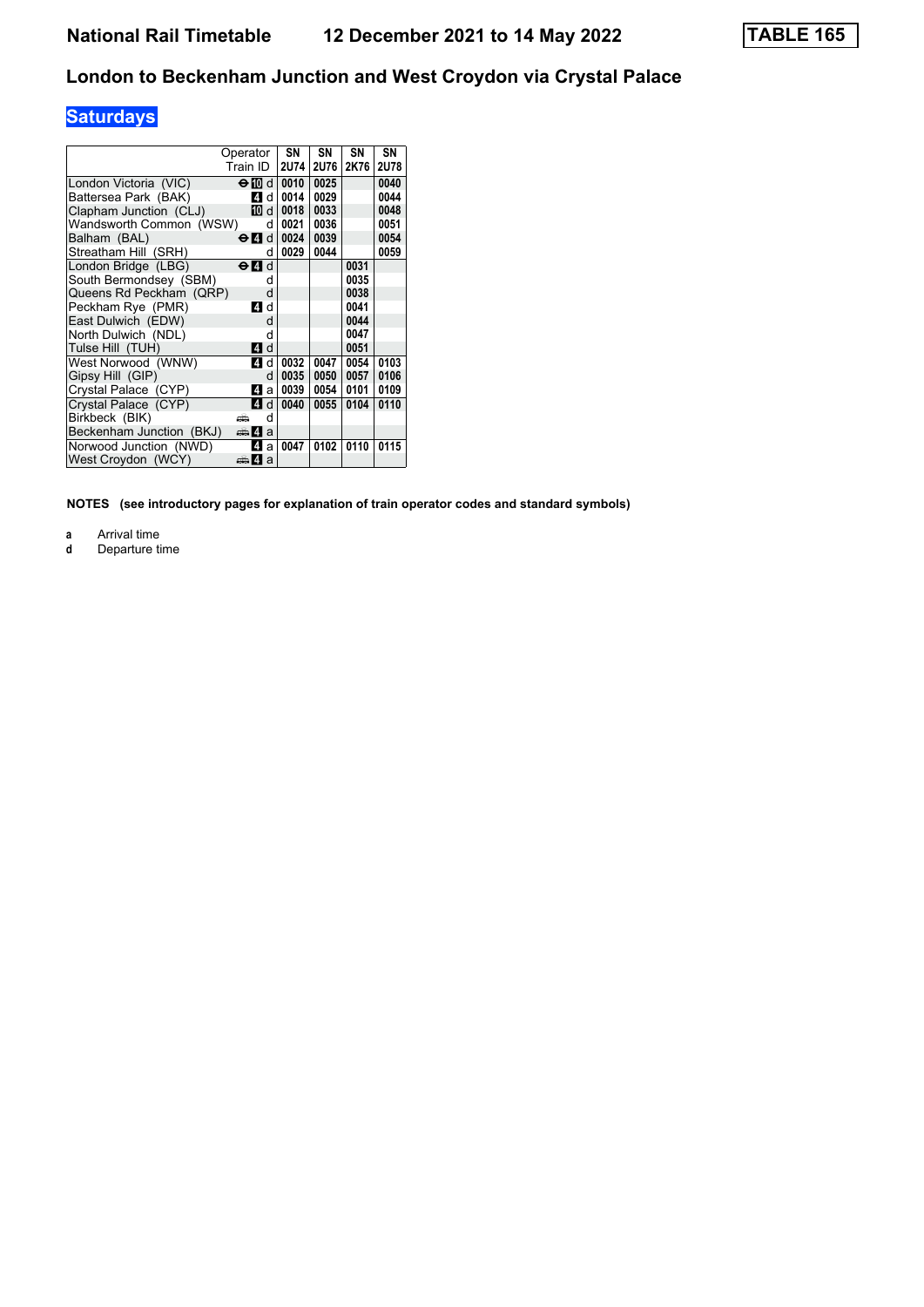# **Sundays**

| Operator                                                         | SΝ          | SN   | SN   | <b>SN</b> | SN   | SN   | SN   | SΝ   | SN   | <b>SN</b> | SN   | SΝ   | SΝ   | SΝ   | <b>SN</b> | SΝ   | SΝ   | SN   |
|------------------------------------------------------------------|-------------|------|------|-----------|------|------|------|------|------|-----------|------|------|------|------|-----------|------|------|------|
| Train ID                                                         | <b>2K08</b> | 2F07 | 2H09 | 2K10      | 2F09 | 2H11 | 2K12 | 2F11 | 2H13 | 2K14      | 2F13 | 2H15 | 2K16 | 2F15 | 2H17      | 2K18 | 2F17 | 2H19 |
| Days of operation/Notes                                          |             | А    |      |           | A    |      |      | А    |      |           | А    |      |      | А    |           |      | А    |      |
| $\Theta$ $\blacksquare$ d<br>London Victoria (VIC)               | 0720        |      |      | 0750      |      |      | 0820 |      |      | 0850      |      |      | 0920 |      |           | 0950 |      |      |
| Battersea Park (BAK)<br>4 d                                      | 0724        |      |      | 0754      |      |      | 0824 |      |      | 0854      |      |      | 0924 |      |           | 0954 |      |      |
| Clapham Junction (CLJ)<br><b>ID</b> d                            | 0729        |      |      | 0759      |      |      | 0828 |      |      | 0858      |      |      | 0928 |      |           | 0958 |      |      |
| Wandsworth Common (WSW)                                          | 0732<br>d   |      |      | 0802      |      |      | 0831 |      |      | 0901      |      |      | 0931 |      |           | 1001 |      |      |
| $\Theta$ 4<br>Balham (BAL)                                       | 0735        |      |      | 0805      |      |      | 0834 |      |      | 0904      |      |      | 0934 |      |           | 1004 |      |      |
| Streatham Hill (SRH)                                             | 0739<br>d   |      |      | 0809      |      |      | 0839 |      |      | 0909      |      |      | 0939 |      |           | 1009 |      |      |
| London Bridge (LBG)<br>$\Theta$ <sup><math>\Omega</math></sup> d |             | 0728 | 0735 |           | 0758 | 0805 |      | 0828 | 0833 |           | 0858 | 0903 |      | 0928 | 0931      |      | 0958 | 1001 |
| South Bermondsey (SBM)                                           |             |      | 0739 |           |      | 0809 |      |      | 0837 |           |      | 0907 |      |      | 0935      |      |      | 1005 |
| Queens Rd Peckham (QRP)                                          | d           |      | 0742 |           |      | 0812 |      |      | 0840 |           |      | 0910 |      |      | 0938      |      |      | 1008 |
| Peckham Rye (PMR)<br>4 d                                         |             |      | 0745 |           |      | 0815 |      |      | 0843 |           |      | 0913 |      |      | 0941      |      |      | 1011 |
| East Dulwich (EDW)                                               |             |      | 0748 |           |      | 0818 |      |      | 0846 |           |      | 0916 |      |      | 0944      |      |      | 1014 |
| North Dulwich (NDL)                                              |             |      | 0751 |           |      | 0821 |      |      | 0848 |           |      | 0918 |      |      | 0947      |      |      | 1017 |
| Tulse Hill (TUH)<br><b>4</b> d                                   |             |      | 0755 |           |      | 0825 |      |      | 0852 |           |      | 0922 |      |      | 0952      |      |      | 1021 |
| 4 d<br>West Norwood (WNW)                                        | 0743        |      | 0758 | 0813      |      | 0828 | 0843 |      | 0856 | 0913      |      | 0926 | 0943 |      | 0956      | 1013 |      | 1024 |
| Gipsy Hill (GIP)                                                 | 0746<br>d   |      | 0801 | 0816      |      | 0831 | 0846 |      | 0859 | 0916      |      | 0929 | 0946 |      | 0959      | 1016 |      | 1027 |
| Crystal Palace (CYP)<br>ZI a                                     | 0749        | 0751 | 0805 | 0819      | 0821 | 0835 | 0849 | 0851 | 0903 | 0919      | 0921 | 0933 | 0949 | 0951 | 1003      | 1019 | 1021 | 1031 |
| Crystal Palace (CYP)<br><b>4</b> d                               | 0750        |      |      | 0820      |      |      | 0850 |      |      | 0920      |      |      | 0950 |      |           | 1020 |      |      |
| Birkbeck (BIK)<br>æ                                              | d           |      |      |           |      |      |      |      |      |           |      |      |      |      |           |      |      |      |
| Beckenham Junction (BKJ)<br><del>⊯</del> 4 а                     |             |      |      |           |      |      |      |      |      |           |      |      |      |      |           |      |      |      |
| Norwood Junction (NWD)<br>$\boldsymbol{A}$                       | 0754<br>a   |      |      | 0824      |      |      | 0854 |      |      | 0924      |      |      | 0954 |      |           | 1024 |      |      |
| West Croydon (WCY)<br><del>⊯</del> ы⊿а                           | 0800        |      |      | 0830      |      |      | 0900 |      |      | 0930      |      |      | 1000 |      |           | 1030 |      |      |

|                          | Operator                                        | SN   | SN   | SN   | SN   | SN   | SΝ          | SN   | <b>SN</b>        | SN   | SΝ   | SN   | <b>SN</b> | SN   | <b>SN</b> | SΝ   | <b>SN</b> | <b>SN</b> | SN   |
|--------------------------|-------------------------------------------------|------|------|------|------|------|-------------|------|------------------|------|------|------|-----------|------|-----------|------|-----------|-----------|------|
|                          | Train ID                                        | 2K20 | 2F19 | 2H21 | 2K22 | 2F21 | <b>2H23</b> | 2K24 | 2F <sub>23</sub> | 2H25 | 2K26 | 2F25 | 2H27      | 2K28 | 2F27      | 2H29 | 2K30      | 2F29      | 2H31 |
| Days of operation/Notes  |                                                 |      | А    |      |      | A    |             |      | А                |      |      | А    |           |      | А         |      |           | A         |      |
| London Victoria (VIC)    | $\Theta$ M d                                    | 1020 |      |      | 1050 |      |             | 1120 |                  |      | 1150 |      |           | 1220 |           |      | 1250      |           |      |
| Battersea Park (BAK)     | 4 d                                             | 1024 |      |      | 1054 |      |             | 1124 |                  |      | 1154 |      |           | 1224 |           |      | 1254      |           |      |
| Clapham Junction (CLJ)   | [10] d                                          | 1028 |      |      | 1058 |      |             | 1128 |                  |      | 1158 |      |           | 1228 |           |      | 1258      |           |      |
| Wandsworth Common (WSW)  | d                                               | 1031 |      |      | 1101 |      |             | 1131 |                  |      | 1201 |      |           | 1231 |           |      | 1301      |           |      |
| Balham (BAL)             | $\Theta$ <sup><math>\Omega</math></sup> d       | 1034 |      |      | 1104 |      |             | 1134 |                  |      | 1204 |      |           | 1234 |           |      | 1304      |           |      |
| Streatham Hill (SRH)     | d                                               | 1039 |      |      | 1109 |      |             | 1139 |                  |      | 1209 |      |           | 1239 |           |      | 1309      |           |      |
| London Bridge (LBG)      | $\Theta$ <sup><math>\blacksquare</math> d</sup> |      | 1028 | 1031 |      | 1058 | 1101        |      | 1128             | 1131 |      | 1158 | 1201      |      | 1228      | 1231 |           | 1258      | 1301 |
| South Bermondsey (SBM)   |                                                 |      |      | 1035 |      |      | 1105        |      |                  | 1135 |      |      | 1205      |      |           | 1235 |           |           | 1305 |
| Queens Rd Peckham (QRP)  | d                                               |      |      | 1038 |      |      | 1108        |      |                  | 1138 |      |      | 1208      |      |           | 1238 |           |           | 1308 |
| Peckham Rye (PMR)        | <b>4</b> d                                      |      |      | 1041 |      |      | 1111        |      |                  | 1141 |      |      | 1211      |      |           | 1241 |           |           | 1311 |
| East Dulwich (EDW)       | d                                               |      |      | 1044 |      |      | 1114        |      |                  | 1144 |      |      | 1214      |      |           | 1244 |           |           | 1314 |
| North Dulwich (NDL)      |                                                 |      |      | 1047 |      |      | 1117        |      |                  | 1147 |      |      | 1217      |      |           | 1247 |           |           | 1317 |
| Tulse Hill (TUH)         | <b>4</b> d                                      |      |      | 1051 |      |      | 1121        |      |                  | 1151 |      |      | 1221      |      |           | 1251 |           |           | 1321 |
| West Norwood (WNW)       | 4 d                                             | 1043 |      | 1054 | 1113 |      | 1124        | 1143 |                  | 1154 | 1213 |      | 1224      | 1243 |           | 1254 | 1313      |           | 1324 |
| Gipsy Hill (GIP)         | d                                               | 1046 |      | 1057 | 1116 |      | 1127        | 1146 |                  | 1157 | 1216 |      | 1227      | 1246 |           | 1257 | 1316      |           | 1327 |
| Crystal Palace (CYP)     | 41 a                                            | 1049 | 1051 | 1101 | 1119 | 1121 | 1131        | 1149 | 1151             | 1201 | 1219 | 1221 | 1231      | 1249 | 1251      | 1301 | 1319      | 1321      | 1331 |
| Crystal Palace (CYP)     | ZI d                                            | 1050 |      |      | 1120 |      |             | 1150 |                  |      | 1220 |      |           | 1250 |           |      | 1320      |           |      |
| Birkbeck (BIK)<br>æ      | d                                               |      |      |      |      |      |             |      |                  |      |      |      |           |      |           |      |           |           |      |
| Beckenham Junction (BKJ) | <del>⊯</del> 4 а                                |      |      |      |      |      |             |      |                  |      |      |      |           |      |           |      |           |           |      |
| Norwood Junction (NWD)   | 41 a                                            | 1054 |      |      | 1124 |      |             | 1154 |                  |      | 1224 |      |           | 1254 |           |      | 1324      |           |      |
| West Croydon (WCY)       | de 4 a                                          | 1100 |      |      | 1130 |      |             | 1200 |                  |      | 1230 |      |           | 1300 |           |      | 1330      |           |      |

**NOTES (see introductory pages for explanation of train operator codes and standard symbols)**

**a** Arrival time<br>**d** Departure t

**d** Departure time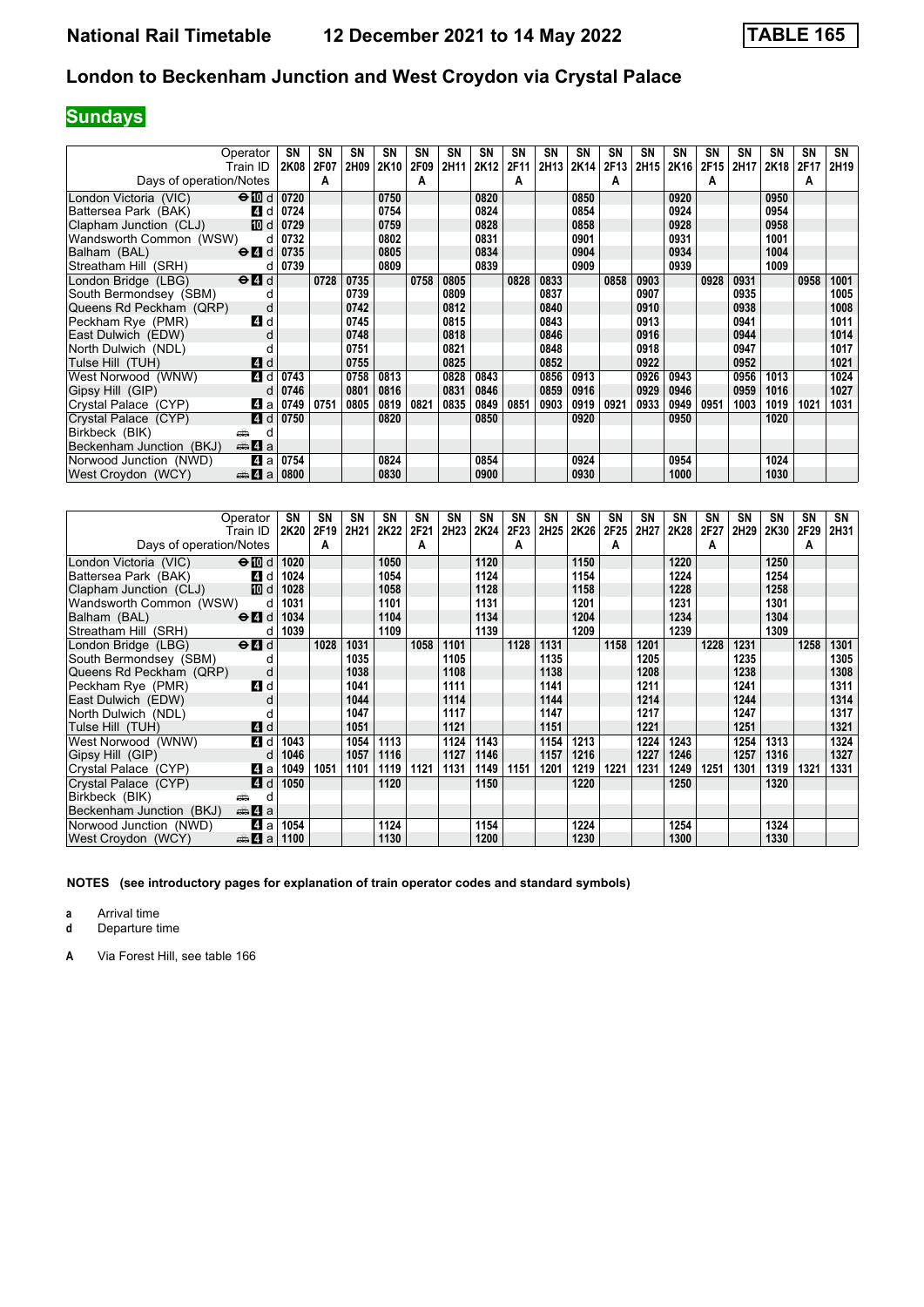# **Sundays**

| Operator                                                         | SN   | <b>SN</b> | SN          | SN   | SN   | SN   | <b>SN</b> | SΝ   | SN   | SΝ   | <b>SN</b> | SΝ   | SN   | SΝ   | <b>SN</b> | SΝ   | SΝ   | SN   |
|------------------------------------------------------------------|------|-----------|-------------|------|------|------|-----------|------|------|------|-----------|------|------|------|-----------|------|------|------|
| Train ID                                                         | 2K32 | 2F31      | <b>2H33</b> | 2K34 | 2F33 | 2H35 | 2K36      | 2F35 | 2H37 | 2K38 | 2F37      | 2H39 | 2K40 | 2F39 | 2H41      | 2K42 | 2F41 | 2H43 |
| Days of operation/Notes                                          |      | A         |             |      | A    |      |           | A    |      |      | А         |      |      | А    |           |      | А    |      |
| $\Theta$ M d<br>London Victoria (VIC)                            | 1320 |           |             | 1350 |      |      | 1420      |      |      | 1450 |           |      | 1520 |      |           | 1550 |      |      |
| Battersea Park (BAK)<br>4 d                                      | 1324 |           |             | 1354 |      |      | 1424      |      |      | 1454 |           |      | 1524 |      |           | 1554 |      |      |
| [10] d<br>Clapham Junction (CLJ)                                 | 1328 |           |             | 1358 |      |      | 1428      |      |      | 1458 |           |      | 1528 |      |           | 1558 |      |      |
| Wandsworth Common (WSW)<br>d                                     | 1331 |           |             | 1401 |      |      | 1431      |      |      | 1501 |           |      | 1531 |      |           | 1601 |      |      |
| $\Theta$ <sup><math>\Omega</math></sup> d<br>Balham (BAL)        | 1334 |           |             | 1404 |      |      | 1434      |      |      | 1504 |           |      | 1534 |      |           | 1604 |      |      |
| Streatham Hill (SRH)<br>d                                        | 1339 |           |             | 1409 |      |      | 1439      |      |      | 1509 |           |      | 1539 |      |           | 1609 |      |      |
| London Bridge (LBG)<br>$\Theta$ <sup><math>\Omega</math></sup> d |      | 1328      | 1331        |      | 1358 | 1401 |           | 1428 | 1431 |      | 1458      | 1501 |      | 1528 | 1531      |      | 1558 | 1601 |
| South Bermondsey (SBM)<br>d                                      |      |           | 1335        |      |      | 1405 |           |      | 1435 |      |           | 1505 |      |      | 1535      |      |      | 1605 |
| Queens Rd Peckham (QRP)<br>d                                     |      |           | 1338        |      |      | 1408 |           |      | 1438 |      |           | 1508 |      |      | 1538      |      |      | 1608 |
| Peckham Rye (PMR)<br>4 d                                         |      |           | 1341        |      |      | 1411 |           |      | 1441 |      |           | 1511 |      |      | 1541      |      |      | 1611 |
| East Dulwich (EDW)<br>d                                          |      |           | 1344        |      |      | 1414 |           |      | 1444 |      |           | 1514 |      |      | 1544      |      |      | 1614 |
| North Dulwich (NDL)                                              |      |           | 1347        |      |      | 1417 |           |      | 1447 |      |           | 1517 |      |      | 1547      |      |      | 1617 |
| <b>4</b> d<br>Tulse Hill (TUH)                                   |      |           | 1351        |      |      | 1421 |           |      | 1451 |      |           | 1521 |      |      | 1551      |      |      | 1621 |
| 4 d<br>West Norwood (WNW)                                        | 1343 |           | 1354        | 1413 |      | 1424 | 1443      |      | 1454 | 1513 |           | 1524 | 1543 |      | 1554      | 1613 |      | 1624 |
| Gipsy Hill (GIP)<br>d                                            | 1346 |           | 1357        | 1416 |      | 1427 | 1446      |      | 1457 | 1516 |           | 1527 | 1546 |      | 1557      | 1616 |      | 1627 |
| Crystal Palace (CYP)<br>ZI a                                     | 1349 | 1351      | 1401        | 1419 | 1421 | 1431 | 1449      | 1451 | 1501 | 1519 | 1521      | 1531 | 1549 | 1551 | 1601      | 1619 | 1621 | 1631 |
| 4 d<br>Crystal Palace (CYP)                                      | 1350 |           |             | 1420 |      |      | 1450      |      |      | 1520 |           |      | 1550 |      |           | 1620 |      |      |
| Birkbeck (BIK)<br>æ<br>d                                         |      |           |             |      |      |      |           |      |      |      |           |      |      |      |           |      |      |      |
| $\oplus$ 4 a<br>Beckenham Junction (BKJ)                         |      |           |             |      |      |      |           |      |      |      |           |      |      |      |           |      |      |      |
| Norwood Junction (NWD)<br>4 a                                    | 1354 |           |             | 1424 |      |      | 1454      |      |      | 1524 |           |      | 1554 |      |           | 1624 |      |      |
| $\oplus$ 4 a<br>West Croydon (WCY)                               | 1400 |           |             | 1430 |      |      | 1500      |      |      | 1530 |           |      | 1600 |      |           | 1630 |      |      |

| Operator                 |                                                 | SN   | SN   | SN   | SN   | SN   | SΝ   | SN   | <b>SN</b> | SN   | <b>SN</b> | SN   | <b>SN</b> | SN   | <b>SN</b> | SΝ   | <b>SN</b> | <b>SN</b> | SN               |
|--------------------------|-------------------------------------------------|------|------|------|------|------|------|------|-----------|------|-----------|------|-----------|------|-----------|------|-----------|-----------|------------------|
| Train ID                 |                                                 | 2K44 | 2F43 | 2H45 | 2K46 | 2F45 | 2H47 | 2K48 | 2F47      | 2H49 | 2K50      | 2F49 | 2H51      | 2K52 | 2F51      | 2H53 | 2K54      | 2F53      | 2H <sub>55</sub> |
| Days of operation/Notes  |                                                 |      | А    |      |      | A    |      |      | А         |      |           | А    |           |      | А         |      |           | A         |                  |
| London Victoria (VIC)    | $\Theta$ M d                                    | 1620 |      |      | 1650 |      |      | 1720 |           |      | 1750      |      |           | 1820 |           |      | 1850      |           |                  |
| Battersea Park (BAK)     | <b>4</b> d                                      | 1624 |      |      | 1654 |      |      | 1724 |           |      | 1754      |      |           | 1824 |           |      | 1854      |           |                  |
| Clapham Junction (CLJ)   | [10] d                                          | 1628 |      |      | 1658 |      |      | 1728 |           |      | 1758      |      |           | 1828 |           |      | 1858      |           |                  |
| Wandsworth Common (WSW)  | d                                               | 1631 |      |      | 1701 |      |      | 1731 |           |      | 1801      |      |           | 1831 |           |      | 1901      |           |                  |
| Balham (BAL)             | $\Theta$ <sup><math>\Omega</math></sup> d       | 1634 |      |      | 1704 |      |      | 1734 |           |      | 1804      |      |           | 1834 |           |      | 1904      |           |                  |
| Streatham Hill (SRH)     | d                                               | 1639 |      |      | 1709 |      |      | 1739 |           |      | 1809      |      |           | 1839 |           |      | 1909      |           |                  |
| London Bridge (LBG)      | $\Theta$ <sup><math>\blacksquare</math> d</sup> |      | 1628 | 1631 |      | 1658 | 1701 |      | 1728      | 1731 |           | 1758 | 1801      |      | 1828      | 1831 |           | 1858      | 1901             |
| South Bermondsey (SBM)   |                                                 |      |      | 1635 |      |      | 1705 |      |           | 1735 |           |      | 1805      |      |           | 1835 |           |           | 1905             |
| Queens Rd Peckham (QRP)  | d                                               |      |      | 1638 |      |      | 1708 |      |           | 1738 |           |      | 1808      |      |           | 1838 |           |           | 1908             |
| Peckham Rye (PMR)        | 4 d                                             |      |      | 1641 |      |      | 1711 |      |           | 1741 |           |      | 1811      |      |           | 1841 |           |           | 1911             |
| East Dulwich (EDW)       | d                                               |      |      | 1644 |      |      | 1714 |      |           | 1744 |           |      | 1814      |      |           | 1844 |           |           | 1914             |
| North Dulwich (NDL)      |                                                 |      |      | 1647 |      |      | 1717 |      |           | 1747 |           |      | 1817      |      |           | 1847 |           |           | 1917             |
| Tulse Hill (TUH)         | <b>4</b> d                                      |      |      | 1651 |      |      | 1721 |      |           | 1751 |           |      | 1821      |      |           | 1851 |           |           | 1921             |
| West Norwood (WNW)       | 4 d                                             | 1643 |      | 1654 | 1713 |      | 1724 | 1743 |           | 1754 | 1813      |      | 1824      | 1843 |           | 1854 | 1913      |           | 1924             |
| Gipsy Hill (GIP)         | d                                               | 1646 |      | 1657 | 1716 |      | 1727 | 1746 |           | 1757 | 1816      |      | 1827      | 1846 |           | 1857 | 1916      |           | 1927             |
| Crystal Palace (CYP)     | 41 a                                            | 1649 | 1651 | 1701 | 1719 | 1721 | 1731 | 1749 | 1751      | 1801 | 1819      | 1821 | 1831      | 1849 | 1851      | 1901 | 1919      | 1921      | 1931             |
| Crystal Palace (CYP)     | ZI d                                            | 1650 |      |      | 1720 |      |      | 1750 |           |      | 1820      |      |           | 1850 |           |      | 1920      |           |                  |
| Birkbeck (BIK)<br>æ      | d                                               |      |      |      |      |      |      |      |           |      |           |      |           |      |           |      |           |           |                  |
| Beckenham Junction (BKJ) | <del>⊯</del> 4 а                                |      |      |      |      |      |      |      |           |      |           |      |           |      |           |      |           |           |                  |
| Norwood Junction (NWD)   | ZI a                                            | 1654 |      |      | 1724 |      |      | 1754 |           |      | 1824      |      |           | 1854 |           |      | 1924      |           |                  |
| West Croydon (WCY)       | de 4 a                                          | 1701 |      |      | 1730 |      |      | 1800 |           |      | 1830      |      |           | 1900 |           |      | 1930      |           |                  |

**NOTES (see introductory pages for explanation of train operator codes and standard symbols)**

**a** Arrival time<br>**d** Departure t

**d** Departure time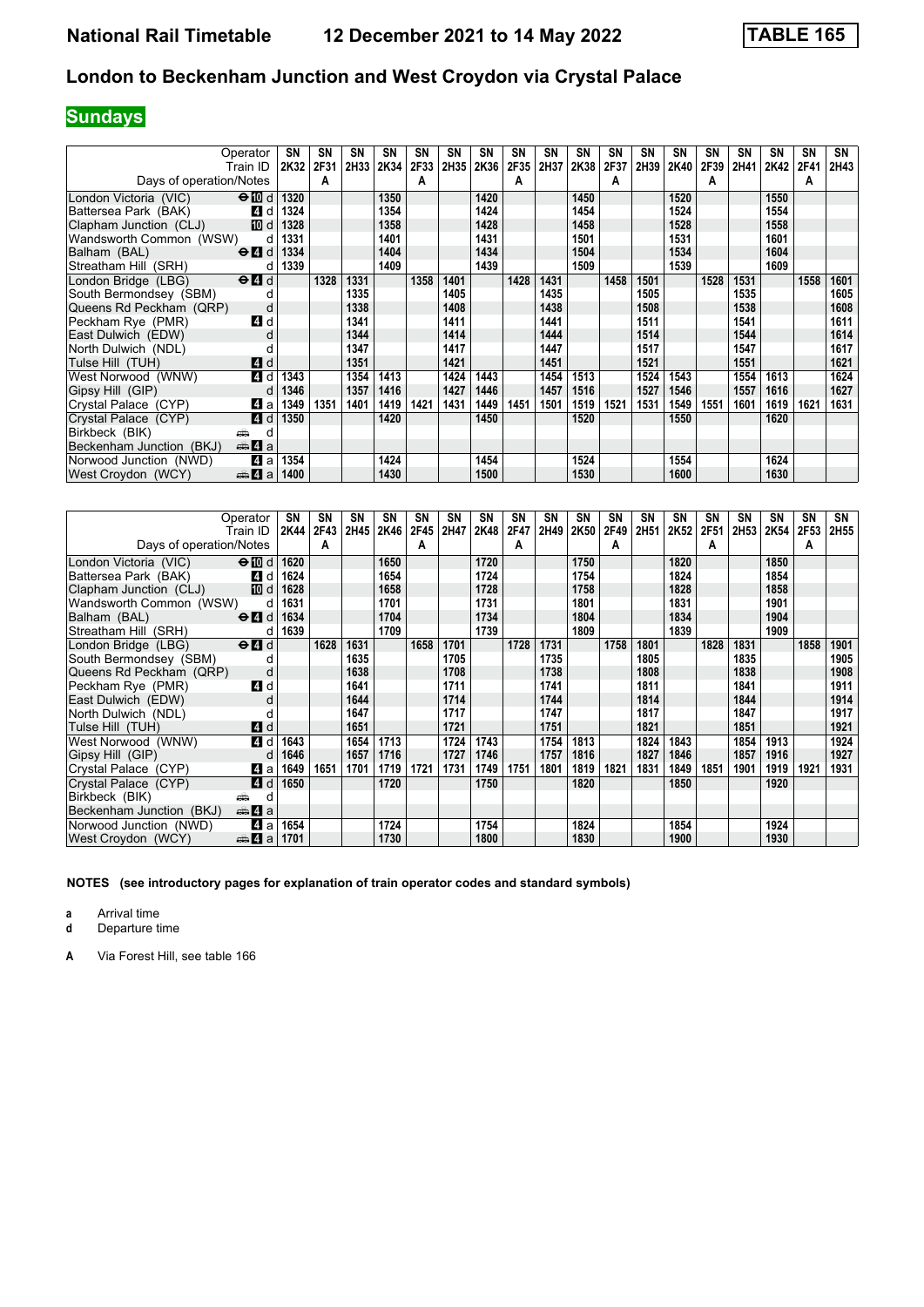# **Sundays**

| Operator                                                         | SN                  | <b>SN</b> | SN   | SN   | SN   | SN               | SN   | SN   | SN   | SΝ   | SN   | SΝ   | SN   | <b>SN</b> | SN   | SΝ   | SΝ   | SN   |
|------------------------------------------------------------------|---------------------|-----------|------|------|------|------------------|------|------|------|------|------|------|------|-----------|------|------|------|------|
| Train ID                                                         | 2K56                | 2F55      | 2H57 | 2K58 | 2F57 | 2H <sub>59</sub> | 2K60 | 2F59 | 2H61 | 2K62 | 2F61 | 2H63 | 2K64 | 2F63      | 2H65 | 2K66 | 2F65 | 2H67 |
| Days of operation/Notes                                          |                     | А         |      |      | A    |                  |      | A    |      |      | А    |      |      | A         |      |      | A    |      |
| $\Theta$ III d<br>London Victoria (VIC)                          | 1920                |           |      | 1950 |      |                  | 2020 |      |      | 2050 |      |      | 2120 |           |      | 2150 |      |      |
| Battersea Park (BAK)                                             | 4 d<br>1924         |           |      | 1954 |      |                  | 2024 |      |      | 2054 |      |      | 2124 |           |      | 2154 |      |      |
| Clapham Junction (CLJ)                                           | <b>ID</b> d<br>1928 |           |      | 1958 |      |                  | 2028 |      |      | 2058 |      |      | 2128 |           |      | 2158 |      |      |
| Wandsworth Common (WSW)                                          | 1931<br>d           |           |      | 2001 |      |                  | 2031 |      |      | 2101 |      |      | 2131 |           |      | 2201 |      |      |
| $\Theta$ <sup><math>\Omega</math></sup> d<br>Balham (BAL)        | 1934                |           |      | 2004 |      |                  | 2034 |      |      | 2104 |      |      | 2134 |           |      | 2204 |      |      |
| Streatham Hill (SRH)                                             | 1939<br>d           |           |      | 2009 |      |                  | 2039 |      |      | 2109 |      |      | 2139 |           |      | 2209 |      |      |
| London Bridge (LBG)<br>$\Theta$ <sup><math>\Omega</math></sup> d |                     | 1928      | 1931 |      | 1958 | 2001             |      | 2028 | 2031 |      | 2058 | 2101 |      | 2128      | 2131 |      | 2158 | 2201 |
| South Bermondsey (SBM)                                           |                     |           | 1935 |      |      | 2005             |      |      | 2035 |      |      | 2105 |      |           | 2135 |      |      | 2205 |
| Queens Rd Peckham (QRP)                                          | d                   |           | 1938 |      |      | 2008             |      |      | 2038 |      |      | 2108 |      |           | 2138 |      |      | 2208 |
| Peckham Rye (PMR)                                                | 4 d                 |           | 1941 |      |      | 2011             |      |      | 2041 |      |      | 2111 |      |           | 2141 |      |      | 2211 |
| East Dulwich (EDW)                                               | d                   |           | 1944 |      |      | 2014             |      |      | 2044 |      |      | 2114 |      |           | 2144 |      |      | 2214 |
| North Dulwich (NDL)                                              |                     |           | 1947 |      |      | 2017             |      |      | 2047 |      |      | 2117 |      |           | 2147 |      |      | 2217 |
| Tulse Hill (TUH)                                                 | 4 d                 |           | 1951 |      |      | 2021             |      |      | 2051 |      |      | 2121 |      |           | 2151 |      |      | 2221 |
| West Norwood (WNW)                                               | 4 d<br>1943         |           | 1954 | 2013 |      | 2024             | 2043 |      | 2054 | 2113 |      | 2124 | 2143 |           | 2154 | 2213 |      | 2224 |
| Gipsy Hill (GIP)                                                 | 1946<br>d           |           | 1957 | 2016 |      | 2027             | 2046 |      | 2057 | 2116 |      | 2127 | 2146 |           | 2157 | 2216 |      | 2227 |
| Crystal Palace (CYP)                                             | 41 a<br>1949        | 1951      | 2001 | 2019 | 2021 | 2031             | 2049 | 2051 | 2101 | 2119 | 2121 | 2131 | 2149 | 2151      | 2201 | 2219 | 2221 | 2231 |
| Crystal Palace (CYP)                                             | 1950<br>4 d         |           |      | 2020 |      |                  | 2050 |      |      | 2120 |      |      | 2150 |           |      | 2220 |      |      |
| Birkbeck (BIK)<br>æ                                              | d                   |           |      |      |      |                  |      |      |      |      |      |      |      |           |      |      |      |      |
| Beckenham Junction (BKJ)<br><del>⊯</del> ы 4 а                   |                     |           |      |      |      |                  |      |      |      |      |      |      |      |           |      |      |      |      |
| Norwood Junction (NWD)                                           | 4 a<br>1954         |           |      | 2024 |      |                  | 2054 |      |      | 2124 |      |      | 2154 |           |      | 2224 |      |      |
| West Croydon (WCY)<br>da 4 a                                     | 2000                |           |      | 2030 |      |                  | 2100 |      |      | 2130 |      |      | 2200 |           |      | 2230 |      |      |

| Operator<br>Train ID                                             |        | SN<br>2K68 | SΝ<br>2F67 | SΝ<br>2H69 | SΝ<br>2K70 | SΝ<br>2F69 | SN<br>2H71 | SΝ<br>2K72 | SΝ<br>2K74 |
|------------------------------------------------------------------|--------|------------|------------|------------|------------|------------|------------|------------|------------|
| Days of operation/Notes                                          |        |            | A          |            |            | A          |            |            |            |
| London Victoria (VIC)<br>$\Theta$ 10 d                           |        | 2220       |            |            | 2250       |            |            | 2320       | 2356       |
| Battersea Park (BAK)                                             | ZI dl  | 2224       |            |            | 2254       |            |            | 2324       | 0001       |
| Clapham Junction (CLJ)                                           | 10 d   | 2228       |            |            | 2258       |            |            | 2328       | 0006       |
| Wandsworth Common (WSW)                                          | d      | 2231       |            |            | 2301       |            |            | 2331       | 0009       |
| $\Theta$ $\blacksquare$ d<br>Balham (BAL)                        |        | 2234       |            |            | 2304       |            |            | 2334       | 0012       |
| Streatham Hill (SRH)                                             | d      | 2239       |            |            | 2309       |            |            | 2339       | 0016       |
| London Bridge (LBG)<br>$\Theta$ <sup><math>\Omega</math></sup> d |        |            | 2228       | 2231       |            | 2258       | 2301       |            |            |
| South Bermondsey (SBM)                                           | d      |            |            | 2235       |            |            | 2305       |            |            |
| Queens Rd Peckham (QRP)                                          | d      |            |            | 2238       |            |            | 2308       |            |            |
| Peckham Rye (PMR)                                                | ZI d   |            |            | 2241       |            |            | 2311       |            |            |
| East Dulwich (EDW)                                               | d      |            |            | 2244       |            |            | 2314       |            |            |
| North Dulwich (NDL)                                              | d      |            |            | 2247       |            |            | 2317       |            |            |
| Tulse Hill (TUH)                                                 | 4 d    |            |            | 2251       |            |            | 2321       |            |            |
| West Norwood (WNW)                                               | 4 d    | 2243       |            | 2254       | 2313       |            | 2324       | 2343       | 0019       |
| Gipsy Hill (GIP)                                                 | d      | 2246       |            | 2257       | 2316       |            | 2327       | 2346       | 0022       |
| Crystal Palace (CYP)                                             | 41 a l | 2249       | 2251       | 2301       | 2319       | 2321       | 2331       | 2349       | 0026       |
| Crystal Palace (CYP)                                             | 4 d    | 2250       |            | 2306       | 2320       |            | 2336       | 2350       | 0026       |
| Birkbeck (BIK)<br>æ                                              | d      |            |            |            |            |            |            |            |            |
| <del>⊯</del> 4 а<br>Beckenham Junction (BKJ)                     |        |            |            |            |            |            |            |            |            |
| 4<br>Norwood Junction (NWD)                                      | a      | 2254       |            | 2311       | 2324       |            | 2340       | 2354       | 0031       |
| West Croydon (WCY)<br>da 4a                                      |        | 2300       |            |            | 2330       |            |            | 0001       |            |

**NOTES (see introductory pages for explanation of train operator codes and standard symbols)**

**a** Arrival time<br>**d** Departure t

**d** Departure time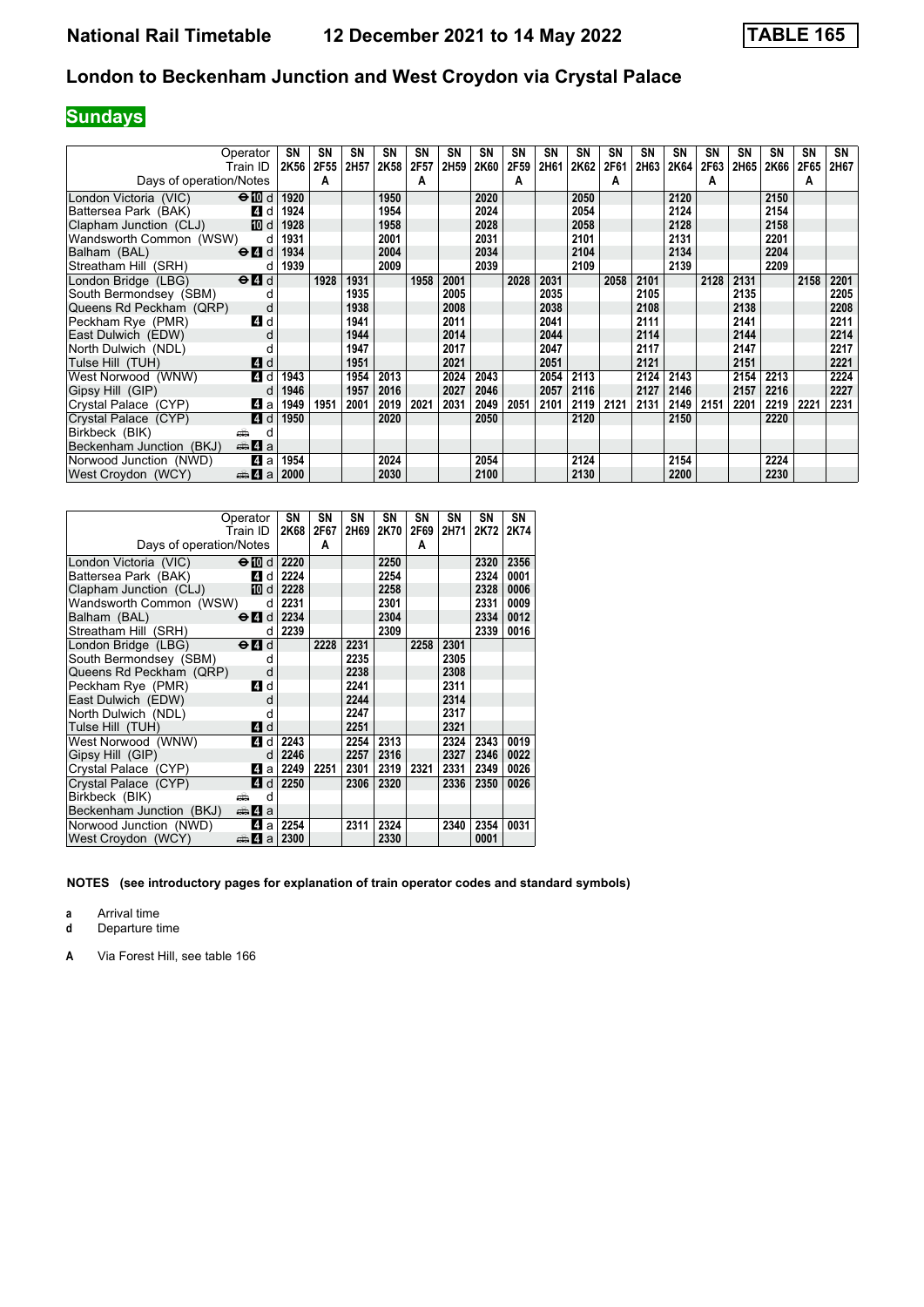# **Mondays to Fridays**

| Operator                                                     |      | SN   | SN   | SN   | SΝ   | SN   | SΝ   | SN   | <b>SN</b> | SN   | <b>SN</b> | SN          | SΝ   | SN   | SΝ               | SN   | SΝ   | <b>SN</b> | SN               |
|--------------------------------------------------------------|------|------|------|------|------|------|------|------|-----------|------|-----------|-------------|------|------|------------------|------|------|-----------|------------------|
| Train ID                                                     |      | 2K91 | 2F02 | 2H04 | 2K93 | 2F04 | 2H06 | 2K95 | 2K05      | 2F06 | 2H08      | <b>2F03</b> | 2K07 | 2F08 | 2H <sub>10</sub> | 2F05 | 2K09 | 2F10      | 2H <sub>12</sub> |
| Days of operation/Notes                                      |      |      | A    |      |      | A    |      |      |           | А    |           | в           |      | A    |                  | в    |      | A         |                  |
| den and and<br>West Croydon (WCY)                            |      |      |      |      |      |      |      |      | 0621      |      |           |             | 0652 |      |                  |      | 0722 |           |                  |
| Norwood Junction (NWD)                                       | 4 d  | 0521 |      |      | 0549 |      |      | 0619 | 0628      |      |           |             | 0659 |      |                  |      | 0728 |           |                  |
| d d<br>Beckenham Junction (BKJ)                              |      |      |      |      |      |      |      |      |           |      | 0645      |             |      |      | 0715             |      |      |           | 0745             |
| Birkbeck (BIK)<br>æ                                          | d    |      |      |      |      |      |      |      |           |      | 0648      |             |      |      | 0718             |      |      |           | 0748             |
| Crystal Palace (CYP)                                         | ZI a | 0525 |      |      | 0555 |      |      | 0626 | 0633      |      | 0652      |             | 0704 |      | 0722             |      | 0733 |           | 0752             |
| Crystal Palace (CYP)                                         | 4 d  | 0526 | 0552 | 0553 | 0556 | 0622 | 0623 | 0626 | 0637      | 0652 | 0653      | 0656        | 0707 | 0722 | 0723             | 0726 | 0737 | 0752      | 0753             |
| Gipsy Hill (GIP)                                             | d    | 0529 |      | 0555 | 0559 |      | 0625 | 0629 | 0639      |      | 0655      | 0659        | 0709 |      | 0725             | 0729 | 0739 |           | 0755             |
| West Norwood (WNW)                                           | 4 d  | 0532 |      | 0558 | 0602 |      | 0628 | 0632 | 0642      |      | 0658      | 0702        | 0712 |      | 0728             | 0732 | 0742 |           | 0758             |
| Tulse Hill (TUH)                                             | 4 d  |      |      | 0602 |      |      | 0632 |      |           |      | 0702      |             |      |      | 0732             |      |      |           | 0802             |
| North Dulwich (NDL)                                          |      |      |      | 0606 |      |      | 0636 |      |           |      | 0706      |             |      |      | 0736             |      |      |           | 0806             |
| East Dulwich (EDW)                                           | d    |      |      | 0608 |      |      | 0638 |      |           |      | 0708      |             |      |      | 0738             |      |      |           | 0808             |
| Peckham Rye (PMR)                                            | 4 d  |      |      | 0611 |      |      | 0641 |      |           |      | 0711      |             |      |      | 0741             |      |      |           | 0811             |
| Queens Rd Peckham (QRP)                                      | d    |      |      | 0613 |      |      | 0643 |      |           |      | 0713      |             |      |      | 0743             |      |      |           | 0813             |
| South Bermondsey (SBM)                                       |      |      |      | 0616 |      |      | 0646 |      |           |      | 0716      |             |      |      | 0746             |      |      |           | 0816             |
| London Bridge (LBG)<br>$\Theta$ <b><math>\Omega</math></b> a |      |      | 0618 | 0621 |      | 0648 | 0651 |      |           | 0718 | 0721      |             |      | 0748 | 0751             |      |      | 0818      | 0821             |
| Streatham Hill (SRH)                                         | d.   | 0536 |      |      | 0606 |      |      | 0636 | 0647      |      |           | 0706        | 0717 |      |                  | 0736 | 0747 |           |                  |
| Balham (BAL)<br>$\Theta$ 4 d                                 |      | 0540 |      |      | 0610 |      |      | 0640 | 0651      |      |           | 0710        | 0721 |      |                  | 0740 | 0751 |           |                  |
| Wandsworth Common (WSW)                                      | d    | 0542 |      |      | 0612 |      |      | 0642 |           |      |           | 0712        |      |      |                  | 0742 |      |           |                  |
| Clapham Junction (CLJ)                                       | 10 d | 0546 |      |      | 0616 |      |      | 0646 | 0657      |      |           | 0716        | 0727 |      |                  | 0746 | 0757 |           |                  |
| Battersea Park (BAK)                                         | 4 d  | 0550 |      |      | 0620 |      |      | 0650 | 0701      |      |           | 0720        | 0731 |      |                  | 0750 | 0801 |           |                  |
| $\Theta$ [[] a<br>London Victoria (VIC)                      |      | 0554 |      |      | 0624 |      |      | 0654 | 0705      |      |           | 0724        | 0735 |      |                  | 0754 | 0805 |           |                  |

|                          | Operator                                  | SN   | SΝ   | <b>SN</b> | SΝ   | SN   | SN   | SN   | <b>SN</b>        | SN   | <b>SN</b> | <b>SN</b> | SΝ    | <b>SN</b> | SΝ   | SΝ    | SΝ   | <b>SN</b> | SN   |
|--------------------------|-------------------------------------------|------|------|-----------|------|------|------|------|------------------|------|-----------|-----------|-------|-----------|------|-------|------|-----------|------|
|                          | Train ID                                  | 2F07 | 2K11 | 2F12      | 2H14 | 2F09 | 2K13 | 2F14 | 2H <sub>16</sub> | 2F11 | 2K15      | 2H18      | 2F13  | 2K17      | 2H20 | 2F15  | 2K19 | 2H22      | 2K21 |
| Days of operation/Notes  |                                           | в    |      | A         |      | в    |      | A    |                  | в    |           |           | в     |           |      | в     |      |           |      |
| West Croydon (WCY)       | ्की 4 d                                   |      | 0752 |           |      |      | 0822 |      |                  |      | 0852      |           |       | 0921      |      |       | 0951 |           | 1022 |
| Norwood Junction (NWD)   | 4 d                                       |      | 0758 |           |      |      | 0828 |      |                  |      | 0858      |           |       | 0928      |      |       | 0958 |           | 1028 |
| Beckenham Junction (BKJ) | $\oplus$ 4 d                              |      |      |           | 0815 |      |      |      | 0845             |      |           | 0915      |       |           | 0945 |       |      | 1015      |      |
| Birkbeck (BIK)           |                                           |      |      |           | 0818 |      |      |      | 0848             |      |           | 0918      |       |           | 0948 |       |      | 1018      |      |
| Crystal Palace (CYP)     | ZI a                                      |      | 0803 |           | 0822 |      | 0833 |      | 0852             |      | 0903      | 0922      |       | 0933      | 0952 |       | 1003 | 1022      | 1033 |
| Crystal Palace (CYP)     | 4 d                                       | 0756 | 0807 | 0822      | 0823 | 0826 | 0837 | 0852 | 0853             | 0856 | 0907      | 0923      | 0926  | 0937      | 0953 | 0956  | 1007 | 1023      | 1037 |
| Gipsy Hill (GIP)         | d                                         | 0759 | 0809 |           | 0825 | 0829 | 0839 |      | 0855             | 0859 | 0909      | 0925      | 0929  | 0939      | 0955 | 0959  | 1009 | 1025      | 1039 |
| West Norwood (WNW)       | 4 d                                       | 0802 | 0812 |           | 0828 | 0832 | 0842 |      | 0858             | 0902 | 0912      | 0928      | 0932  | 0942      | 0958 | 1002  | 1012 | 1028      | 1042 |
| Tulse Hill (TUH)         | <b>4</b> d                                |      |      |           | 0832 |      |      |      | 0902             |      |           | 0932      |       |           | 1002 |       |      | 1032      |      |
| North Dulwich (NDL)      |                                           |      |      |           | 0836 |      |      |      | 0906             |      |           | 0936      |       |           | 1006 |       |      | 1036      |      |
| East Dulwich (EDW)       |                                           |      |      |           | 0838 |      |      |      | 0908             |      |           | 0938      |       |           | 1008 |       |      | 1038      |      |
| Peckham Rye (PMR)        | 4 d                                       |      |      |           | 0841 |      |      |      | 0911             |      |           | 0941      |       |           | 1011 |       |      | 1041      |      |
| Queens Rd Peckham (QRP)  |                                           |      |      |           | 0843 |      |      |      | 0913             |      |           | 0943      |       |           | 1013 |       |      | 1043      |      |
| South Bermondsey (SBM)   |                                           |      |      |           | 0846 |      |      |      | 0916             |      |           | 0946      |       |           | 1016 |       |      | 1046      |      |
| London Bridge (LBG)      | $\Theta$ <b><math>\Omega</math></b> a     |      |      | 0848      | 0851 |      |      | 0918 | 0921             |      |           | 0951      |       |           | 1021 |       |      | 1051      |      |
| Streatham Hill (SRH)     | d                                         | 0806 | 0817 |           |      | 0836 | 0847 |      |                  | 0906 | 0917      |           | 0936a | 0947      |      | 1006a | 1017 |           | 1047 |
| Balham (BAL)             | $\Theta$ <sup><math>\Omega</math></sup> d | 0810 | 0821 |           |      | 0840 | 0851 |      |                  | 0910 | 0921      |           |       | 0951      |      |       | 1021 |           | 1051 |
| Wandsworth Common (WSW)  | d                                         | 0812 |      |           |      | 0842 |      |      |                  | 0912 |           |           |       |           |      |       |      |           |      |
| Clapham Junction (CLJ)   | 10 d                                      | 0816 | 0827 |           |      | 0846 | 0858 |      |                  | 0916 | 0927      |           |       | 0957      |      |       | 1027 |           | 1057 |
| Battersea Park (BAK)     | 4 d                                       | 0820 | 0831 |           |      | 0850 | 0902 |      |                  | 0920 | 0931      |           |       | 1001      |      |       | 1031 |           | 1101 |
| London Victoria (VIC)    | $\bigoplus a$                             | 0824 | 0835 |           |      | 0854 | 0908 |      |                  | 0924 | 0935      |           |       | 1005      |      |       | 1035 |           | 1105 |

**NOTES (see introductory pages for explanation of train operator codes and standard symbols)**

**a** Arrival time<br>**d** Departure t

**d** Departure time

**A** Via Forest Hill, see table 166<br>**B** From London Bridge via Fore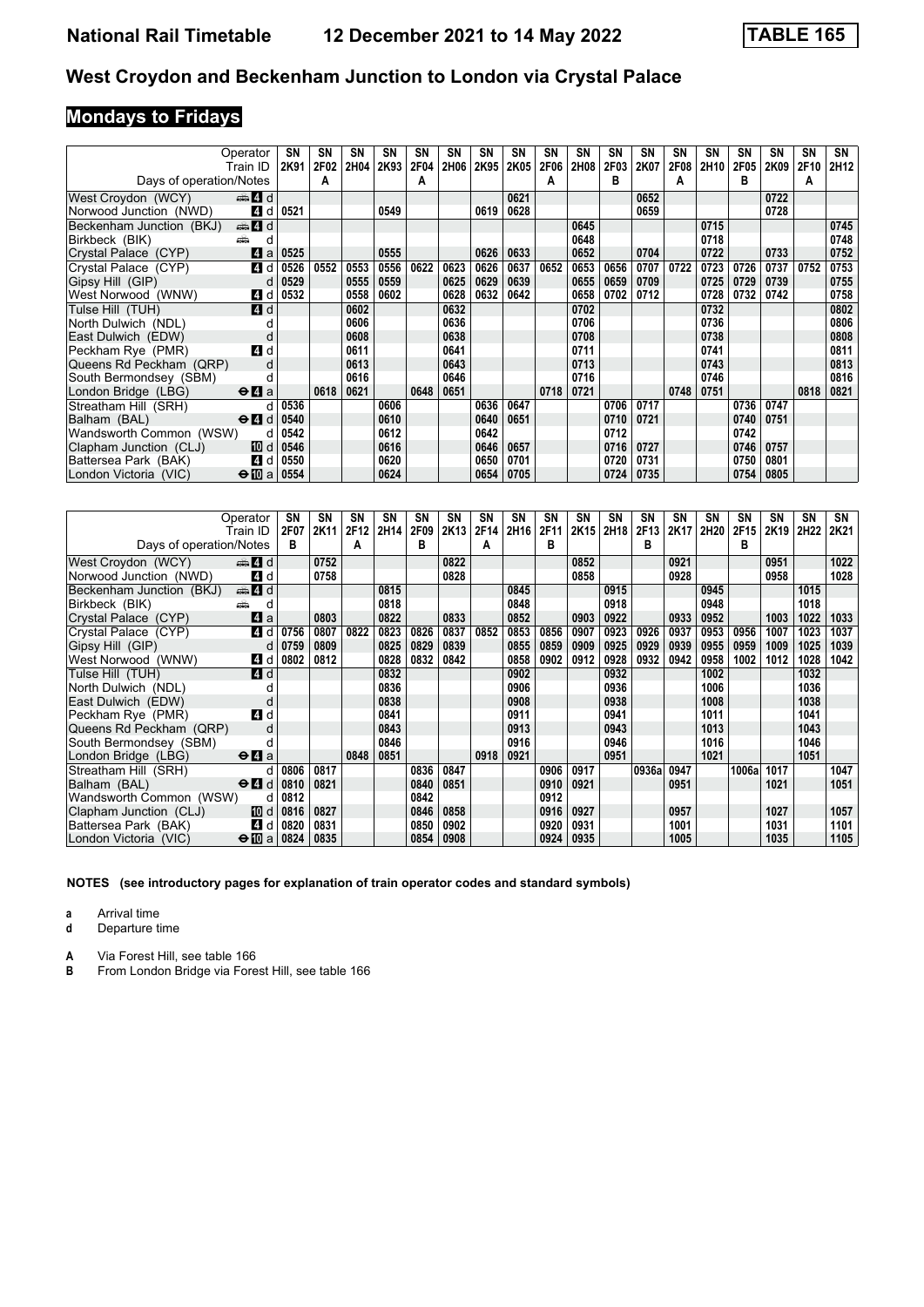# **Mondays to Fridays**

|                          | Operator                                    | <b>SN</b> | SN   | <b>SN</b> | SΝ               | SN   | SN   | <b>SN</b> | <b>SN</b> | SN   | <b>SN</b> | SN   | <b>SN</b> | <b>SN</b> | <b>SN</b> | SΝ   | SΝ   | <b>SN</b> | SN   |
|--------------------------|---------------------------------------------|-----------|------|-----------|------------------|------|------|-----------|-----------|------|-----------|------|-----------|-----------|-----------|------|------|-----------|------|
|                          | Train ID                                    | 2H24      | 2K23 | 2H26      | 2K <sub>25</sub> | 2H28 | 2K27 | 2H30      | 2K29      | 2H32 | 2K31      | 2H34 | 2K33      | 2H36      | 2K35      | 2H38 | 2K37 | 2H40      | 2K39 |
| West Croydon (WCY)       | $\oplus$ 4 d                                |           | 1051 |           | 1121             |      | 1151 |           | 1221      |      | 1251      |      | 1321      |           | 1351      |      | 1421 |           | 1451 |
| Norwood Junction (NWD)   | 4 d                                         |           | 1058 |           | 1128             |      | 1158 |           | 1228      |      | 1258      |      | 1328      |           | 1358      |      | 1428 |           | 1458 |
| Beckenham Junction (BKJ) | ्की 4 d                                     | 1045      |      | 1115      |                  | 1145 |      | 1215      |           | 1245 |           | 1315 |           | 1345      |           | 1415 |      | 1445      |      |
| Birkbeck (BIK)           | æ<br>d                                      | 1048      |      | 1118      |                  | 1148 |      | 1218      |           | 1248 |           | 1318 |           | 1348      |           | 1418 |      | 1448      |      |
| Crystal Palace (CYP)     | ZI a                                        | 1052      | 1103 | 1122      | 1133             | 1152 | 1203 | 1222      | 1233      | 1252 | 1303      | 1322 | 1333      | 1352      | 1403      | 1422 | 1433 | 1452      | 1503 |
| Crystal Palace (CYP)     | 4 d                                         | 1053      | 1107 | 1123      | 1137             | 1153 | 1207 | 1223      | 1237      | 1253 | 1307      | 1323 | 1337      | 1353      | 1407      | 1423 | 1437 | 1453      | 1507 |
| Gipsy Hill (GIP)         | d                                           | 1055      | 1109 | 1125      | 1139             | 1155 | 1209 | 1225      | 1239      | 1255 | 1309      | 1325 | 1339      | 1355      | 1409      | 1425 | 1439 | 1455      | 1509 |
| West Norwood (WNW)       | 4 d                                         | 1058      | 1112 | 1128      | 1142             | 1158 | 1212 | 1228      | 1242      | 1258 | 1312      | 1328 | 1342      | 1358      | 1412      | 1428 | 1442 | 1458      | 1512 |
| Tulse Hill(TUH)          | 4 d                                         | 1102      |      | 1132      |                  | 1202 |      | 1232      |           | 1302 |           | 1332 |           | 1402      |           | 1432 |      | 1502      |      |
| North Dulwich (NDL)      |                                             | 1106      |      | 1136      |                  | 1206 |      | 1236      |           | 1306 |           | 1336 |           | 1406      |           | 1436 |      | 1506      |      |
| East Dulwich (EDW)       | d                                           | 1108      |      | 1138      |                  | 1208 |      | 1238      |           | 1308 |           | 1338 |           | 1408      |           | 1438 |      | 1508      |      |
| Peckham Rye (PMR)        | 4 d                                         | 1111      |      | 1141      |                  | 1211 |      | 1241      |           | 1311 |           | 1341 |           | 1411      |           | 1441 |      | 1511      |      |
| Queens Rd Peckham (QRP)  | <sub>d</sub>                                | 1113      |      | 1143      |                  | 1213 |      | 1243      |           | 1313 |           | 1343 |           | 1413      |           | 1443 |      | 1513      |      |
| South Bermondsey (SBM)   | d                                           | 1116      |      | 1146      |                  | 1216 |      | 1246      |           | 1316 |           | 1346 |           | 1416      |           | 1446 |      | 1516      |      |
| London Bridge (LBG)      | $\Theta$ <b><math>\blacksquare</math></b> a | 1121      |      | 1151      |                  | 1221 |      | 1251      |           | 1321 |           | 1351 |           | 1421      |           | 1451 |      | 1521      |      |
| Streatham Hill (SRH)     |                                             |           | 1117 |           | 1147             |      | 1217 |           | 1247      |      | 1317      |      | 1347      |           | 1417      |      | 1447 |           | 1517 |
| Balham (BAL)             | $\Theta$ <sup><math>\Omega</math></sup> d   |           | 1121 |           | 1151             |      | 1221 |           | 1251      |      | 1321      |      | 1351      |           | 1421      |      | 1451 |           | 1521 |
| Wandsworth Common (WSW)  | d                                           |           |      |           |                  |      |      |           |           |      |           |      |           |           |           |      |      |           |      |
| Clapham Junction (CLJ)   | 10 d                                        |           | 1127 |           | 1157             |      | 1227 |           | 1257      |      | 1327      |      | 1357      |           | 1427      |      | 1457 |           | 1527 |
| Battersea Park (BAK)     | 4 d                                         |           | 1131 |           | 1201             |      | 1231 |           | 1301      |      | 1331      |      | 1401      |           | 1431      |      | 1501 |           | 1531 |
| London Victoria (VIC)    | $\bigoplus$ a                               |           | 1135 |           | 1205             |      | 1235 |           | 1305      |      | 1335      |      | 1405      |           | 1435      |      | 1505 |           | 1535 |

|                          | Operator                                  | SN   | SN   | SN   | SN   | SN   | SN   | SN   | SΝ   | SN   | SN   | SN   | SΝ   | SN   | SΝ   | SΝ   | SΝ   | SΝ   | SN   |
|--------------------------|-------------------------------------------|------|------|------|------|------|------|------|------|------|------|------|------|------|------|------|------|------|------|
|                          | Train ID                                  | 2H42 | 2K41 | 2H44 | 2K43 | 2H46 | 2K45 | 2F46 | 2H48 | 2K47 | 2F48 | 2H50 | 2K49 | 2F50 | 2H52 | 2F47 | 2K51 | 2F52 | 2H54 |
| Days of operation/Notes  |                                           |      |      |      |      |      |      | A    |      |      | A    |      |      | А    |      | в    |      | A    |      |
| West Croydon (WCY)       | d d                                       |      | 1521 |      | 1551 |      | 1621 |      |      | 1651 |      |      | 1721 |      |      |      | 1751 |      |      |
| Norwood Junction (NWD)   | 4 d                                       |      | 1528 |      | 1558 |      | 1628 |      |      | 1658 |      |      | 1729 |      |      |      | 1759 |      |      |
| Beckenham Junction (BKJ) | $\oplus$ 4 d                              | 1515 |      | 1545 |      | 1615 |      |      | 1645 |      |      | 1715 |      |      | 1745 |      |      |      | 1815 |
| Birkbeck (BIK)           | añ.<br>d                                  | 1518 |      | 1548 |      | 1618 |      |      | 1648 |      |      | 1718 |      |      | 1748 |      |      |      | 1818 |
| Crystal Palace (CYP)     | ZI a                                      | 1522 | 1533 | 1552 | 1603 | 1622 | 1633 |      | 1652 | 1703 |      | 1722 | 1734 |      | 1752 |      | 1804 |      | 1822 |
| Crystal Palace (CYP)     | 4 d                                       | 1523 | 1537 | 1553 | 1607 | 1623 | 1637 | 1652 | 1653 | 1707 | 1722 | 1723 | 1737 | 1752 | 1753 | 1756 | 1807 | 1822 | 1823 |
| Gipsy Hill (GIP)         | d                                         | 1525 | 1539 | 1555 | 1609 | 1625 | 1639 |      | 1655 | 1709 |      | 1725 | 1739 |      | 1755 | 1759 | 1809 |      | 1825 |
| West Norwood (WNW)       | 4 d                                       | 1528 | 1542 | 1558 | 1612 | 1628 | 1642 |      | 1658 | 1712 |      | 1728 | 1742 |      | 1758 | 1802 | 1812 |      | 1828 |
| Tulse Hill (TUH)         | <b>4</b> d                                | 1532 |      | 1602 |      | 1632 |      |      | 1702 |      |      | 1732 |      |      | 1802 |      |      |      | 1832 |
| North Dulwich (NDL)      | d                                         | 1536 |      | 1606 |      | 1636 |      |      | 1706 |      |      | 1736 |      |      | 1806 |      |      |      | 1836 |
| East Dulwich (EDW)       | d                                         | 1538 |      | 1608 |      | 1638 |      |      | 1708 |      |      | 1738 |      |      | 1808 |      |      |      | 1838 |
| Peckham Rve (PMR)        | <b>4</b> d                                | 1541 |      | 1611 |      | 1641 |      |      | 1711 |      |      | 1741 |      |      | 1811 |      |      |      | 1841 |
| Queens Rd Peckham (QRP)  | d                                         | 1543 |      | 1613 |      | 1643 |      |      | 1713 |      |      | 1743 |      |      | 1813 |      |      |      | 1843 |
| South Bermondsey (SBM)   | d                                         | 1546 |      | 1616 |      | 1646 |      |      | 1716 |      |      | 1746 |      |      | 1816 |      |      |      | 1846 |
| London Bridge (LBG)      | $\Theta$ <b><math>\Omega</math></b> a     | 1551 |      | 1621 |      | 1651 |      | 1718 | 1721 |      | 1748 | 1751 |      | 1818 | 1821 |      |      | 1848 | 1851 |
| Streatham Hill (SRH)     |                                           |      | 1547 |      | 1617 |      | 1647 |      |      | 1717 |      |      | 1747 |      |      | 1806 | 1817 |      |      |
| Balham (BAL)             | $\Theta$ <sup><math>\Omega</math></sup> d |      | 1551 |      | 1621 |      | 1651 |      |      | 1721 |      |      | 1751 |      |      | 1810 | 1821 |      |      |
| Wandsworth Common (WSW)  | d                                         |      |      |      |      |      |      |      |      |      |      |      |      |      |      | 1812 |      |      |      |
| Clapham Junction (CLJ)   | TO d                                      |      | 1557 |      | 1627 |      | 1657 |      |      | 1727 |      |      | 1757 |      |      | 1816 | 1827 |      |      |
| Battersea Park (BAK)     | ZI d                                      |      | 1601 |      | 1631 |      | 1701 |      |      | 1731 |      |      | 1801 |      |      | 1820 | 1831 |      |      |
| London Victoria (VIC)    | $\bigoplus$ a                             |      | 1605 |      | 1635 |      | 1705 |      |      | 1735 |      |      | 1805 |      |      | 1824 | 1836 |      |      |

**NOTES (see introductory pages for explanation of train operator codes and standard symbols)**

**a** Arrival time

**d** Departure time

**A** Via Forest Hill, see table 166<br>**B** From London Bridge via Fore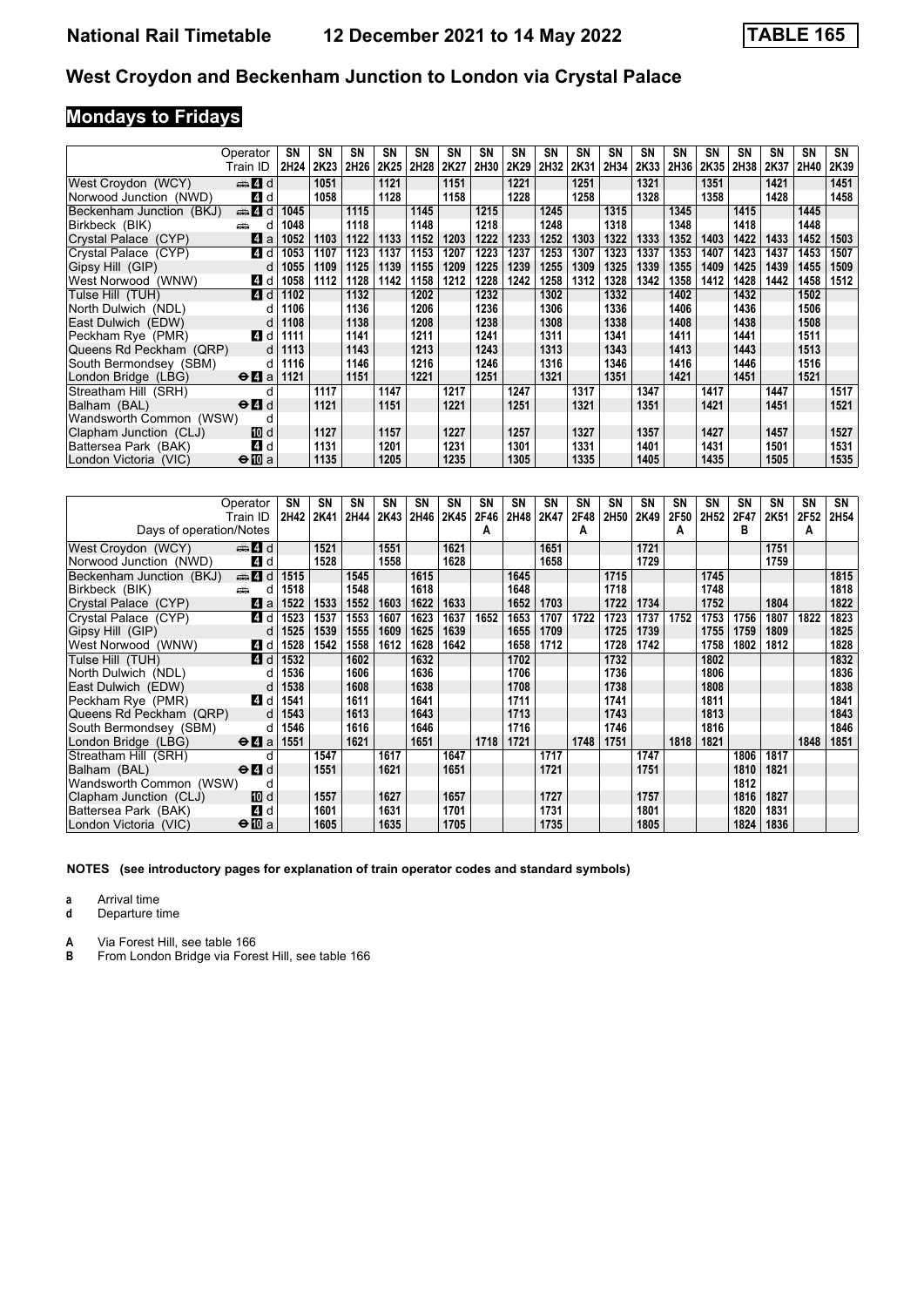# **Mondays to Fridays**

|                                | Operator                                  | SN   | SN   | <b>SN</b> | SΝ   | SN   | SN   | SN   | <b>SN</b> | <b>SN</b> | <b>SN</b> | SN   | SΝ    | <b>SN</b> | SΝ   | SΝ    | SΝ   | <b>SN</b> | SN   |
|--------------------------------|-------------------------------------------|------|------|-----------|------|------|------|------|-----------|-----------|-----------|------|-------|-----------|------|-------|------|-----------|------|
|                                | Train ID                                  | 2F49 | 2K53 | 2F54      | 2H56 | 2F51 | 2K55 | 2F56 | 2H58      | 2F53      | 2K57      | 2H60 | 2F55  | 2K59      | 2H62 | 2F57  | 2K61 | 2H64      | 2K63 |
| Days of operation/Notes        |                                           | в    |      | A         |      | в    |      | A    |           | в         |           |      | в     |           |      | в     |      |           |      |
| West Croydon (WCY)             | d and                                     |      | 1821 |           |      |      | 1851 |      |           |           | 1922      |      |       | 1951      |      |       | 2021 |           | 2051 |
| Norwood Junction (NWD)         | 4 d                                       |      | 1828 |           |      |      | 1858 |      |           |           | 1928      |      |       | 1958      |      |       | 2028 |           | 2059 |
| Beckenham Junction (BKJ)       | den and a                                 |      |      |           | 1845 |      |      |      | 1915      |           |           | 1945 |       |           | 2015 |       |      | 2045      |      |
| Birkbeck (BIK)                 | æ                                         |      |      |           | 1848 |      |      |      | 1918      |           |           | 1948 |       |           | 2018 |       |      | 2048      |      |
| Crystal Palace (CYP)           | ZI a                                      |      | 1833 |           | 1852 |      | 1903 |      | 1922      |           | 1933      | 1952 |       | 2002      | 2022 |       | 2033 | 2052      | 2103 |
| Crystal Palace (CYP)           | 4 d                                       | 1826 | 1837 | 1852      | 1853 | 1856 | 1907 | 1922 | 1923      | 1926      | 1937      | 1953 | 1956  | 2007      | 2023 | 2026  | 2037 | 2053      | 2107 |
| Gipsy Hill (GIP)               | d                                         | 1829 | 1839 |           | 1855 | 1859 | 1909 |      | 1925      | 1929      | 1939      | 1955 | 1959  | 2009      | 2025 | 2029  | 2039 | 2055      | 2109 |
| West Norwood (WNW)             | 4 d                                       | 1832 | 1842 |           | 1858 | 1902 | 1912 |      | 1928      | 1932      | 1942      | 1958 | 2002  | 2012      | 2028 | 2032  | 2042 | 2058      | 2112 |
| Tulse Hill (TUH)               | 4 d                                       |      |      |           | 1902 |      |      |      | 1932      |           |           | 2002 |       |           | 2032 |       |      | 2102      |      |
| North Dulwich (NDL)            |                                           |      |      |           | 1906 |      |      |      | 1936      |           |           | 2006 |       |           | 2036 |       |      | 2106      |      |
| East Dulwich (EDW)             |                                           |      |      |           | 1908 |      |      |      | 1938      |           |           | 2008 |       |           | 2038 |       |      | 2108      |      |
| Peckham Rye (PMR)              | 4 d                                       |      |      |           | 1911 |      |      |      | 1941      |           |           | 2011 |       |           | 2041 |       |      | 2111      |      |
| Queens Rd Peckham (QRP)        |                                           |      |      |           | 1913 |      |      |      | 1943      |           |           | 2013 |       |           | 2043 |       |      | 2113      |      |
| South Bermondsey (SBM)         |                                           |      |      |           | 1916 |      |      |      | 1946      |           |           | 2016 |       |           | 2046 |       |      | 2116      |      |
| London Bridge (LBG)            | $\Theta$ <b><math>\Omega</math></b> a     |      |      | 1918      | 1921 |      |      | 1948 | 1951      |           |           | 2022 |       |           | 2051 |       |      | 2121      |      |
| Streatham Hill (SRH)           |                                           | 1836 | 1847 |           |      | 1906 | 1917 |      |           | 1936a     | 1947      |      | 2006a | 2017      |      | 2036a | 2047 |           | 2117 |
| Balham (BAL)                   | $\Theta$ <sup><math>\Omega</math></sup> d | 1840 | 1851 |           |      | 1910 | 1921 |      |           |           | 1951      |      |       | 2021      |      |       | 2051 |           | 2121 |
| Wandsworth Common (WSW)        | d                                         | 1842 |      |           |      | 1912 |      |      |           |           |           |      |       |           |      |       |      |           |      |
| Clapham Junction (CLJ)         | 10 d                                      | 1846 | 1857 |           |      | 1916 | 1927 |      |           |           | 1957      |      |       | 2027      |      |       | 2057 |           | 2127 |
| Battersea Park (BAK)           | 4 d                                       | 1850 | 1901 |           |      | 1920 | 1931 |      |           |           | 2001      |      |       | 2031      |      |       | 2101 |           | 2131 |
| ∣London Victoria <i>(</i> VIC) | $\Theta$ 10 a                             | 1854 | 1905 |           |      | 1924 | 1935 |      |           |           | 2005      |      |       | 2035      |      |       | 2107 |           | 2135 |

|                          | Operator                                                                                                                                                                                                                      | SΝ   | SΝ   | SΝ   | SΝ   | SΝ   | SN   | SΝ   | SΝ   | SΝ   | SΝ   | SΝ          | SN   |
|--------------------------|-------------------------------------------------------------------------------------------------------------------------------------------------------------------------------------------------------------------------------|------|------|------|------|------|------|------|------|------|------|-------------|------|
|                          | Train ID                                                                                                                                                                                                                      | 2H66 | 2K65 | 2H68 | 2K67 | 2H70 | 2K69 | 2H72 | 2K71 | 2F69 | 2H74 | 2F91        | 2F93 |
| Days of operation/Notes  |                                                                                                                                                                                                                               |      |      |      |      |      |      |      |      | в    |      | B           | B    |
| West Croydon (WCY)       | d announce and announce and announce and announce and announce and announce announce announce announce announce announce announce announce announce announce announce announce announce announce announce announce announce a |      | 2122 |      | 2151 |      | 2221 |      | 2251 |      |      |             |      |
| Norwood Junction (NWD)   | 4 d                                                                                                                                                                                                                           |      | 2128 |      | 2158 |      | 2228 |      | 2258 |      |      |             |      |
| Beckenham Junction (BKJ) | $\oplus$ 4 d                                                                                                                                                                                                                  | 2115 |      | 2145 |      | 2215 |      | 2245 |      |      | 2315 |             |      |
| Birkbeck (BIK)           | añ.<br>d                                                                                                                                                                                                                      | 2118 |      | 2148 |      | 2218 |      | 2248 |      |      | 2318 |             |      |
| Crystal Palace (CYP)     | L4 a                                                                                                                                                                                                                          | 2122 | 2133 | 2152 | 2203 | 2222 | 2233 | 2252 | 2303 |      | 2322 |             |      |
| Crystal Palace (CYP)     | 4 d                                                                                                                                                                                                                           | 2123 | 2137 | 2153 | 2207 | 2223 | 2237 | 2253 | 2307 | 2320 | 2324 | 2350        | 0020 |
| Gipsy Hill (GIP)         | d                                                                                                                                                                                                                             | 2125 | 2139 | 2155 | 2209 | 2225 | 2239 | 2255 | 2309 | 2323 | 2326 | 2353        | 0023 |
| West Norwood (WNW)       | 4 d                                                                                                                                                                                                                           | 2128 | 2142 | 2158 | 2212 | 2228 | 2242 | 2258 | 2312 | 2326 | 2329 | 2356        | 0026 |
| Tulse Hill (TUH)         | 4d                                                                                                                                                                                                                            | 2132 |      | 2202 |      | 2232 |      | 2302 |      |      | 2333 |             |      |
| North Dulwich (NDL)      | d                                                                                                                                                                                                                             | 2136 |      | 2206 |      | 2236 |      | 2306 |      |      | 2337 |             |      |
| East Dulwich (EDW)       | d                                                                                                                                                                                                                             | 2138 |      | 2208 |      | 2238 |      | 2308 |      |      | 2339 |             |      |
| Peckham Rve (PMR)        | 4 d                                                                                                                                                                                                                           | 2141 |      | 2211 |      | 2241 |      | 2311 |      |      | 2342 |             |      |
| Queens Rd Peckham (QRP)  | d                                                                                                                                                                                                                             | 2143 |      | 2213 |      | 2243 |      | 2313 |      |      | 2344 |             |      |
| South Bermondsey (SBM)   | d                                                                                                                                                                                                                             | 2146 |      | 2216 |      | 2246 |      | 2316 |      |      | 2347 |             |      |
| London Bridge (LBG)      | $\Theta$ <b><math>\Omega</math></b> a                                                                                                                                                                                         | 2151 |      | 2221 |      | 2251 |      | 2321 |      |      | 2352 |             |      |
| Streatham Hill (SRH)     | d                                                                                                                                                                                                                             |      | 2147 |      | 2217 |      | 2247 |      | 2317 | 2333 |      | 0001a 0030a |      |
| Balham (BAL)             | $\Theta$ <sup><math>\Omega</math></sup> d                                                                                                                                                                                     |      | 2151 |      | 2221 |      | 2251 |      | 2321 | 2337 |      |             |      |
| Wandsworth Common (WSW)  | d                                                                                                                                                                                                                             |      |      |      |      |      |      |      |      |      |      |             |      |
| Clapham Junction (CLJ)   | [10] d                                                                                                                                                                                                                        |      | 2157 |      | 2227 |      | 2257 |      | 2327 | 2342 |      |             |      |
| Battersea Park (BAK)     | ZI d                                                                                                                                                                                                                          |      | 2201 |      | 2232 |      | 2301 |      | 2331 |      |      |             |      |
| London Victoria (VIC)    | $\bigoplus$ a                                                                                                                                                                                                                 |      | 2205 |      | 2239 |      | 2305 |      | 2337 | 2352 |      |             |      |

**NOTES (see introductory pages for explanation of train operator codes and standard symbols)**

**a** Arrival time<br>**d** Departure t

**d** Departure time

**A** Via Forest Hill, see table 166<br>**B** From London Bridge via Fore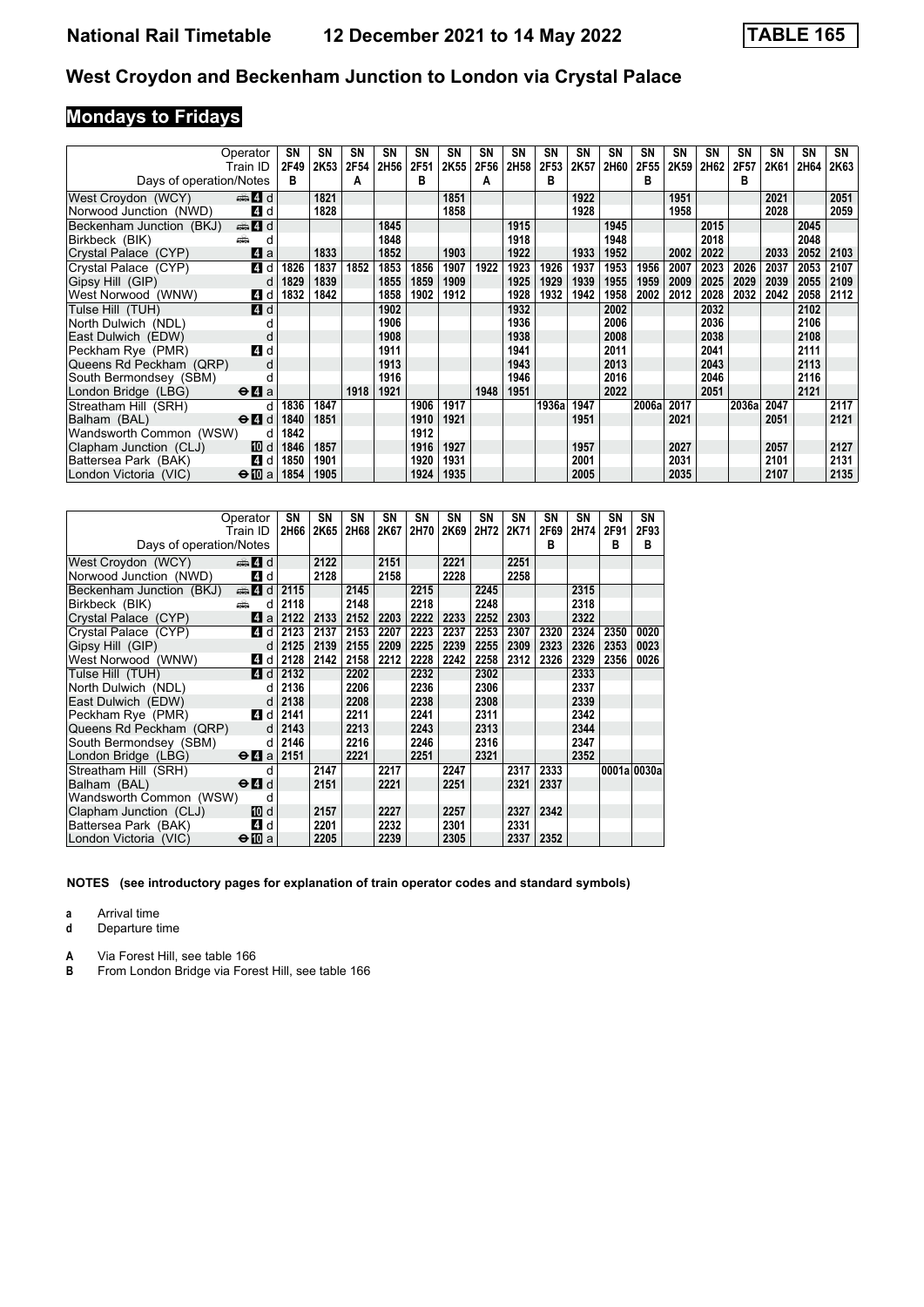# **Saturdays**

| Operator                                                           | SΝ          | SN   | <b>SN</b> | SΝ   | SN   | SN   | SN   | <b>SN</b> | <b>SN</b> | <b>SN</b> | SN   | SΝ          | <b>SN</b> | <b>SN</b> | SΝ   | SΝ   | <b>SN</b> | SN   |
|--------------------------------------------------------------------|-------------|------|-----------|------|------|------|------|-----------|-----------|-----------|------|-------------|-----------|-----------|------|------|-----------|------|
| Train ID                                                           | 2F02        | 2K93 | 2F04      | 2K95 | 2K05 | 2F06 | 2H92 | 2F03      | 2K07      | 2F08      | 2H94 | <b>2F05</b> | 2K09      | 2F10      | 2H12 | 2F07 | 2K11      | 2F12 |
| Days of operation/Notes                                            | A           |      | A         |      |      | A    |      | в         |           |           |      | в           |           | А         |      | в    |           | A    |
| $\oplus$ 4 d<br>West Croydon (WCY)                                 |             |      |           |      | 0621 |      |      |           | 0651      |           |      |             | 0721      |           |      |      | 0751      |      |
| Norwood Junction (NWD)                                             | 4 d         | 0551 |           | 0620 | 0628 |      | 0648 |           | 0658      |           | 0718 |             | 0728      |           |      |      | 0758      |      |
| den and a<br>Beckenham Junction (BKJ)                              |             |      |           |      |      |      |      |           |           |           |      |             |           |           | 0745 |      |           |      |
| Birkbeck (BIK)<br>پیش                                              | d           |      |           |      |      |      |      |           |           |           |      |             |           |           | 0748 |      |           |      |
| Crystal Palace (CYP)                                               | ZI a        | 0555 |           | 0624 | 0633 |      | 0652 |           | 0703      |           | 0722 |             | 0733      |           | 0752 |      | 0803      |      |
| Crystal Palace (CYP)                                               | 4 d<br>0552 | 0556 | 0622      | 0626 | 0637 | 0652 | 0653 | 0656      | 0707      | 0722      | 0723 | 0726        | 0737      | 0752      | 0753 | 0756 | 0807      | 0822 |
| Gipsy Hill (GIP)                                                   | d           | 0558 |           | 0628 | 0639 |      | 0655 | 0659      | 0709      |           | 0725 | 0729        | 0739      |           | 0755 | 0759 | 0809      |      |
| West Norwood (WNW)                                                 | 4 d         | 0601 |           | 0631 | 0642 |      | 0658 | 0702      | 0712      |           | 0728 | 0732        | 0742      |           | 0758 | 0802 | 0812      |      |
| Tulse Hill (TUH)                                                   | 4 d         |      |           |      |      |      | 0702 |           |           |           | 0732 |             |           |           | 0802 |      |           |      |
| North Dulwich (NDL)                                                |             |      |           |      |      |      | 0706 |           |           |           | 0736 |             |           |           | 0806 |      |           |      |
| East Dulwich (EDW)                                                 | d           |      |           |      |      |      | 0708 |           |           |           | 0738 |             |           |           | 0808 |      |           |      |
| Peckham Rye (PMR)                                                  | 4 d         |      |           |      |      |      | 0711 |           |           |           | 0741 |             |           |           | 0811 |      |           |      |
| Queens Rd Peckham (QRP)                                            |             |      |           |      |      |      | 0713 |           |           |           | 0743 |             |           |           | 0813 |      |           |      |
| South Bermondsey (SBM)                                             |             |      |           |      |      |      | 0716 |           |           |           | 0746 |             |           |           | 0816 |      |           |      |
| London Bridge (LBG)<br>$\Theta$ <b><math>\blacksquare</math></b> a | 0618        |      | 0644      |      |      | 0715 | 0721 |           |           | 0744      | 0751 |             |           | 0814      | 0821 |      |           | 0844 |
| Streatham Hill (SRH)                                               |             | 0606 |           | 0636 | 0647 |      |      | 0706      | 0717      |           |      | 0736        | 0747      |           |      | 0806 | 0817      |      |
| $\Theta$ <sup><math>\Omega</math></sup> d<br>Balham (BAL)          |             | 0610 |           | 0640 | 0651 |      |      | 0710      | 0721      |           |      | 0740        | 0751      |           |      | 0810 | 0821      |      |
| Wandsworth Common (WSW)                                            | d           | 0612 |           | 0642 | 0653 |      |      | 0712      | 0723      |           |      | 0742        | 0753      |           |      | 0812 | 0823      |      |
| Clapham Junction (CLJ)                                             | 10 d        | 0616 |           | 0646 | 0657 |      |      | 0716      | 0727      |           |      | 0746        | 0757      |           |      | 0816 | 0827      |      |
| Battersea Park (BAK)                                               | 4 d         | 0620 |           | 0650 | 0701 |      |      | 0720      | 0731      |           |      | 0750        | 0801      |           |      | 0820 | 0831      |      |
| $\bigoplus$ a<br>London Victoria (VIC)                             |             | 0624 |           | 0654 | 0705 |      |      | 0724      | 0735      |           |      | 0754        | 0805      |           |      | 0824 | 0835      |      |

|                          | Operator                                  | SN   | SΝ   | <b>SN</b> | <b>SN</b> | SN   | <b>SN</b> | <b>SN</b> | <b>SN</b> | <b>SN</b> | <b>SN</b> | <b>SN</b> | SΝ   | SN               | SΝ   | SN   | SN   | SN   | SΝ   |
|--------------------------|-------------------------------------------|------|------|-----------|-----------|------|-----------|-----------|-----------|-----------|-----------|-----------|------|------------------|------|------|------|------|------|
|                          | Train ID                                  | 2H14 | 2F09 | 2K13      | 2F14      | 2H16 | 2F11      | 2K15      | 2F16      | 2H18      | 2F13      | 2K17      | 2F18 | 2H <sub>20</sub> | 2F15 | 2K19 | 2F20 | 2H22 | 2F17 |
| Days of operation/Notes  |                                           |      | в    |           | A         |      | в         |           | А         |           | в         |           | А    |                  | в    |      | А    |      | в    |
| West Croydon (WCY)       | den 4∃ d                                  |      |      | 0821      |           |      |           | 0851      |           |           |           | 0922      |      |                  |      | 0951 |      |      |      |
| Norwood Junction (NWD)   | 4 d                                       |      |      | 0828      |           |      |           | 0858      |           |           |           | 0928      |      |                  |      | 0958 |      |      |      |
| Beckenham Junction (BKJ) | de 4 d                                    | 0815 |      |           |           | 0845 |           |           |           | 0915      |           |           |      | 0945             |      |      |      | 1015 |      |
| Birkbeck (BIK)<br>añ.    | d                                         | 0818 |      |           |           | 0848 |           |           |           | 0918      |           |           |      | 0948             |      |      |      | 1018 |      |
| Crystal Palace (CYP)     | <b>L4</b> a                               | 0822 |      | 0833      |           | 0852 |           | 0903      |           | 0922      |           | 0933      |      | 0952             |      | 1003 |      | 1022 |      |
| Crystal Palace (CYP)     | 4 d                                       | 0823 | 0826 | 0837      | 0852      | 0853 | 0856      | 0907      | 0922      | 0923      | 0926      | 0937      | 0952 | 0953             | 0956 | 1007 | 1022 | 1023 | 1026 |
| Gipsy Hill (GIP)         | d                                         | 0825 | 0829 | 0839      |           | 0855 | 0859      | 0909      |           | 0925      | 0929      | 0939      |      | 0955             | 0959 | 1009 |      | 1025 | 1029 |
| West Norwood (WNW)       | 4 d                                       | 0828 | 0832 | 0842      |           | 0858 | 0902      | 0912      |           | 0928      | 0932      | 0942      |      | 0958             | 1002 | 1012 |      | 1028 | 1032 |
| Tulse Hill (TUH)         | <b>4</b> d                                | 0832 |      |           |           | 0902 |           |           |           | 0932      |           |           |      | 1002             |      |      |      | 1032 |      |
| North Dulwich (NDL)      | d                                         | 0836 |      |           |           | 0906 |           |           |           | 0936      |           |           |      | 1006             |      |      |      | 1036 |      |
| East Dulwich (EDW)       | d                                         | 0838 |      |           |           | 0908 |           |           |           | 0938      |           |           |      | 1008             |      |      |      | 1038 |      |
| Peckham Rye (PMR)        | <b>4</b> d                                | 0841 |      |           |           | 0911 |           |           |           | 0941      |           |           |      | 1011             |      |      |      | 1041 |      |
| Queens Rd Peckham (QRP)  | d                                         | 0843 |      |           |           | 0913 |           |           |           | 0943      |           |           |      | 1013             |      |      |      | 1043 |      |
| South Bermondsey (SBM)   | d                                         | 0846 |      |           |           | 0916 |           |           |           | 0946      |           |           |      | 1016             |      |      |      | 1046 |      |
| London Bridge (LBG)      | $\Theta$ <b>A</b> a                       | 0851 |      |           | 0914      | 0921 |           |           | 0944      | 0951      |           |           | 1014 | 1021             |      |      | 1044 | 1051 |      |
| Streatham Hill (SRH)     | d                                         |      | 0836 | 0847      |           |      | 0906      | 0917      |           |           | 0936      | 0947      |      |                  | 1006 | 1017 |      |      | 1036 |
| Balham (BAL)             | $\Theta$ <sup><math>\Omega</math></sup> d |      | 0840 | 0851      |           |      | 0910      | 0921      |           |           | 0940      | 0951      |      |                  | 1010 | 1021 |      |      | 1040 |
| Wandsworth Common (WSW)  | d                                         |      | 0842 | 0853      |           |      | 0912      | 0923      |           |           | 0942      | 0953      |      |                  | 1012 | 1023 |      |      | 1042 |
| Clapham Junction (CLJ)   | <b>ID</b> d                               |      | 0846 | 0857      |           |      | 0916      | 0927      |           |           | 0946      | 0957      |      |                  | 1016 | 1027 |      |      | 1046 |
| Battersea Park (BAK)     | 4 d                                       |      | 0850 | 0901      |           |      | 0920      | 0931      |           |           | 0950      | 1001      |      |                  | 1020 | 1031 |      |      | 1050 |
| London Victoria (VIC)    | $\bigoplus$ a                             |      | 0854 | 0905      |           |      | 0924      | 0935      |           |           | 0954      | 1005      |      |                  | 1024 | 1035 |      |      | 1054 |

**NOTES (see introductory pages for explanation of train operator codes and standard symbols)**

**a** Arrival time<br>**d** Departure t

**d** Departure time

**A** Via Forest Hill, see table 166<br>**B** From London Bridge via Fore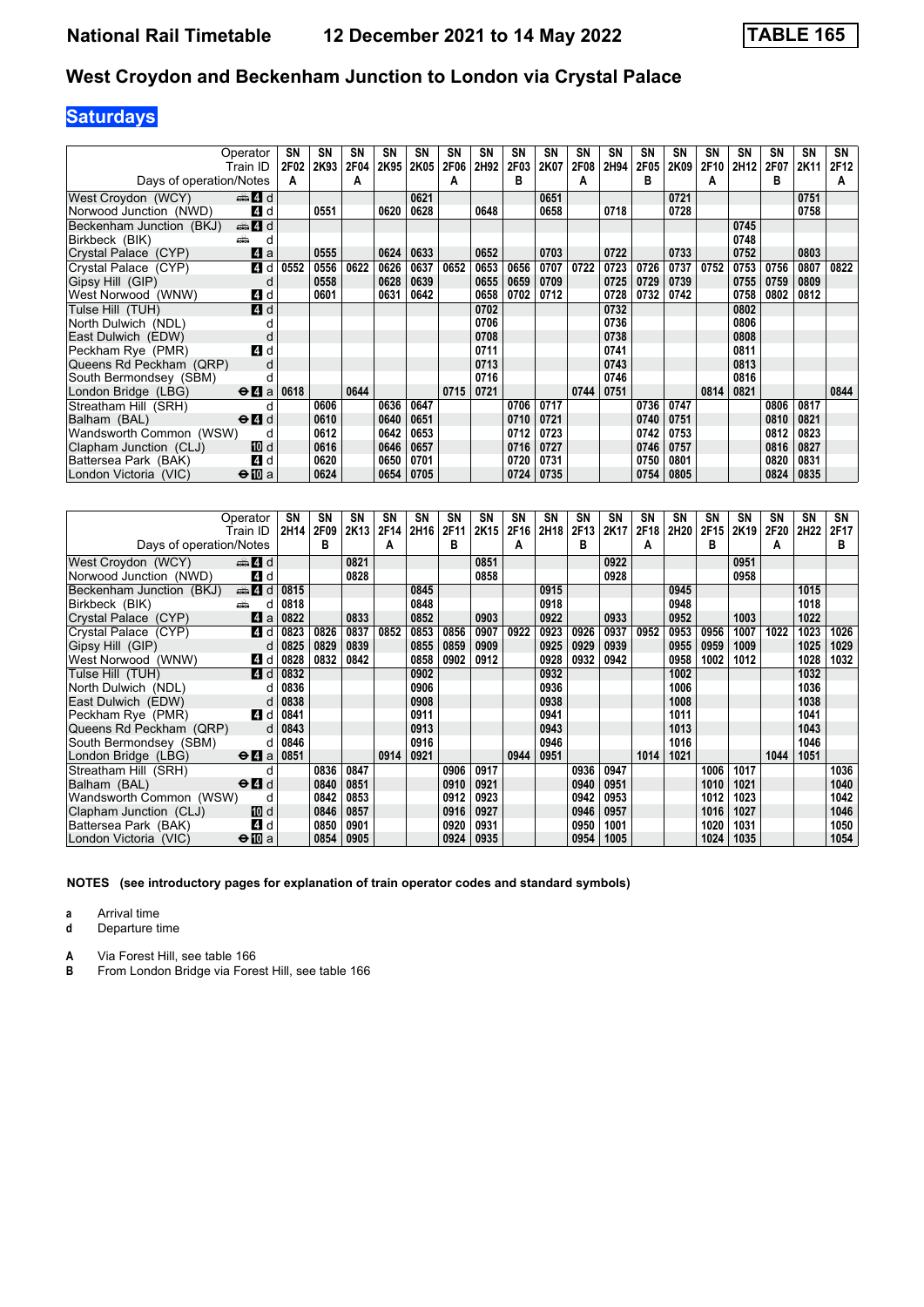# **Saturdays**

| Operator                                   |             | SN   | SΝ   | SN   | SN   | SN   | SN   | SN   | SN   | SN   | SN   | SN   | <b>SN</b> | <b>SN</b> | <b>SN</b> | SΝ   | SN   | <b>SN</b> | SN   |
|--------------------------------------------|-------------|------|------|------|------|------|------|------|------|------|------|------|-----------|-----------|-----------|------|------|-----------|------|
| Train ID                                   |             | 2K21 | 2F22 | 2H24 | 2F19 | 2K23 | 2F24 | 2H26 | 2F21 | 2K25 | 2F26 | 2H28 | 2F23      | 2K27      | 2F28      | 2H30 | 2F25 | 2K29      | 2F30 |
| Days of operation/Notes                    |             |      | А    |      | B    |      | A    |      | в    |      |      |      | в         |           | А         |      | в    |           | A    |
| $\oplus$ 4 d<br>West Croydon (WCY)         |             | 1021 |      |      |      | 1051 |      |      |      | 1121 |      |      |           | 1151      |           |      |      | 1221      |      |
| Norwood Junction (NWD)                     | 4 d         | 1028 |      |      |      | 1058 |      |      |      | 1128 |      |      |           | 1158      |           |      |      | 1228      |      |
| Beckenham Junction (BKJ)<br>de 4 d         |             |      |      | 1045 |      |      |      | 1115 |      |      |      | 1145 |           |           |           | 1215 |      |           |      |
| Birkbeck (BIK)<br>پیش                      | d           |      |      | 1048 |      |      |      | 1118 |      |      |      | 1148 |           |           |           | 1218 |      |           |      |
| Crystal Palace (CYP)                       | 41 a        | 1033 |      | 1052 |      | 1103 |      | 1122 |      | 1133 |      | 1152 |           | 1203      |           | 1222 |      | 1233      |      |
| Crystal Palace (CYP)                       | 4 d         | 1037 | 1052 | 1053 | 1056 | 1107 | 1122 | 1123 | 1126 | 1137 | 1152 | 1153 | 1156      | 1207      | 1222      | 1223 | 1226 | 1237      | 1252 |
| Gipsy Hill (GIP)                           | d           | 1039 |      | 1055 | 1059 | 1109 |      | 1125 | 1129 | 1139 |      | 1155 | 1159      | 1209      |           | 1225 | 1229 | 1239      |      |
| West Norwood (WNW)                         | 4 d         | 1042 |      | 1058 | 1102 | 1112 |      | 1128 | 1132 | 1142 |      | 1158 | 1202      | 1212      |           | 1228 | 1232 | 1242      |      |
| Tulse Hill (TUH)                           | 4 d         |      |      | 1102 |      |      |      | 1132 |      |      |      | 1202 |           |           |           | 1232 |      |           |      |
| North Dulwich (NDL)                        |             |      |      | 1106 |      |      |      | 1136 |      |      |      | 1206 |           |           |           | 1236 |      |           |      |
| East Dulwich (EDW)                         | d           |      |      | 1108 |      |      |      | 1138 |      |      |      | 1208 |           |           |           | 1238 |      |           |      |
| Peckham Rye (PMR)                          | 4 d         |      |      | 1111 |      |      |      | 1141 |      |      |      | 1211 |           |           |           | 1241 |      |           |      |
| Queens Rd Peckham (QRP)                    |             |      |      | 1113 |      |      |      | 1143 |      |      |      | 1213 |           |           |           | 1243 |      |           |      |
| South Bermondsey (SBM)                     |             |      |      | 1116 |      |      |      | 1146 |      |      |      | 1216 |           |           |           | 1246 |      |           |      |
| London Bridge (LBG)<br>$\Theta$ <b>l</b> a |             |      | 1114 | 1121 |      |      | 1144 | 1151 |      |      | 1214 | 1221 |           |           | 1244      | 1251 |      |           | 1314 |
| Streatham Hill (SRH)                       |             | 1047 |      |      | 1106 | 1117 |      |      | 1136 | 1147 |      |      | 1206      | 1217      |           |      | 1236 | 1247      |      |
| $\Theta$ $\blacksquare$ d<br>Balham (BAL)  |             | 1051 |      |      | 1110 | 1121 |      |      | 1140 | 1151 |      |      | 1210      | 1221      |           |      | 1240 | 1251      |      |
| Wandsworth Common (WSW)                    | d           | 1053 |      |      | 1112 | 1123 |      |      | 1142 | 1153 |      |      | 1212      | 1223      |           |      | 1242 | 1253      |      |
| Clapham Junction (CLJ)                     | <b>TO</b> d | 1057 |      |      | 1116 | 1127 |      |      | 1146 | 1157 |      |      | 1216      | 1227      |           |      | 1246 | 1257      |      |
| Battersea Park (BAK)                       | 4 d         | 1101 |      |      | 1120 | 1131 |      |      | 1150 | 1201 |      |      | 1220      | 1231      |           |      | 1250 | 1301      |      |
| $\Theta$ illa<br>London Victoria (VIC)     |             | 1105 |      |      | 1124 | 1135 |      |      | 1154 | 1205 |      |      | 1224      | 1235      |           |      | 1254 | 1305      |      |

|                          | Operator                              | SN   | SΝ   | SN   | SΝ   | SN   | <b>SN</b> | SN   | SΝ   | SN   | SΝ   | <b>SN</b> | <b>SN</b> | SN   | SΝ   | SN   | SΝ   | <b>SN</b> | SN   |
|--------------------------|---------------------------------------|------|------|------|------|------|-----------|------|------|------|------|-----------|-----------|------|------|------|------|-----------|------|
|                          | Train ID                              | 2H32 | 2F27 | 2K31 | 2F32 | 2H34 | 2F29      | 2K33 | 2F34 | 2H36 | 2F31 | 2K35      | 2F36      | 2H38 | 2F33 | 2K37 | 2F38 | 2H40      | 2F35 |
| Days of operation/Notes  |                                       |      | в    |      | A    |      | в         |      | A    |      | в    |           | А         |      | в    |      | A    |           | в    |
| West Croydon (WCY)       | $\oplus$ 4 d                          |      |      | 1251 |      |      |           | 1321 |      |      |      | 1351      |           |      |      | 1421 |      |           |      |
| Norwood Junction (NWD)   | 4 d                                   |      |      | 1258 |      |      |           | 1328 |      |      |      | 1358      |           |      |      | 1428 |      |           |      |
| Beckenham Junction (BKJ) | $\oplus$ 4 d                          | 1245 |      |      |      | 1315 |           |      |      | 1345 |      |           |           | 1415 |      |      |      | 1445      |      |
| Birkbeck (BIK)           | æ<br>d                                | 1248 |      |      |      | 1318 |           |      |      | 1348 |      |           |           | 1418 |      |      |      | 1448      |      |
| Crystal Palace (CYP)     | ZI a                                  | 1252 |      | 1303 |      | 1322 |           | 1333 |      | 1352 |      | 1403      |           | 1422 |      | 1433 |      | 1452      |      |
| Crystal Palace (CYP)     | 4 d                                   | 1253 | 1256 | 1307 | 1322 | 1323 | 1326      | 1337 | 1352 | 1353 | 1356 | 1407      | 1422      | 1423 | 1426 | 1437 | 1452 | 1453      | 1456 |
| Gipsy Hill (GIP)         | d                                     | 1255 | 1259 | 1309 |      | 1325 | 1329      | 1339 |      | 1355 | 1359 | 1409      |           | 1425 | 1429 | 1439 |      | 1455      | 1459 |
| West Norwood (WNW)       | 4 d                                   | 1258 | 1302 | 1312 |      | 1328 | 1332      | 1342 |      | 1358 | 1402 | 1412      |           | 1428 | 1432 | 1442 |      | 1458      | 1502 |
| Tulse Hill (TUH)         | 4d                                    | 1302 |      |      |      | 1332 |           |      |      | 1402 |      |           |           | 1432 |      |      |      | 1502      |      |
| North Dulwich (NDL)      | d                                     | 1306 |      |      |      | 1336 |           |      |      | 1406 |      |           |           | 1436 |      |      |      | 1506      |      |
| East Dulwich (EDW)       | d                                     | 1308 |      |      |      | 1338 |           |      |      | 1408 |      |           |           | 1438 |      |      |      | 1508      |      |
| Peckham Rye (PMR)        | 4 d                                   | 1311 |      |      |      | 1341 |           |      |      | 1411 |      |           |           | 1441 |      |      |      | 1511      |      |
| Queens Rd Peckham (QRP)  | d                                     | 1313 |      |      |      | 1343 |           |      |      | 1413 |      |           |           | 1443 |      |      |      | 1513      |      |
| South Bermondsey (SBM)   | d                                     | 1316 |      |      |      | 1346 |           |      |      | 1416 |      |           |           | 1446 |      |      |      | 1516      |      |
| London Bridge (LBG)      | $\Theta$ <b><math>\theta</math></b> a | 1321 |      |      | 1344 | 1351 |           |      | 1414 | 1421 |      |           | 1444      | 1451 |      |      | 1514 | 1521      |      |
| Streatham Hill (SRH)     | d                                     |      | 1306 | 1317 |      |      | 1336      | 1347 |      |      | 1406 | 1417      |           |      | 1436 | 1447 |      |           | 1506 |
| Balham (BAL)             | $\Theta$ $\blacksquare$ d             |      | 1310 | 1321 |      |      | 1340      | 1351 |      |      | 1410 | 1421      |           |      | 1440 | 1451 |      |           | 1510 |
| Wandsworth Common (WSW)  | d                                     |      | 1312 | 1323 |      |      | 1342      | 1353 |      |      | 1412 | 1423      |           |      | 1442 | 1453 |      |           | 1512 |
| Clapham Junction (CLJ)   | TO d                                  |      | 1316 | 1327 |      |      | 1346      | 1357 |      |      | 1416 | 1427      |           |      | 1446 | 1457 |      |           | 1516 |
| Battersea Park (BAK)     | 4 d                                   |      | 1320 | 1331 |      |      | 1350      | 1401 |      |      | 1420 | 1431      |           |      | 1450 | 1501 |      |           | 1520 |
| London Victoria (VIC)    | $\bigoplus$ $\mathbb{R}$ a            |      | 1324 | 1335 |      |      | 1354      | 1405 |      |      | 1424 | 1435      |           |      | 1454 | 1505 |      |           | 1524 |

**NOTES (see introductory pages for explanation of train operator codes and standard symbols)**

**a** Arrival time<br>**d** Departure t

**d** Departure time

**A** Via Forest Hill, see table 166<br>**B** From London Bridge via Fore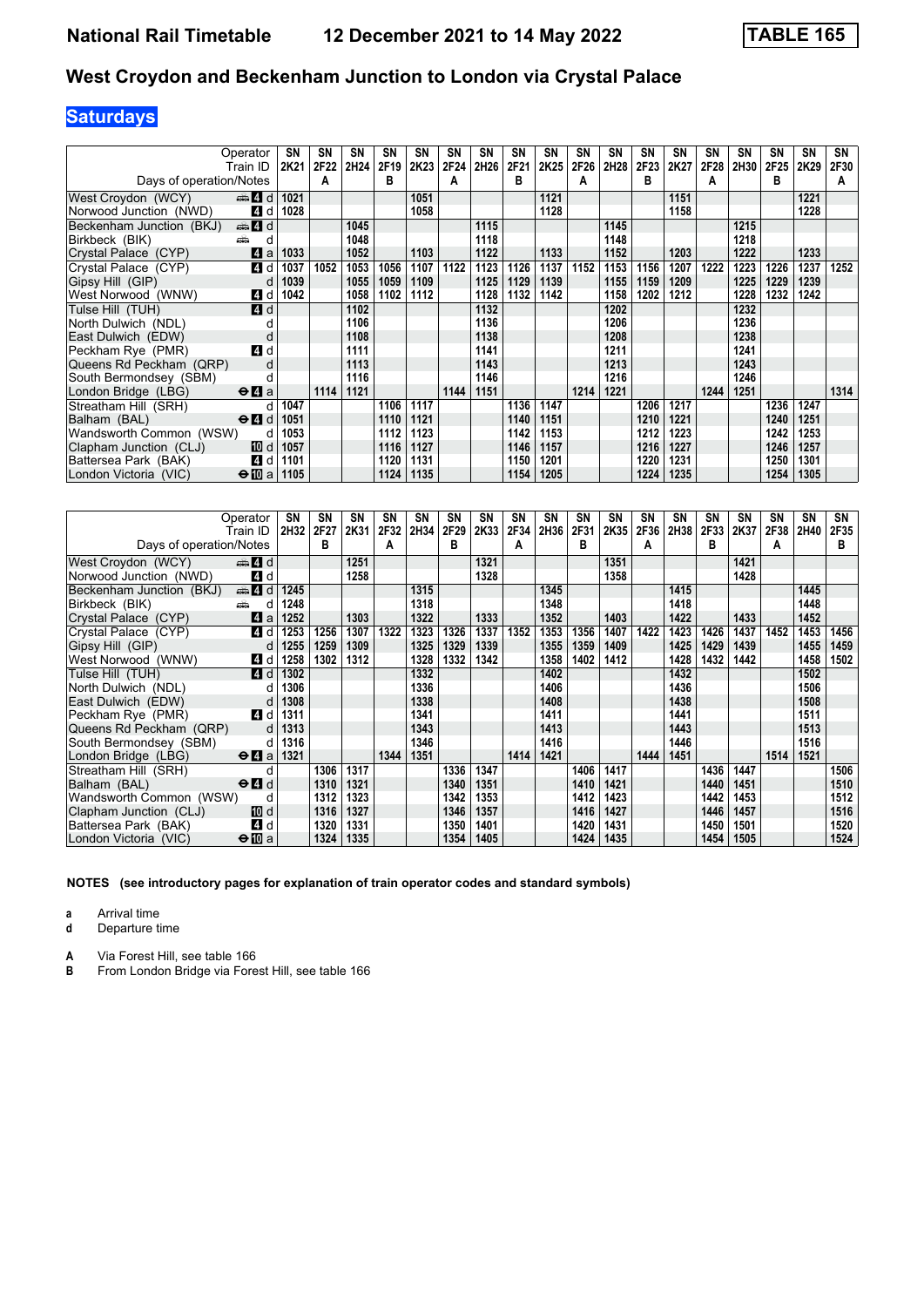# **Saturdays**

| Operator<br>Train ID                       |      | SΝ<br>2K39 | SΝ<br>2F40 | SN<br>2H42 | SN<br>2F37 | SN<br>2K41 | SN<br>2F42 | SN<br>2H44 | SN<br>2F39 | SN<br>2K43 | <b>SN</b><br>2F44 | SN<br>2H46 | SΝ<br>2F41 | <b>SN</b><br>2K45 | SΝ<br>2F46 | SΝ<br>2H48 | SN<br>2F43 | <b>SN</b><br>2K47 | SN<br>2F48 |
|--------------------------------------------|------|------------|------------|------------|------------|------------|------------|------------|------------|------------|-------------------|------------|------------|-------------------|------------|------------|------------|-------------------|------------|
| Days of operation/Notes                    |      |            | А          |            | B          |            | A          |            | в          |            |                   |            | в          |                   | A          |            | в          |                   | A          |
| den and and<br>West Croydon (WCY)          |      | 1451       |            |            |            | 1521       |            |            |            | 1551       |                   |            |            | 1621              |            |            |            | 1652              |            |
| Norwood Junction (NWD)                     | 4 d  | 1458       |            |            |            | 1528       |            |            |            | 1558       |                   |            |            | 1628              |            |            |            | 1659              |            |
| Beckenham Junction (BKJ)<br>de 4 d         |      |            |            | 1515       |            |            |            | 1545       |            |            |                   | 1615       |            |                   |            | 1645       |            |                   |            |
| Birkbeck (BIK)<br>پیش                      | d    |            |            | 1518       |            |            |            | 1548       |            |            |                   | 1618       |            |                   |            | 1648       |            |                   |            |
| Crystal Palace (CYP)                       | ZI a | 1503       |            | 1522       |            | 1533       |            | 1552       |            | 1603       |                   | 1622       |            | 1633              |            | 1652       |            | 1704              |            |
| Crystal Palace (CYP)                       | 4 d  | 1507       | 1522       | 1523       | 1526       | 1537       | 1552       | 1553       | 1556       | 1607       | 1622              | 1623       | 1626       | 1637              | 1652       | 1653       | 1656       | 1707              | 1722       |
| Gipsy Hill (GIP)                           | d    | 1509       |            | 1525       | 1529       | 1539       |            | 1555       | 1559       | 1609       |                   | 1625       | 1629       | 1639              |            | 1655       | 1659       | 1709              |            |
| West Norwood (WNW)                         | 4 d  | 1512       |            | 1528       | 1532       | 1542       |            | 1558       | 1602       | 1612       |                   | 1628       | 1632       | 1642              |            | 1658       | 1702       | 1712              |            |
| Tulse Hill (TUH)                           | 4 d  |            |            | 1532       |            |            |            | 1602       |            |            |                   | 1632       |            |                   |            | 1702       |            |                   |            |
| North Dulwich (NDL)                        |      |            |            | 1536       |            |            |            | 1606       |            |            |                   | 1636       |            |                   |            | 1706       |            |                   |            |
| East Dulwich (EDW)                         | d    |            |            | 1538       |            |            |            | 1608       |            |            |                   | 1638       |            |                   |            | 1708       |            |                   |            |
| Peckham Rye (PMR)                          | 4d   |            |            | 1541       |            |            |            | 1611       |            |            |                   | 1641       |            |                   |            | 1711       |            |                   |            |
| Queens Rd Peckham (QRP)                    |      |            |            | 1543       |            |            |            | 1613       |            |            |                   | 1643       |            |                   |            | 1713       |            |                   |            |
| South Bermondsey (SBM)                     |      |            |            | 1546       |            |            |            | 1616       |            |            |                   | 1646       |            |                   |            | 1716       |            |                   |            |
| London Bridge (LBG)<br>$\Theta$ <b>l</b> a |      |            | 1544       | 1551       |            |            | 1614       | 1621       |            |            | 1644              | 1651       |            |                   | 1714       | 1721       |            |                   | 1744       |
| Streatham Hill (SRH)                       |      | 1517       |            |            | 1536       | 1547       |            |            | 1606       | 1617       |                   |            | 1636       | 1647              |            |            | 1706       | 1717              |            |
| $\Theta$ $\blacksquare$ d<br>Balham (BAL)  |      | 1521       |            |            | 1540       | 1551       |            |            | 1610       | 1621       |                   |            | 1640       | 1651              |            |            | 1710       | 1721              |            |
| Wandsworth Common (WSW)                    | d    | 1523       |            |            | 1542       | 1553       |            |            | 1612       | 1623       |                   |            | 1642       | 1653              |            |            | 1712       | 1723              |            |
| Clapham Junction (CLJ)                     | 10 d | 1527       |            |            | 1546       | 1557       |            |            | 1616       | 1627       |                   |            | 1646       | 1657              |            |            | 1716       | 1727              |            |
| Battersea Park (BAK)                       | 4 d  | 1531       |            |            | 1550       | 1601       |            |            | 1620       | 1631       |                   |            | 1650       | 1701              |            |            | 1720       | 1731              |            |
| $\Theta$ Ma<br>London Victoria (VIC)       |      | 1535       |            |            | 1554       | 1605       |            |            | 1624       | 1635       |                   |            | 1654       | 1705              |            |            | 1724       | 1735              |            |

|                          | Operator                                    | SN   | SΝ   | SN   | SN   | SN               | SΝ   | SN   | <b>SN</b> | SN   | SΝ   | SN   | <b>SN</b> | SN   | <b>SN</b> | SN   | SΝ   | <b>SN</b> | SN   |
|--------------------------|---------------------------------------------|------|------|------|------|------------------|------|------|-----------|------|------|------|-----------|------|-----------|------|------|-----------|------|
|                          | Train ID                                    | 2H50 | 2F45 | 2K49 | 2F50 | 2H <sub>52</sub> | 2F47 | 2K51 | 2F52      | 2H54 | 2F49 | 2K53 | 2F54      | 2H56 | 2F51      | 2K55 | 2F56 | 2H58      | 2F53 |
| Days of operation/Notes  |                                             |      | B    |      | A    |                  | в    |      | A         |      | в    |      | А         |      | в         |      | А    |           | в    |
| West Croydon (WCY)       | den <b>4</b> d                              |      |      | 1721 |      |                  |      | 1751 |           |      |      | 1821 |           |      |           | 1851 |      |           |      |
| Norwood Junction (NWD)   | 4 d                                         |      |      | 1728 |      |                  |      | 1758 |           |      |      | 1828 |           |      |           | 1858 |      |           |      |
| Beckenham Junction (BKJ) | $\oplus$ 4 d                                | 1715 |      |      |      | 1745             |      |      |           | 1815 |      |      |           | 1845 |           |      |      | 1915      |      |
| Birkbeck (BIK)           | din 1<br>d                                  | 1718 |      |      |      | 1748             |      |      |           | 1818 |      |      |           | 1848 |           |      |      | 1918      |      |
| Crystal Palace (CYP)     | ZI a                                        | 1722 |      | 1733 |      | 1752             |      | 1803 |           | 1822 |      | 1833 |           | 1852 |           | 1903 |      | 1922      |      |
| Crystal Palace (CYP)     | 4 d                                         | 1723 | 1726 | 1737 | 1752 | 1753             | 1756 | 1807 | 1822      | 1823 | 1826 | 1837 | 1852      | 1853 | 1856      | 1907 | 1922 | 1923      | 1926 |
| Gipsy Hill (GIP)         | d                                           | 1725 | 1729 | 1739 |      | 1755             | 1759 | 1809 |           | 1825 | 1829 | 1839 |           | 1855 | 1859      | 1909 |      | 1925      | 1929 |
| West Norwood (WNW)       | 4 d                                         | 1728 | 1732 | 1742 |      | 1758             | 1802 | 1812 |           | 1828 | 1832 | 1842 |           | 1858 | 1902      | 1912 |      | 1928      | 1932 |
| Tulse Hill (TUH)         | <b>4</b> d                                  | 1732 |      |      |      | 1802             |      |      |           | 1832 |      |      |           | 1902 |           |      |      | 1932      |      |
| North Dulwich (NDL)      | d                                           | 1736 |      |      |      | 1806             |      |      |           | 1836 |      |      |           | 1906 |           |      |      | 1936      |      |
| East Dulwich (EDW)       | d                                           | 1738 |      |      |      | 1808             |      |      |           | 1838 |      |      |           | 1908 |           |      |      | 1938      |      |
| Peckham Rye (PMR)        | 4 d                                         | 1741 |      |      |      | 1811             |      |      |           | 1841 |      |      |           | 1911 |           |      |      | 1941      |      |
| Queens Rd Peckham (QRP)  | d                                           | 1743 |      |      |      | 1813             |      |      |           | 1843 |      |      |           | 1913 |           |      |      | 1943      |      |
| South Bermondsey (SBM)   | d                                           | 1746 |      |      |      | 1816             |      |      |           | 1846 |      |      |           | 1916 |           |      |      | 1946      |      |
| London Bridge (LBG)      | $\Theta$ <b><math>\blacksquare</math></b> a | 1751 |      |      | 1814 | 1821             |      |      | 1844      | 1851 |      |      | 1914      | 1921 |           |      | 1944 | 1951      |      |
| Streatham Hill (SRH)     | d                                           |      | 1736 | 1747 |      |                  | 1806 | 1817 |           |      | 1836 | 1847 |           |      | 1906      | 1917 |      |           | 1936 |
| Balham (BAL)             | $\Theta$ <sup><math>\Omega</math></sup> d   |      | 1740 | 1751 |      |                  | 1810 | 1821 |           |      | 1840 | 1851 |           |      | 1910      | 1921 |      |           | 1940 |
| Wandsworth Common (WSW)  | d                                           |      | 1742 | 1753 |      |                  | 1812 | 1823 |           |      | 1842 | 1853 |           |      | 1912      | 1923 |      |           | 1942 |
| Clapham Junction (CLJ)   | III d                                       |      | 1746 | 1757 |      |                  | 1816 | 1827 |           |      | 1846 | 1857 |           |      | 1916      | 1927 |      |           | 1946 |
| Battersea Park (BAK)     | 4 d                                         |      | 1750 | 1801 |      |                  | 1820 | 1831 |           |      | 1850 | 1901 |           |      | 1920      | 1931 |      |           | 1950 |
| London Victoria (VIC)    | $\bigoplus$ a                               |      | 1754 | 1805 |      |                  | 1824 | 1835 |           |      | 1854 | 1905 |           |      | 1924      | 1935 |      |           | 1954 |

**NOTES (see introductory pages for explanation of train operator codes and standard symbols)**

**a** Arrival time<br>**d** Departure t

**d** Departure time

**A** Via Forest Hill, see table 166<br>**B** From London Bridge via Fore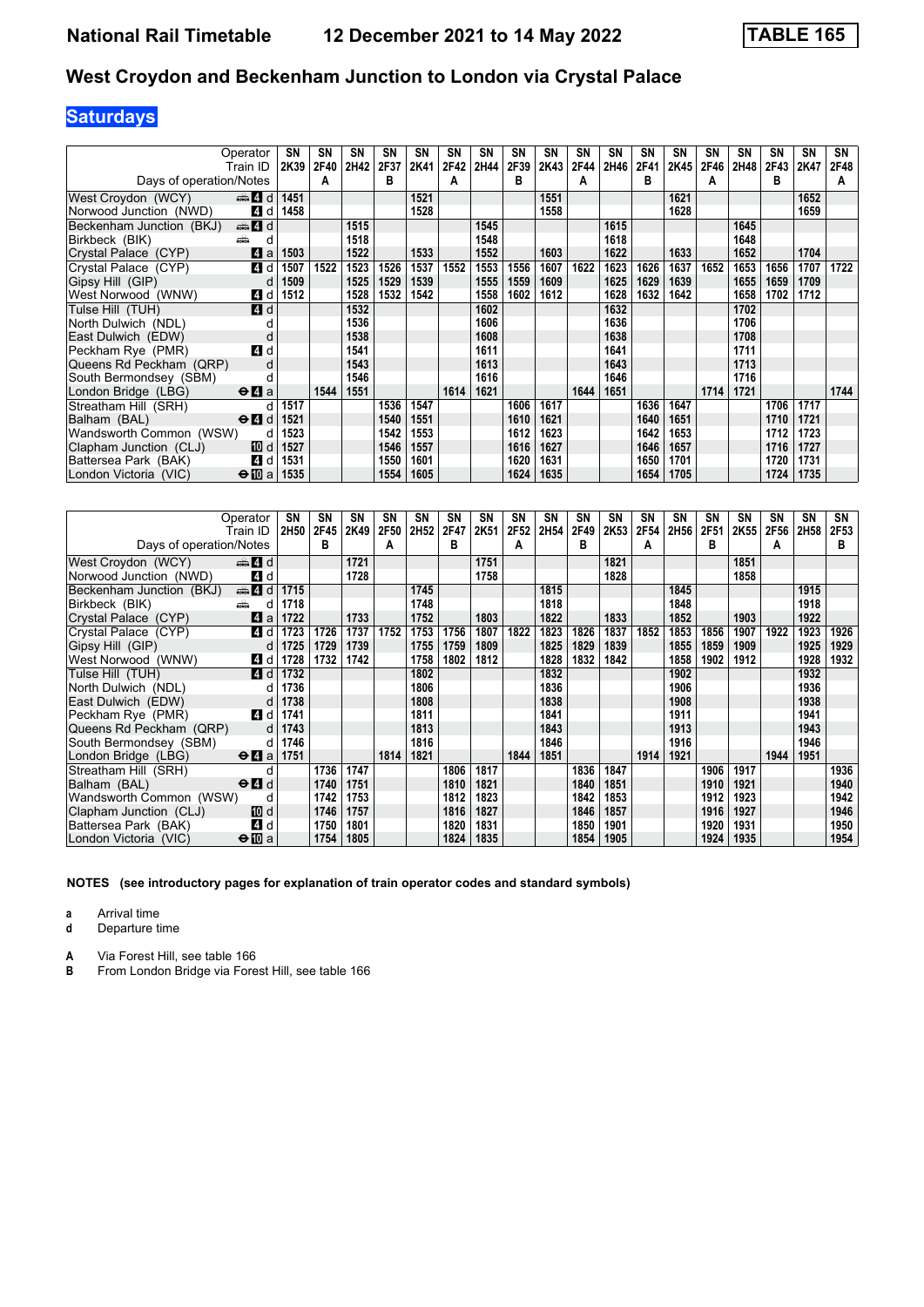# **Saturdays**

| Operator                                                     | SΝ        | SΝ   | <b>SN</b> | SΝ   | SN   | <b>SN</b> | SN   | <b>SN</b> | <b>SN</b> | <b>SN</b> | SN   | SΝ   | SN   | <b>SN</b> | SΝ   | SΝ   | <b>SN</b> | SN   |
|--------------------------------------------------------------|-----------|------|-----------|------|------|-----------|------|-----------|-----------|-----------|------|------|------|-----------|------|------|-----------|------|
| Train ID                                                     | 2K57      | 2F58 | 2H60      | 2F55 | 2K59 | 2F60      | 2H62 | 2F57      | 2K61      | 2F62      | 2H64 | 2F59 | 2K63 | 2F64      | 2H66 | 2F61 | 2K65      | 2F66 |
| Days of operation/Notes                                      |           | А    |           | B    |      | A         |      | в         |           |           |      | в    |      | А         |      | в    |           | A    |
| $\oplus$ 4 d<br>West Croydon (WCY)                           | 1921      |      |           |      | 1951 |           |      |           | 2021      |           |      |      | 2051 |           |      |      | 2122      |      |
| Norwood Junction (NWD)<br>4 d                                | 1928      |      |           |      | 1958 |           |      |           | 2028      |           |      |      | 2058 |           |      |      | 2128      |      |
| Beckenham Junction (BKJ)<br>d d                              |           |      | 1945      |      |      |           | 2015 |           |           |           | 2045 |      |      |           | 2115 |      |           |      |
| Birkbeck (BIK)<br>پیش                                        | d         |      | 1948      |      |      |           | 2018 |           |           |           | 2048 |      |      |           | 2118 |      |           |      |
| Crystal Palace (CYP)<br>ZI a                                 | 1933      |      | 1952      |      | 2003 |           | 2022 |           | 2033      |           | 2052 |      | 2103 |           | 2122 |      | 2133      |      |
| 4 d<br>Crystal Palace (CYP)                                  | 1937      | 1952 | 1953      | 1956 | 2007 | 2022      | 2023 | 2026      | 2037      | 2052      | 2053 | 2056 | 2107 | 2122      | 2123 | 2126 | 2137      | 2152 |
| Gipsy Hill (GIP)                                             | 1939<br>d |      | 1955      | 1959 | 2009 |           | 2025 | 2029      | 2039      |           | 2055 | 2059 | 2109 |           | 2125 | 2129 | 2139      |      |
| 4 d<br>West Norwood (WNW)                                    | 1942      |      | 1958      | 2002 | 2012 |           | 2028 | 2032      | 2042      |           | 2058 | 2102 | 2112 |           | 2128 | 2132 | 2142      |      |
| 4 d<br>Tulse Hill (TUH)                                      |           |      | 2002      |      |      |           | 2032 |           |           |           | 2102 |      |      |           | 2132 |      |           |      |
| North Dulwich (NDL)                                          |           |      | 2006      |      |      |           | 2036 |           |           |           | 2106 |      |      |           | 2136 |      |           |      |
| East Dulwich (EDW)                                           | d         |      | 2008      |      |      |           | 2038 |           |           |           | 2108 |      |      |           | 2138 |      |           |      |
| Peckham Rye (PMR)<br>4 d                                     |           |      | 2011      |      |      |           | 2041 |           |           |           | 2111 |      |      |           | 2141 |      |           |      |
| Queens Rd Peckham (QRP)                                      | d         |      | 2013      |      |      |           | 2043 |           |           |           | 2113 |      |      |           | 2143 |      |           |      |
| South Bermondsey (SBM)                                       |           |      | 2016      |      |      |           | 2046 |           |           |           | 2116 |      |      |           | 2146 |      |           |      |
| London Bridge (LBG)<br>$\Theta$ <b><math>\Omega</math></b> a |           | 2014 | 2021      |      |      | 2044      | 2051 |           |           | 2114      | 2121 |      |      | 2144      | 2151 |      |           | 2218 |
| Streatham Hill (SRH)                                         | 1947<br>d |      |           | 2006 | 2017 |           |      | 2036      | 2047      |           |      | 2106 | 2117 |           |      | 2136 | 2147      |      |
| Balham (BAL)<br>$\Theta$ <sup><math>\Omega</math></sup> d    | 1951      |      |           | 2010 | 2021 |           |      | 2040      | 2051      |           |      | 2110 | 2121 |           |      | 2140 | 2151      |      |
| Wandsworth Common (WSW)                                      | 1953<br>d |      |           | 2012 | 2023 |           |      | 2042      | 2053      |           |      | 2112 | 2123 |           |      | 2142 | 2153      |      |
| 100 d<br>Clapham Junction (CLJ)                              | 1957      |      |           | 2016 | 2027 |           |      | 2046      | 2057      |           |      | 2116 | 2127 |           |      | 2146 | 2157      |      |
| Battersea Park (BAK)<br>4 d                                  | 2001      |      |           | 2020 | 2031 |           |      | 2050      | 2101      |           |      | 2120 | 2131 |           |      | 2150 | 2201      |      |
| $\Theta$ [[] a<br>London Victoria (VIC)                      | 2005      |      |           | 2024 | 2035 |           |      | 2054      | 2105      |           |      | 2124 | 2135 |           |      | 2154 | 2205      |      |

|                          | Operator                                        | SN   | SΝ   | SN   | SΝ   | SN   | SN   | SN   | <b>SN</b> | <b>SN</b> | <b>SN</b> | SN   | <b>SN</b> | <b>SN</b> | <b>SN</b> | <b>SN</b> | <b>SN</b> | SN   | SN    |
|--------------------------|-------------------------------------------------|------|------|------|------|------|------|------|-----------|-----------|-----------|------|-----------|-----------|-----------|-----------|-----------|------|-------|
|                          | Train ID                                        | 2H68 | 2F63 | 2K67 | 2F68 | 2H70 | 2F65 | 2K69 | 2F70      | 2H72      | 2F67      | 2K71 | 2F72      | 2H74      | 2F69      | 2K73      | 2F74      | 2F71 | 2F73  |
| Days of operation/Notes  |                                                 |      | в    |      | A    |      | в    |      | A         |           | в         |      | A         |           | в         |           | A         | в    | в     |
| West Croydon (WCY)       | den and a                                       |      |      | 2151 |      |      |      | 2221 |           |           |           | 2251 |           |           |           | 2321      |           |      |       |
| Norwood Junction (NWD)   | 4 d                                             |      |      | 2158 |      |      |      | 2228 |           |           |           | 2258 |           |           |           | 2328      |           |      |       |
| Beckenham Junction (BKJ) | $\oplus$ 4 d                                    | 2145 |      |      |      | 2215 |      |      |           | 2245      |           |      |           | 2315      |           |           |           |      |       |
| Birkbeck (BIK)           | añ,<br>d                                        | 2148 |      |      |      | 2218 |      |      |           | 2248      |           |      |           | 2318      |           |           |           |      |       |
| Crystal Palace (CYP)     | <b>14</b><br>a                                  | 2152 |      | 2203 |      | 2222 |      | 2233 |           | 2252      |           | 2303 |           | 2322      |           | 2333      |           |      |       |
| Crystal Palace (CYP)     | 4 d                                             | 2153 | 2156 | 2207 | 2222 | 2223 | 2226 | 2237 | 2252      | 2253      | 2256      | 2307 | 2322      | 2323      | 2326      | 2337      | 2353      | 2356 | 0021  |
| Gipsy Hill (GIP)         | d                                               | 2155 | 2159 | 2209 |      | 2225 | 2229 | 2239 |           | 2255      | 2259      | 2309 |           | 2325      | 2329      | 2339      |           | 2359 | 0023  |
| West Norwood (WNW)       | 4 d                                             | 2158 | 2202 | 2212 |      | 2228 | 2232 | 2242 |           | 2258      | 2302      | 2312 |           | 2328      | 2332      | 2342      |           | 0002 | 0026  |
| Tulse Hill (TUH)         | 4 d                                             | 2202 |      |      |      | 2232 |      |      |           | 2302      |           |      |           | 2332      |           |           |           |      |       |
| North Dulwich (NDL)      | d                                               | 2206 |      |      |      | 2236 |      |      |           | 2306      |           |      |           | 2336      |           |           |           |      |       |
| East Dulwich (EDW)       | d                                               | 2208 |      |      |      | 2238 |      |      |           | 2308      |           |      |           | 2338      |           |           |           |      |       |
| Peckham Rye (PMR)        | 4 d                                             | 2211 |      |      |      | 2241 |      |      |           | 2311      |           |      |           | 2341      |           |           |           |      |       |
| Queens Rd Peckham (QRP)  | d                                               | 2213 |      |      |      | 2243 |      |      |           | 2313      |           |      |           | 2343      |           |           |           |      |       |
| South Bermondsey (SBM)   | d                                               | 2216 |      |      |      | 2246 |      |      |           | 2316      |           |      |           | 2346      |           |           |           |      |       |
| London Bridge (LBG)      | $\Theta$ <b>d</b> a                             | 2221 |      |      | 2244 | 2252 |      |      | 2320      | 2323      |           |      | 2344      | 2351      |           |           | 0016      |      |       |
| Streatham Hill (SRH)     | d                                               |      | 2206 | 2217 |      |      | 2236 | 2247 |           |           | 2306      | 2317 |           |           | 2336      | 2347      |           | 0006 | 0030a |
| Balham (BAL)             | $\Theta$ <sup><math>\blacksquare</math> d</sup> |      | 2210 | 2221 |      |      | 2240 | 2251 |           |           | 2310      | 2321 |           |           | 2340      | 2351      |           | 0010 |       |
| Wandsworth Common (WSW)  | d                                               |      | 2212 | 2223 |      |      | 2242 | 2253 |           |           | 2312      | 2323 |           |           | 2342      | 2353      |           | 0012 |       |
| Clapham Junction (CLJ)   | 10 d                                            |      | 2216 | 2227 |      |      | 2246 | 2257 |           |           | 2316      | 2327 |           |           | 2346      | 2357      |           | 0016 |       |
| Battersea Park (BAK)     | 4 d                                             |      | 2220 | 2231 |      |      | 2250 | 2301 |           |           | 2320      | 2331 |           |           | 2350      | 0001      |           | 0020 |       |
| London Victoria (VIC)    | $\bigoplus$ a                                   |      | 2224 | 2235 |      |      | 2254 | 2305 |           |           | 2324      | 2335 |           |           | 2354      | 0005      |           | 0024 |       |

**NOTES (see introductory pages for explanation of train operator codes and standard symbols)**

**a** Arrival time<br>**d** Departure t

**d** Departure time

**A** Via Forest Hill, see table 166<br>**B** From London Bridge via Fore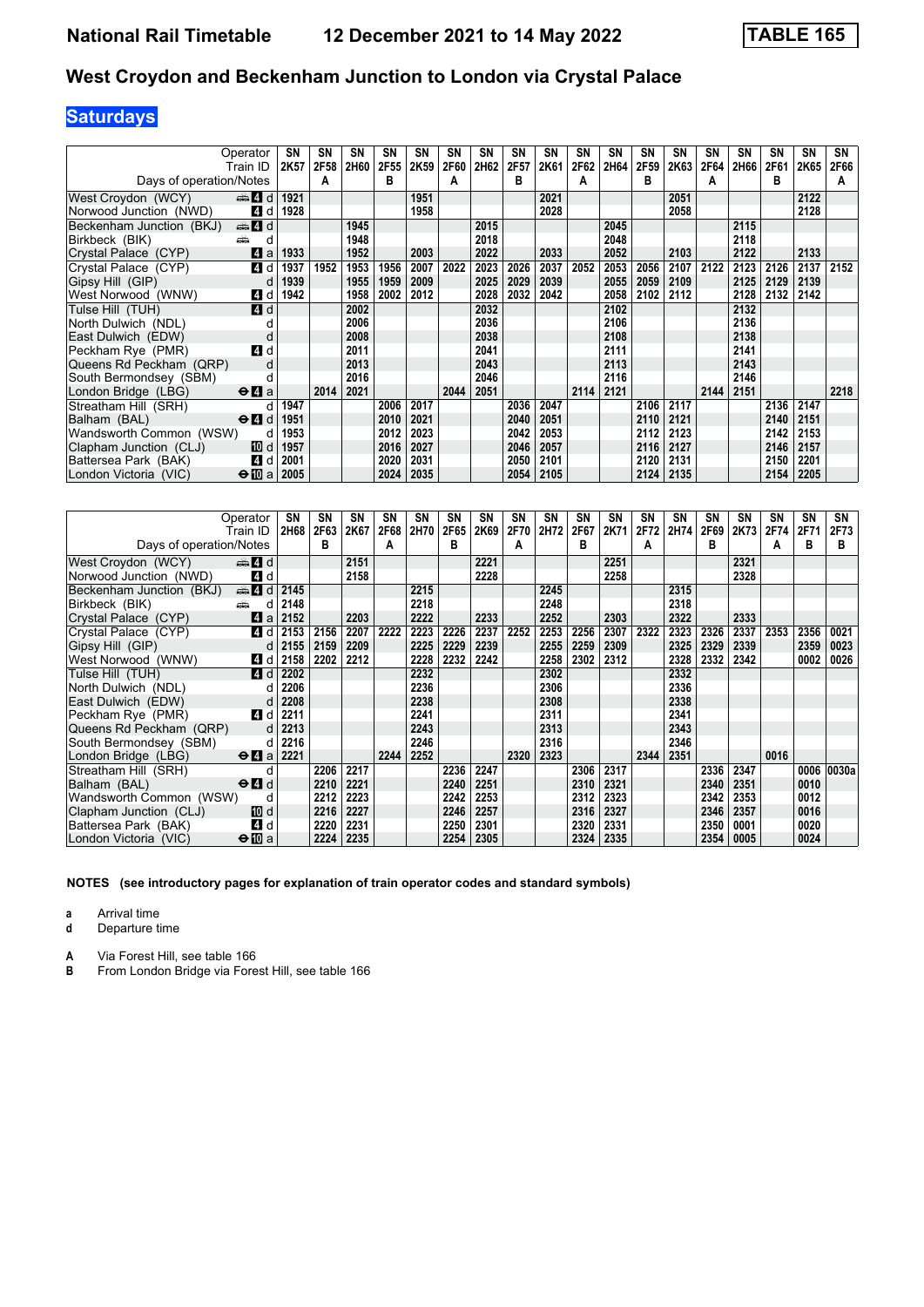# **Saturdays**

|                          | Operator<br>Train ID | SΝ<br>2F76 |
|--------------------------|----------------------|------------|
| Days of operation/Notes  |                      | A          |
| West Croydon (WCY)       | dan 4. d             |            |
| Norwood Junction (NWD)   | ZI d                 |            |
| Beckenham Junction (BKJ) | dan Zid              |            |
| Birkbeck (BIK)           | æ<br>d               |            |
| Crystal Palace (CYP)     | 41 a                 |            |
| Crystal Palace (CYP)     | 41 d                 | 0027       |
| Gipsy Hill (GIP)         | d                    |            |
| West Norwood (WNW)       | 41 d                 |            |
| Tulse Hill (TUH)         | 4 d                  |            |
| North Dulwich (NDL)      | d                    |            |
| East Dulwich (EDW)       | d                    |            |
| Peckham Rye (PMR)        | ZI d                 |            |
| Queens Rd Peckham (QRP)  | d                    |            |
| South Bermondsey (SBM)   | d                    |            |
| London Bridge (LBG)      | ⊖Иа                  | 0049       |
| Streatham Hill (SRH)     | d                    |            |
| Balham (BAL)             | ⊖ Ø d                |            |
| Wandsworth Common (WSW)  | d                    |            |
| Clapham Junction (CLJ)   | 10 d                 |            |
| Battersea Park (BAK)     | 4 d                  |            |
| London Victoria (VIC)    | ⊖l ⊠a                |            |

**NOTES (see introductory pages for explanation of train operator codes and standard symbols)**

- **a** Arrival time<br>**d** Departure t
- **d** Departure time
- **A** Via Forest Hill, see table 166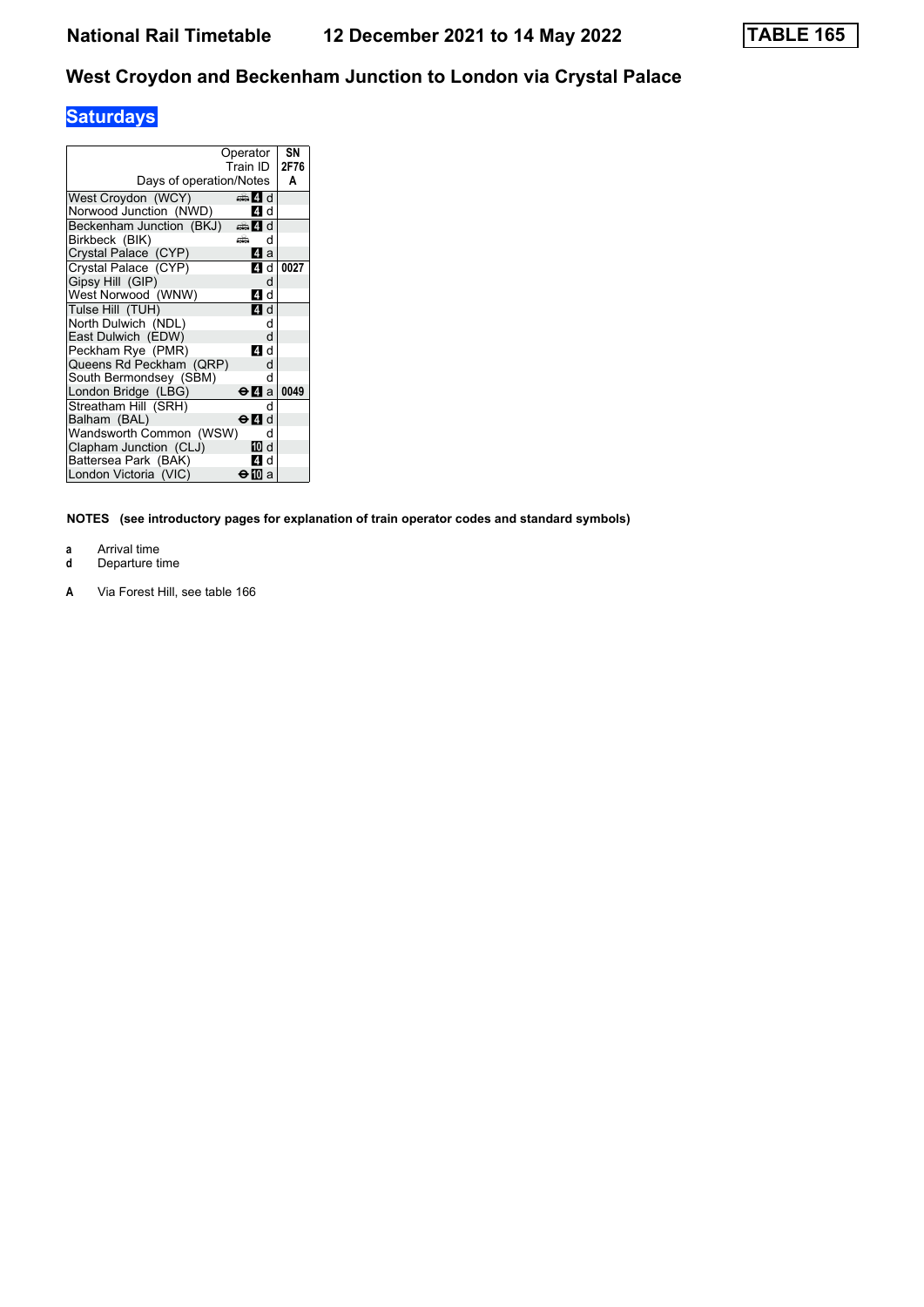# **Sundays**

|                          | Operator                                        | SN   | SN   | SN   | SΝ   | SN   | SN               | SN   | <b>SN</b> | <b>SN</b> | <b>SN</b> | SN   | <b>SN</b> | <b>SN</b> | <b>SN</b> | <b>SN</b> | <b>SN</b> | SN   | SN   |
|--------------------------|-------------------------------------------------|------|------|------|------|------|------------------|------|-----------|-----------|-----------|------|-----------|-----------|-----------|-----------|-----------|------|------|
|                          | Train ID                                        | 2K07 | 2H08 | 2H10 | 2K09 | 2F10 | 2H <sub>12</sub> | 2K11 | 2F12      | 2H14      | 2K13      | 2F14 | 2H16      | 2K15      | 2F16      | 2H18      | 2K17      | 2F18 | 2H20 |
| Days of operation/Notes  |                                                 |      |      |      |      | A    |                  |      | A         |           |           | А    |           |           | А         |           |           | A    |      |
| West Croydon (WCY)       | $\Rightarrow$ 4 d                               | 0652 |      |      | 0722 |      |                  | 0752 |           |           | 0822      |      |           | 0852      |           |           | 0922      |      |      |
| Norwood Junction (NWD)   | 4 d                                             | 0658 |      |      | 0728 |      |                  | 0758 |           |           | 0828      |      |           | 0858      |           |           | 0928      |      |      |
| Beckenham Junction (BKJ) | $\oplus$ 4 d                                    |      |      |      |      |      |                  |      |           |           |           |      |           |           |           |           |           |      |      |
| Birkbeck (BIK)<br>æ      | d                                               |      |      |      |      |      |                  |      |           |           |           |      |           |           |           |           |           |      |      |
| Crystal Palace (CYP)     | 4 a                                             | 0703 |      |      | 0735 |      |                  | 0803 |           |           | 0833      |      |           | 0903      |           |           | 0933      |      |      |
| Crystal Palace (CYP)     | 4 d                                             | 0707 | 0711 | 0733 | 0737 | 0753 | 0803             | 0807 | 0823      | 0833      | 0837      | 0853 | 0903      | 0907      | 0923      | 0933      | 0937      | 0953 | 1003 |
| Gipsy Hill (GIP)         | d                                               | 0709 | 0713 | 0735 | 0739 |      | 0805             | 0809 |           | 0835      | 0839      |      | 0905      | 0909      |           | 0935      | 0939      |      | 1005 |
| West Norwood (WNW)       | 4 d                                             | 0712 | 0716 | 0738 | 0742 |      | 0808             | 0812 |           | 0838      | 0842      |      | 0908      | 0912      |           | 0938      | 0942      |      | 1008 |
| Tulse Hill (TUH)         | 4 d                                             |      | 0720 | 0743 |      |      | 0813             |      |           | 0843      |           |      | 0913      |           |           | 0943      |           |      | 1013 |
| North Dulwich (NDL)      | d                                               |      | 0723 | 0747 |      |      | 0817             |      |           | 0847      |           |      | 0917      |           |           | 0947      |           |      | 1017 |
| East Dulwich (EDW)       | d                                               |      | 0725 | 0749 |      |      | 0819             |      |           | 0849      |           |      | 0919      |           |           | 0949      |           |      | 1019 |
| Peckham Rye (PMR)        | 4 d                                             |      | 0729 | 0753 |      |      | 0823             |      |           | 0853      |           |      | 0923      |           |           | 0953      |           |      | 1023 |
| Queens Rd Peckham (QRP)  | d                                               |      | 0731 | 0755 |      |      | 0825             |      |           | 0855      |           |      | 0925      |           |           | 0955      |           |      | 1025 |
| South Bermondsey (SBM)   |                                                 |      | 0733 | 0759 |      |      | 0829             |      |           | 0859      |           |      | 0929      |           |           | 0959      |           |      | 1029 |
| London Bridge (LBG)      | $\Theta$ <b><math>\blacksquare</math></b> a     |      | 0739 | 0804 |      | 0816 | 0834             |      | 0844      | 0907      |           | 0914 | 0934      |           | 0944      | 1004      |           | 1014 | 1034 |
| Streatham Hill (SRH)     | d                                               | 0717 |      |      | 0750 |      |                  | 0818 |           |           | 0848      |      |           | 0917      |           |           | 0947      |      |      |
| Balham (BAL)             | $\Theta$ <sup><math>\blacksquare</math> d</sup> | 0721 |      |      | 0755 |      |                  | 0822 |           |           | 0852      |      |           | 0921      |           |           | 0951      |      |      |
| Wandsworth Common (WSW)  | d                                               | 0723 |      |      | 0757 |      |                  | 0824 |           |           | 0854      |      |           | 0923      |           |           | 0953      |      |      |
| Clapham Junction (CLJ)   | 10 d                                            | 0727 |      |      | 0801 |      |                  | 0828 |           |           | 0858      |      |           | 0927      |           |           | 0957      |      |      |
| Battersea Park (BAK)     | 4 d                                             | 0731 |      |      | 0804 |      |                  | 0832 |           |           | 0902      |      |           | 0931      |           |           | 1001      |      |      |
| London Victoria (VIC)    | $\Theta$ III a                                  | 0736 |      |      | 0810 |      |                  | 0836 |           |           | 0906      |      |           | 0935      |           |           | 1005      |      |      |

| Operator                                                  |        | SN   | SΝ   | SN   | SΝ   | SN   | <b>SN</b> | SN   | SΝ   | <b>SN</b> | SΝ   | <b>SN</b> | <b>SN</b> | SN   | SN   | SΝ   | SΝ   | <b>SN</b> | SN   |
|-----------------------------------------------------------|--------|------|------|------|------|------|-----------|------|------|-----------|------|-----------|-----------|------|------|------|------|-----------|------|
| Train ID                                                  |        | 2K19 | 2F20 | 2H22 | 2K21 | 2F22 | 2H24      | 2K23 | 2F24 | 2H26      | 2K25 | 2F26      | 2H28      | 2K27 | 2F28 | 2H30 | 2K29 | 2F30      | 2H32 |
| Days of operation/Notes                                   |        |      | A    |      |      | А    |           |      | A    |           |      | А         |           |      | А    |      |      | A         |      |
| West Croydon (WCY)<br>$\oplus$ 4 d                        |        | 0952 |      |      | 1022 |      |           | 1052 |      |           | 1122 |           |           | 1152 |      |      | 1222 |           |      |
| Norwood Junction (NWD)                                    | 4 d    | 0958 |      |      | 1028 |      |           | 1058 |      |           | 1128 |           |           | 1158 |      |      | 1228 |           |      |
| Beckenham Junction (BKJ)<br>$\oplus$ 4 d                  |        |      |      |      |      |      |           |      |      |           |      |           |           |      |      |      |      |           |      |
| Birkbeck (BIK)<br>æ                                       | d      |      |      |      |      |      |           |      |      |           |      |           |           |      |      |      |      |           |      |
| Crystal Palace (CYP)                                      | ZI a   | 1003 |      |      | 1033 |      |           | 1103 |      |           | 1133 |           |           | 1203 |      |      | 1233 |           |      |
| Crystal Palace (CYP)                                      | 4 d    | 1007 | 1023 | 1033 | 1037 | 1053 | 1103      | 1107 | 1123 | 1133      | 1137 | 1153      | 1203      | 1207 | 1223 | 1233 | 1237 | 1253      | 1303 |
| Gipsy Hill (GIP)                                          | d      | 1009 |      | 1035 | 1039 |      | 1105      | 1109 |      | 1135      | 1139 |           | 1205      | 1209 |      | 1235 | 1239 |           | 1305 |
| West Norwood (WNW)                                        | 4 d    | 1012 |      | 1038 | 1042 |      | 1108      | 1112 |      | 1138      | 1142 |           | 1208      | 1212 |      | 1238 | 1242 |           | 1308 |
| Tulse Hill (TUH)                                          | ZI d   |      |      | 1043 |      |      | 1113      |      |      | 1143      |      |           | 1213      |      |      | 1243 |      |           | 1313 |
| North Dulwich (NDL)                                       |        |      |      | 1047 |      |      | 1117      |      |      | 1147      |      |           | 1217      |      |      | 1247 |      |           | 1317 |
| East Dulwich (EDW)                                        | d      |      |      | 1049 |      |      | 1119      |      |      | 1149      |      |           | 1219      |      |      | 1249 |      |           | 1319 |
| Peckham Rye (PMR)                                         | 4 d    |      |      | 1053 |      |      | 1123      |      |      | 1153      |      |           | 1223      |      |      | 1253 |      |           | 1323 |
| Queens Rd Peckham (QRP)                                   | d      |      |      | 1055 |      |      | 1125      |      |      | 1155      |      |           | 1225      |      |      | 1255 |      |           | 1325 |
| South Bermondsey (SBM)                                    |        |      |      | 1059 |      |      | 1129      |      |      | 1159      |      |           | 1229      |      |      | 1259 |      |           | 1329 |
| London Bridge (LBG)<br>$\Theta$ <b>A</b> a                |        |      | 1044 | 1104 |      | 1114 | 1134      |      | 1144 | 1204      |      | 1214      | 1234      |      | 1244 | 1304 |      | 1314      | 1334 |
| Streatham Hill (SRH)                                      | d      | 1017 |      |      | 1047 |      |           | 1117 |      |           | 1147 |           |           | 1217 |      |      | 1247 |           |      |
| $\Theta$ <sup><math>\Omega</math></sup> d<br>Balham (BAL) |        | 1021 |      |      | 1051 |      |           | 1121 |      |           | 1151 |           |           | 1221 |      |      | 1251 |           |      |
| Wandsworth Common (WSW)                                   | d      | 1023 |      |      | 1053 |      |           | 1123 |      |           | 1153 |           |           | 1223 |      |      | 1253 |           |      |
| Clapham Junction (CLJ)                                    | [10] d | 1027 |      |      | 1057 |      |           | 1127 |      |           | 1157 |           |           | 1227 |      |      | 1257 |           |      |
| Battersea Park (BAK)                                      | 4 d    | 1031 |      |      | 1101 |      |           | 1131 |      |           | 1201 |           |           | 1231 |      |      | 1301 |           |      |
| London Victoria (VIC)<br>$\bigoplus$ a                    |        | 1035 |      |      | 1105 |      |           | 1135 |      |           | 1205 |           |           | 1235 |      |      | 1305 |           |      |

**NOTES (see introductory pages for explanation of train operator codes and standard symbols)**

**a** Arrival time<br>**d** Departure t

**d** Departure time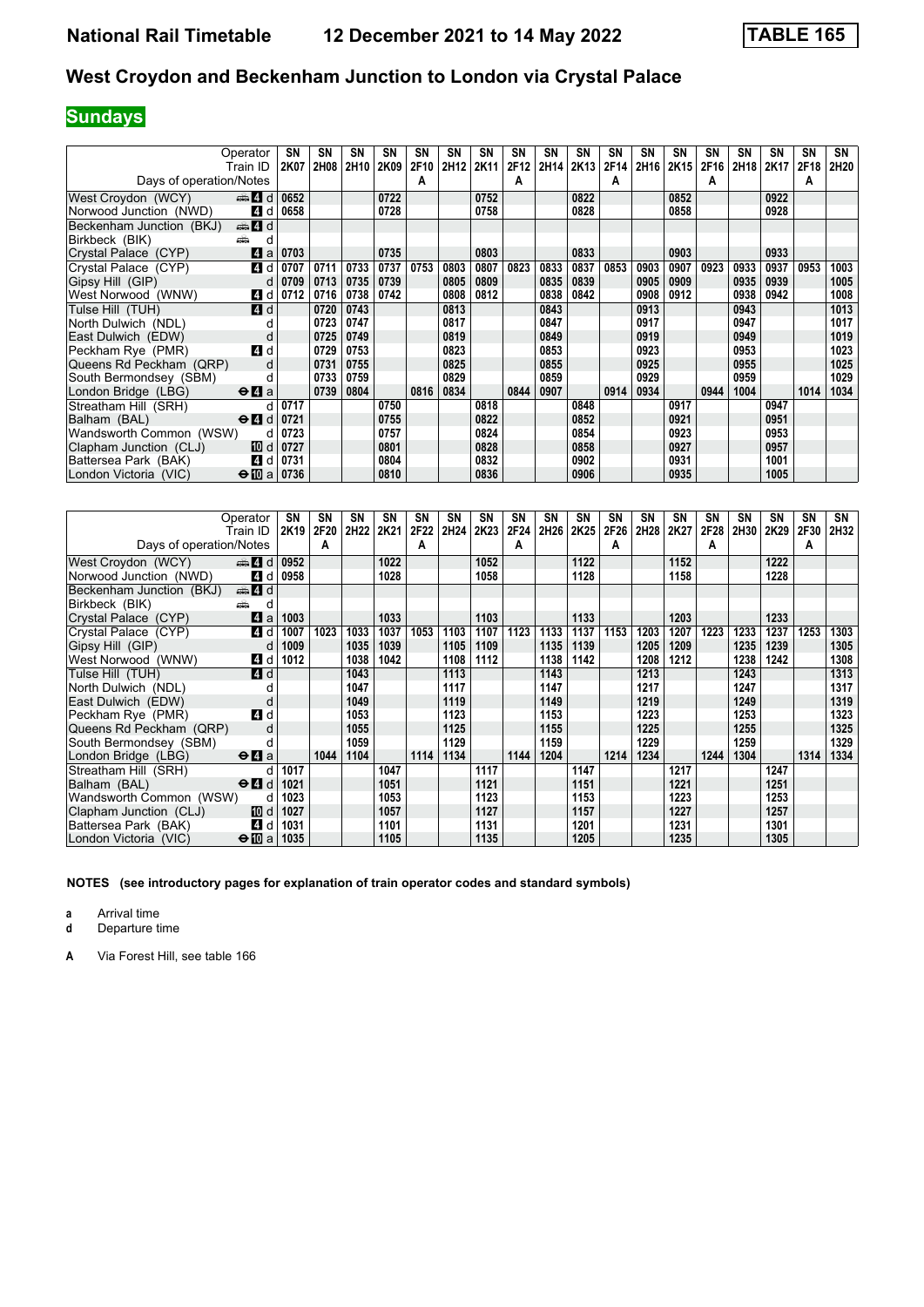# **Sundays**

| Operator<br>Train ID                                         | SΝ<br>2K31 | SN<br>2F32 | SN<br>2H34 | SΝ<br>2K33 | SN<br>2F34 | SN<br>2H36 | SN<br>2K35 | SΝ<br>2F36 | SN<br>2H38 | <b>SN</b><br>2K37 | SN<br>2F38 | SΝ<br>2H40 | SN<br>2K39 | <b>SN</b><br>2F40 | <b>SN</b><br>2H42 | <b>SN</b><br>2K41 | SΝ<br>2F42 | SN<br>2H44 |
|--------------------------------------------------------------|------------|------------|------------|------------|------------|------------|------------|------------|------------|-------------------|------------|------------|------------|-------------------|-------------------|-------------------|------------|------------|
| Days of operation/Notes                                      |            | A          |            |            | A          |            |            | A          |            |                   | A          |            |            | А                 |                   |                   | A          |            |
| den 4 d<br>West Croydon (WCY)                                | 1252       |            |            | 1322       |            |            | 1352       |            |            | 1422              |            |            | 1452       |                   |                   | 1522              |            |            |
| Norwood Junction (NWD)<br>4 d                                | 1258       |            |            | 1328       |            |            | 1358       |            |            | 1428              |            |            | 1458       |                   |                   | 1528              |            |            |
| den 4∃d<br>Beckenham Junction (BKJ)                          |            |            |            |            |            |            |            |            |            |                   |            |            |            |                   |                   |                   |            |            |
| Birkbeck (BIK)<br>æ<br>d                                     |            |            |            |            |            |            |            |            |            |                   |            |            |            |                   |                   |                   |            |            |
| ZI a<br>Crystal Palace (CYP)                                 | 1303       |            |            | 1333       |            |            | 1403       |            |            | 1433              |            |            | 1503       |                   |                   | 1533              |            |            |
| 4 d<br>Crystal Palace (CYP)                                  | 1307       | 1323       | 1333       | 1337       | 1353       | 1403       | 1407       | 1423       | 1433       | 1437              | 1453       | 1503       | 1507       | 1523              | 1533              | 1537              | 1553       | 1603       |
| Gipsy Hill (GIP)<br>d                                        | 1309       |            | 1335       | 1339       |            | 1405       | 1409       |            | 1435       | 1439              |            | 1505       | 1509       |                   | 1535              | 1539              |            | 1605       |
| 4 d<br>West Norwood (WNW)                                    | 1312       |            | 1338       | 1342       |            | 1408       | 1412       |            | 1438       | 1442              |            | 1508       | 1512       |                   | 1538              | 1542              |            | 1608       |
| 4 d<br>Tulse Hill (TUH)                                      |            |            | 1343       |            |            | 1413       |            |            | 1443       |                   |            | 1513       |            |                   | 1543              |                   |            | 1613       |
| North Dulwich (NDL)<br>d                                     |            |            | 1347       |            |            | 1417       |            |            | 1447       |                   |            | 1517       |            |                   | 1547              |                   |            | 1617       |
| East Dulwich (EDW)<br>d                                      |            |            | 1349       |            |            | 1419       |            |            | 1449       |                   |            | 1519       |            |                   | 1549              |                   |            | 1619       |
| 4d<br>Peckham Rye (PMR)                                      |            |            | 1353       |            |            | 1423       |            |            | 1453       |                   |            | 1523       |            |                   | 1553              |                   |            | 1623       |
| Queens Rd Peckham (QRP)<br>d                                 |            |            | 1355       |            |            | 1425       |            |            | 1455       |                   |            | 1525       |            |                   | 1555              |                   |            | 1625       |
| South Bermondsey (SBM)<br>d                                  |            |            | 1359       |            |            | 1429       |            |            | 1459       |                   |            | 1529       |            |                   | 1559              |                   |            | 1629       |
| London Bridge (LBG)<br>$\Theta$ <b><math>\Omega</math></b> a |            | 1344       | 1404       |            | 1414       | 1434       |            | 1444       | 1504       |                   | 1514       | 1534       |            | 1544              | 1604              |                   | 1614       | 1634       |
| Streatham Hill (SRH)<br>d                                    | 1317       |            |            | 1347       |            |            | 1417       |            |            | 1447              |            |            | 1517       |                   |                   | 1547              |            |            |
| Balham (BAL)<br>$\Theta$ <sup><math>\Omega</math></sup> d    | 1321       |            |            | 1351       |            |            | 1421       |            |            | 1451              |            |            | 1521       |                   |                   | 1551              |            |            |
| Wandsworth Common (WSW)<br>d                                 | 1323       |            |            | 1353       |            |            | 1423       |            |            | 1453              |            |            | 1523       |                   |                   | 1553              |            |            |
| Clapham Junction (CLJ)<br>10 d                               | 1327       |            |            | 1357       |            |            | 1427       |            |            | 1457              |            |            | 1527       |                   |                   | 1557              |            |            |
| 4 d<br>Battersea Park (BAK)                                  | 1331       |            |            | 1401       |            |            | 1431       |            |            | 1501              |            |            | 1531       |                   |                   | 1601              |            |            |
| $\Theta$ III a<br>London Victoria (VIC)                      | 1335       |            |            | 1405       |            |            | 1435       |            |            | 1505              |            |            | 1535       |                   |                   | 1605              |            |            |

|                          | Operator                                    | SN   | SN   | SN   | SΝ   | SN   | <b>SN</b> | <b>SN</b> | SN   | SN   | <b>SN</b> | <b>SN</b>   | <b>SN</b>        | SΝ   | SΝ   | SΝ   | SΝ   | <b>SN</b> | SN   |
|--------------------------|---------------------------------------------|------|------|------|------|------|-----------|-----------|------|------|-----------|-------------|------------------|------|------|------|------|-----------|------|
|                          | Train ID                                    | 2K43 | 2F44 | 2H46 | 2K45 | 2F46 | 2H48      | 2K47      | 2F48 | 2H50 | 2K49      | <b>2F50</b> | 2H <sub>52</sub> | 2K51 | 2F52 | 2H54 | 2K53 | 2F54      | 2H56 |
| Days of operation/Notes  |                                             |      | A    |      |      | A    |           |           | А    |      |           | А           |                  |      | A    |      |      | A         |      |
| West Croydon (WCY)       | $\oplus$ 4 d                                | 1552 |      |      | 1622 |      |           | 1652      |      |      | 1722      |             |                  | 1752 |      |      | 1822 |           |      |
| Norwood Junction (NWD)   | 4 d                                         | 1558 |      |      | 1628 |      |           | 1658      |      |      | 1728      |             |                  | 1758 |      |      | 1828 |           |      |
| Beckenham Junction (BKJ) | $\oplus$ 4 d                                |      |      |      |      |      |           |           |      |      |           |             |                  |      |      |      |      |           |      |
| Birkbeck (BIK)           | æ<br>d                                      |      |      |      |      |      |           |           |      |      |           |             |                  |      |      |      |      |           |      |
| Crystal Palace (CYP)     | ZI a                                        | 1603 |      |      | 1633 |      |           | 1703      |      |      | 1733      |             |                  | 1803 |      |      | 1833 |           |      |
| Crystal Palace (CYP)     | <b>4</b> d                                  | 1607 | 1623 | 1633 | 1637 | 1653 | 1703      | 1707      | 1723 | 1733 | 1737      | 1753        | 1803             | 1807 | 1823 | 1833 | 1837 | 1853      | 1903 |
| Gipsy Hill (GIP)         | d                                           | 1609 |      | 1635 | 1639 |      | 1705      | 1709      |      | 1735 | 1739      |             | 1805             | 1809 |      | 1835 | 1839 |           | 1905 |
| West Norwood (WNW)       | 4 d                                         | 1612 |      | 1638 | 1642 |      | 1708      | 1712      |      | 1738 | 1742      |             | 1808             | 1812 |      | 1838 | 1842 |           | 1908 |
| Tulse Hill (TUH)         | 4d                                          |      |      | 1643 |      |      | 1713      |           |      | 1743 |           |             | 1813             |      |      | 1843 |      |           | 1913 |
| North Dulwich (NDL)      | d                                           |      |      | 1647 |      |      | 1717      |           |      | 1747 |           |             | 1817             |      |      | 1847 |      |           | 1917 |
| East Dulwich (EDW)       | d                                           |      |      | 1649 |      |      | 1719      |           |      | 1749 |           |             | 1819             |      |      | 1849 |      |           | 1919 |
| Peckham Rye (PMR)        | 4 d                                         |      |      | 1653 |      |      | 1723      |           |      | 1753 |           |             | 1823             |      |      | 1853 |      |           | 1923 |
| Queens Rd Peckham (QRP)  | d                                           |      |      | 1655 |      |      | 1725      |           |      | 1755 |           |             | 1825             |      |      | 1855 |      |           | 1925 |
| South Bermondsey (SBM)   |                                             |      |      | 1659 |      |      | 1729      |           |      | 1759 |           |             | 1829             |      |      | 1859 |      |           | 1929 |
| London Bridge (LBG)      | $\Theta$ <b><math>\blacksquare</math></b> a |      | 1644 | 1704 |      | 1714 | 1734      |           | 1744 | 1804 |           | 1814        | 1834             |      | 1844 | 1904 |      | 1914      | 1934 |
| Streatham Hill (SRH)     | d                                           | 1617 |      |      | 1647 |      |           | 1717      |      |      | 1747      |             |                  | 1817 |      |      | 1847 |           |      |
| Balham (BAL)             | $\Theta$ <sup><math>\Omega</math></sup> d   | 1621 |      |      | 1651 |      |           | 1722      |      |      | 1751      |             |                  | 1821 |      |      | 1851 |           |      |
| Wandsworth Common (WSW)  | d                                           | 1623 |      |      | 1653 |      |           | 1724      |      |      | 1753      |             |                  | 1823 |      |      | 1853 |           |      |
| Clapham Junction (CLJ)   | 10 d                                        | 1627 |      |      | 1657 |      |           | 1728      |      |      | 1757      |             |                  | 1827 |      |      | 1857 |           |      |
| Battersea Park (BAK)     | <b>4</b> d                                  | 1631 |      |      | 1701 |      |           | 1732      |      |      | 1801      |             |                  | 1831 |      |      | 1901 |           |      |
| London Victoria (VIC)    | $\bigoplus$ a                               | 1635 |      |      | 1705 |      |           | 1736      |      |      | 1805      |             |                  | 1835 |      |      | 1905 |           |      |

**NOTES (see introductory pages for explanation of train operator codes and standard symbols)**

**a** Arrival time<br>**d** Departure t

**d** Departure time